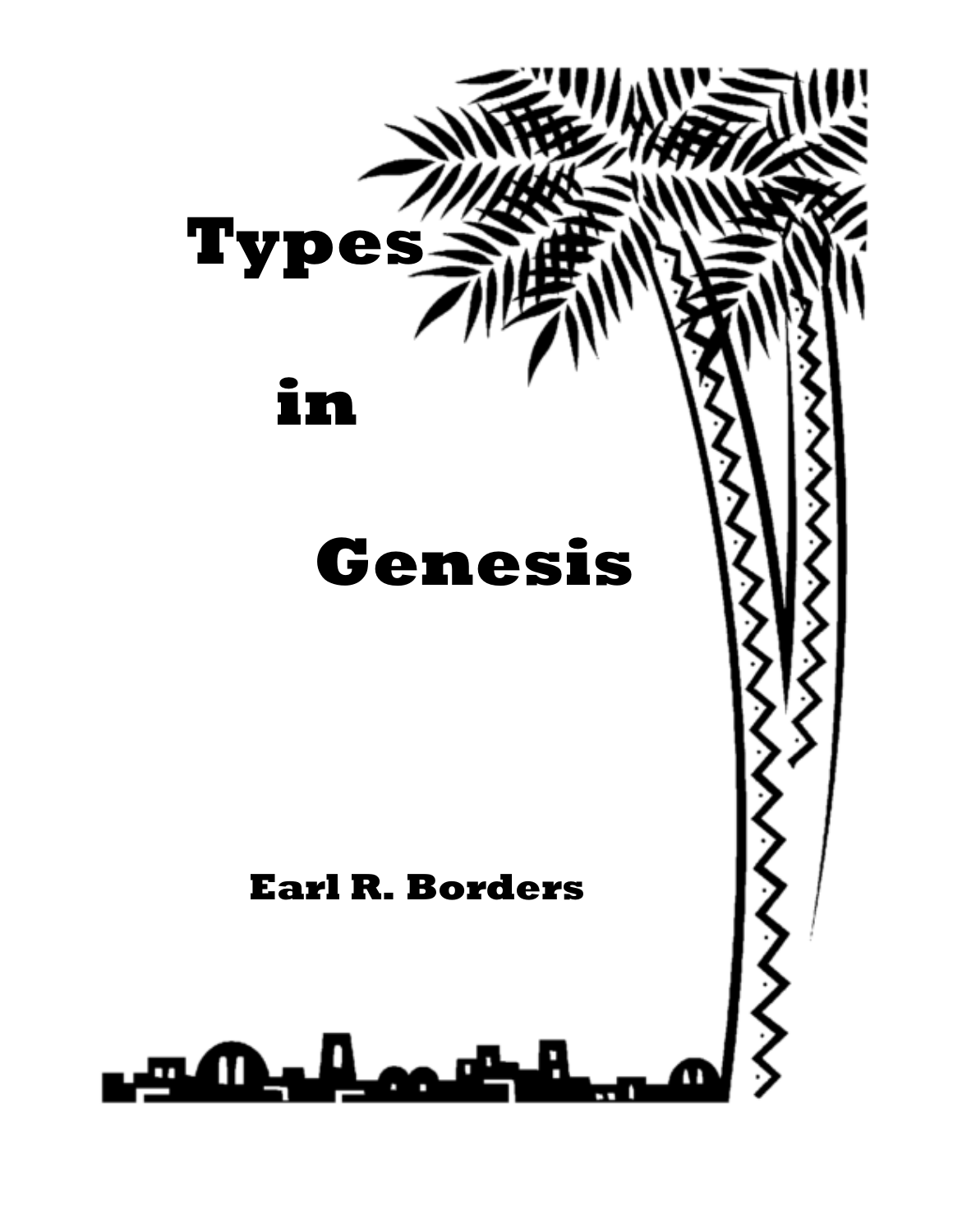# **CONTENTS**

| Chapter 7. The Seven Days of Noah-A Type of the Gospel Day  12                      |    |
|-------------------------------------------------------------------------------------|----|
|                                                                                     |    |
| <b>Chapter 9.</b> The Covenant-A Type of the New Testament Covenant  16             |    |
| Chapter 10. The Rainbow-A Type of the Attributes of the New Covenant  18            |    |
| <b>Chapter 11.</b> The Origin of Babel–A Type of the Origin of Spiritual Babylon 20 |    |
|                                                                                     |    |
| Chapter 13. Abram's Call Out-A Type of the Evening-Time Message  24                 |    |
|                                                                                     |    |
|                                                                                     |    |
|                                                                                     |    |
| Chapter 17. Abram's Name Change and Circumcision–A Type of                          |    |
|                                                                                     |    |
|                                                                                     |    |
| Chapter 19. The Sacrifice of Isaac-A Type of Christ Our Sacrifice  41               |    |
|                                                                                     |    |
| Chapter 21. The Selling of Esau's Birthright-A Type of Backsliding  46              |    |
| Chapter 22. Jacob's Dream of a Ladder-A Type of Christ, the Church,                 |    |
|                                                                                     | 48 |
|                                                                                     |    |
|                                                                                     |    |
|                                                                                     |    |
|                                                                                     |    |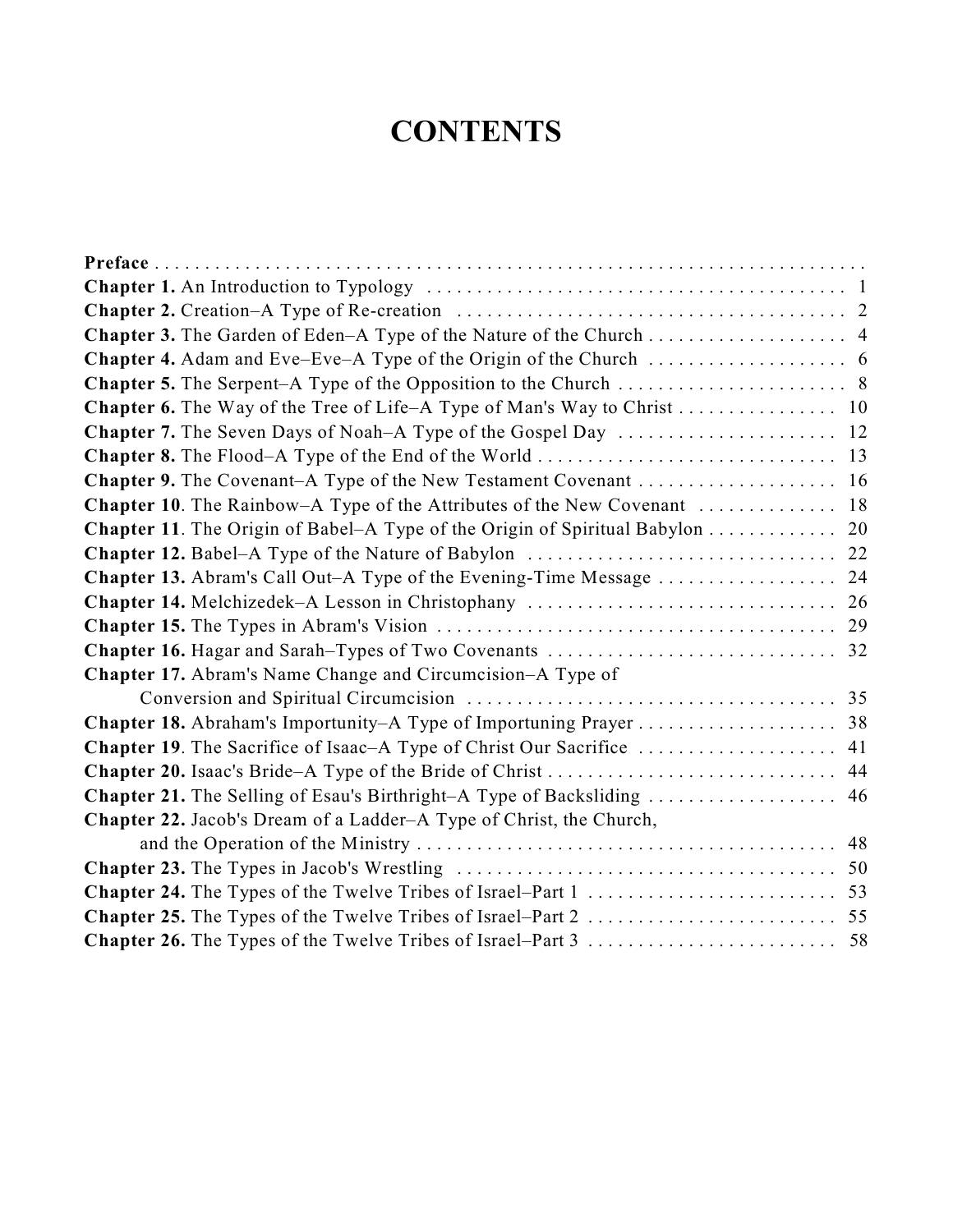# **-PREFACE-**

In the Parable of the Treasure, recorded in Matthew 13:44, Jesus spoke of "treasure hid in a field." A treasure that produces "joy," when it is found. According to Proverbs 2:1, the field these "hid treasures" are found in is the Word of God. One of the greatest joys that you can experience is to study the Scriptures and have the Spirit of God enable you to find precious nuggets of divine truth. Oh, how thrilling to the soul!

God 's Word has a depth of precious treasure that will never be exhausted. We should seek it "as [we would seek for] silver" (Proverbs 2:4). Silver must be mined; it does not lie on the surface. So it is with truth: we must get beyond the surface to really secure the precious and valuable truths of the Word of God.

It is with this realization in mind that I have penned this series of studies entitled *Types in Genesis*. Most Bible students are familiar with the literal accounts from which these studies are drawn, but few have given consideration to the valuable lessons in types that these accounts afford us.

The Apostle Paul spoke of Old Testament occurrences and let us know that "all these things happened unto them for ensamples" (1 Corinthians 10:11). The Greek word for "ensamples" is *tupos,* from which the word *types* comes. The Old Testament is indeed rich in types, portraying beautiful spiritual realities that we are privileged to enjoy today; and many times they contain prophetic pictures of various aspects of the Gospel Day.

I trust you will find that these studies not only intrigue and inspire you but also enhance your spiritual growth. I therefore submit, for the glory of God and your edification, *Types in Genesis*.

> –Brother Earl R. Borders April 2005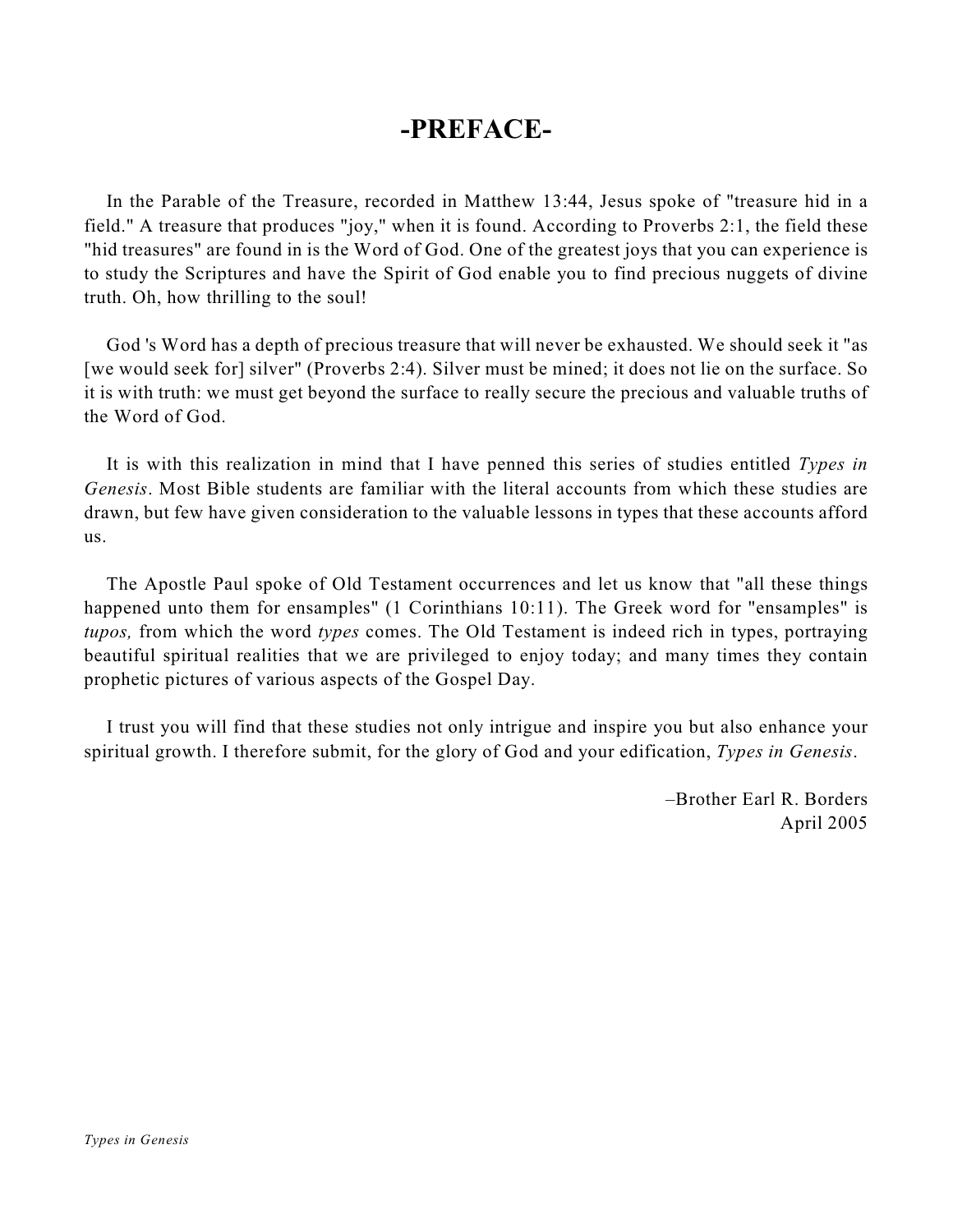# **AN INTRODUCTION TO TYPOLOGY**

<span id="page-3-0"></span>*Scripture Text: 1 Corinthians 10:11 Now all these things happened unto them for ensamples: and they are written for our admonition, upon whom the ends of the world are come.*

## **The Scriptures Teach Types**

With this chapter, we begin the study of types, or typology. The Scripture text states, "Now all these things happened unto them for ensamples." The Emphatic Diaglott, as well as other Greek texts, renders the Greek word for *ensamples* as *types*.

The Emphatic Diaglott translates our text to read: "But these things occurred to them typically." The Englishman's Greek New Testament renders the text as: "Now these things, typically, happened to those men." The actual Greek word *tupos* is defined by *Vine's Expository Dictionary of New Testament Words* to mean "in a doctrinal sense, a type." This Greek word is used in Romans 5:14 where Adam is spoken of as being "the figure [the type] of him that was to come."

Hebrews 9:9 speaks of the Old Testament sanctuary, and we are told that it was "a figure for the time then present." The Amplified Bible says it was "a visible symbol or type or picture of the present age." The Twentieth Century New Testament reads: "that was only a type."

In Hebrews 9:24 the word "figures" is used, but The Amplified Bible renders that Scripture: "For Christ (the Messiah) has not entered into a sanctuary made with [human] hands, only a copy and pattern and type of the true one." So, it is evident that the Scriptures do speak and teach in the language of types. A study of types will enrich your understanding of Old Testament Scriptures and give you a greater spiritual vision of New Testament realities.

### **What Types Are**

*Webster's New World Dictionary* defines the word *type* as "a person, a thing, or an event that represents or symbolizes another, especially another that is to come." It has been said that an Old Testament historical type is the "mystical sense of scripture, whereby things acted or done in the Old Testament . . . prefigured . . . things acted in the New Testament times, with respect especially to Christ the antitype, who is, as it were, the kernal inclosed in all those shells of Old Testament ceremonies, types or actions, and etc."

Why are those things called "types"? The Greek word *tupos* has for its origin this meaning: "to beat or to strike so as to leave an impression or stamp." A type is a literal Old Testament person or event that has a deeper truth portrayed in it than just what the literal depicts. God used literal Old Testament individuals, events, and occurrences and made impressions in them that reveal New Testament realities: the antitypes.

To understand types and antitypes better, here are two clear examples: Matthew 12:40 reads, "For as Jonas was three days and three nights in the whale's belly; so shall the Son of man be three days and three nights in the heart of the earth." Therefore, Jonah 1:17 teaches us that what occurred to Jonah was a type and that Christ's being "in the heart of the earth" was the antitype.

John 3:14 is another example: "And as Moses lifted up the serpent in the wilderness, even so must the Son of man be lifted up." This type teaches us that as the people looked to the serpent on the pole in faith to be saved from death and given life (Numbers 21:8-9), we look to Christ in faith to be saved from our state of being "dead in trespasses and sins" (Ephesians 2:1), and we are given new life.

#### **What Types Are Not**

Types are not metaphors, parables, or in the truest sense, symbols. Types are based in actual persons or events that are listed in Old Testament history. Parables, such as those recorded in Matthew, Chapters 13 and 25, have no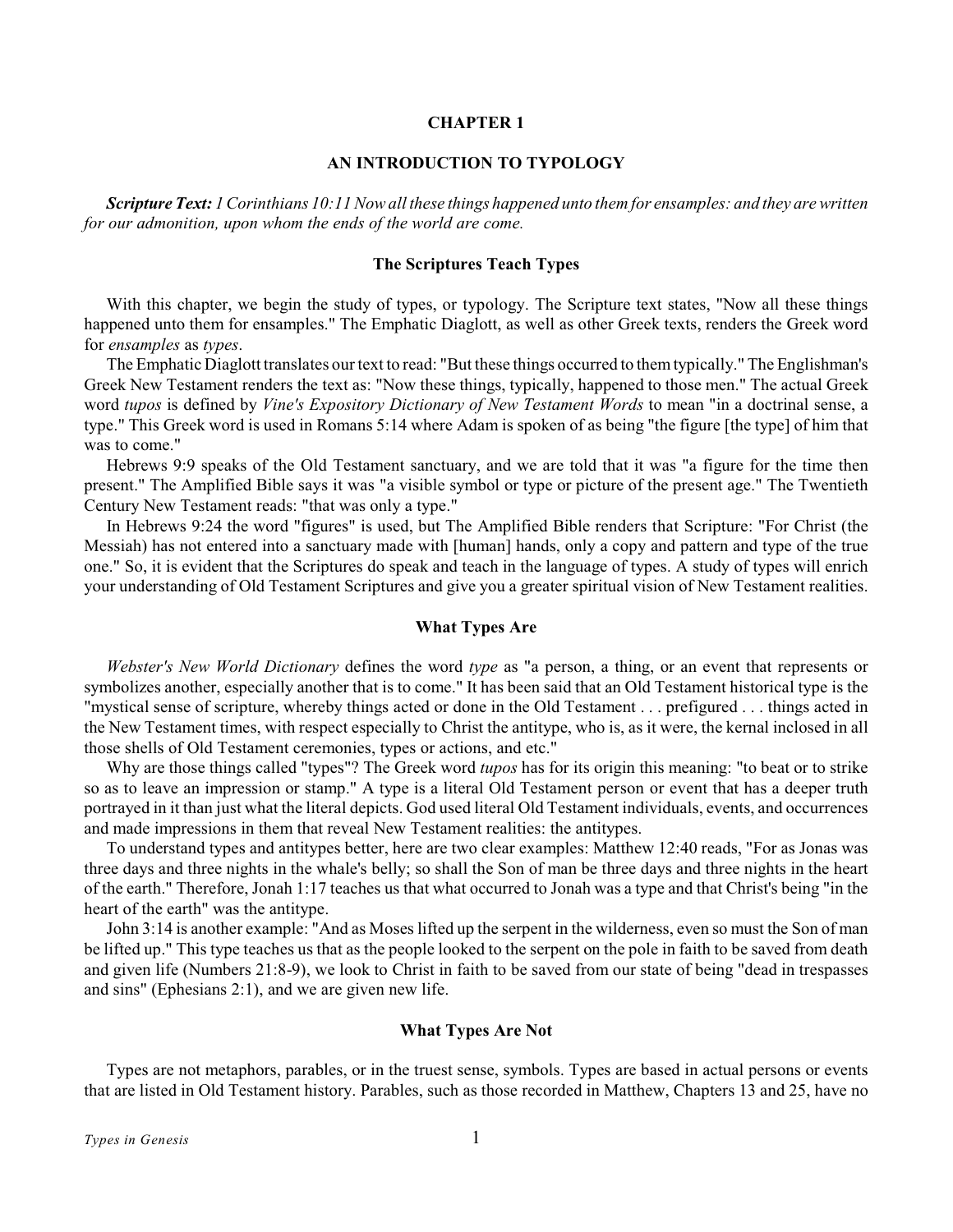<span id="page-4-0"></span>historical basis to prove that they ever happened. It is also obvious that the beasts and the occurrences spoken of in Revelation are not literal realities. They are only symbolic.

Revelation 12:1 speaks of "a woman clothed with the sun, and the moon under her feet." This is indeed symbolic. It is not, nor has it ever been, literally so; but each type has its basis in a historical reality. Jesus said in John 6:48-49: "I am that bread of life [the antitype]. Your fathers *did eat* manna in the wilderness . . . [a literal reality, the type]."

### **The Language of Types**

There are two other terms used in typology that are important. There is the word *typical*, which means "serving as a type." Then the most important term: *antitype.* In this term the prefix *anti* does not mean "against" but rather "opposite" or "reverse." So a type is literal and points to a reality; the antitype *is* the opposite, the spiritual reality.

The purpose of the language of types is twofold. One, to reveal spiritual truths to mankind so that they can know the biblical manner in which to obtain the experience of salvation. Two, to see the beauties of truth portrayed in a detailed and explicit manner.

### **CHAPTER 2**

# **CREATION– A TYPE OF RE-CREATION**

*Scripture Text: Genesis 1:1 In the beginning God created the heaven and the earth.*

*2 And the earth was without form, and void; and darkness was upon the face of the deep. And the Spirit of God moved upon the face of the waters.*

*3 And God said, Let there be light: and there was light.*

*4 And God saw the light, that it was good: and God divided the light from the darkness.*

*5 And God called the light Day, and the darkness he called Night. And the evening and the morning were the first day.*

### **Christ the Creator**

As we study the truths and the types in this chapter, we must remember that a *type* is "a person, a thing, or an event that represents . . . another that is to come."

It is also necessary to remember that a type is not exact in its nature. Hebrews 10:1 states that types were "of good things to come, and not the very image of the things." One translation says that types are "not a perfect representation of the realities." Types are not exact because they might have more details than the realities, sometimes less. On occasion, they may serve as types of more than one thing.

Genesis 1:1 says, "In the beginning God created the heaven and the earth." The first truth we are introduced to is not a type but indeed a reality: "God created." But how did He create? Once we establish God's agent in Creation, then we can see how He is the One that " filleth all in all" (Ephesians 1:23).

Similar to Genesis 1:1, John 1:1-3 says: "In the beginning was the Word . . . . The same was in the beginning with God. All things were made by him; and without him was not any thing made that was made." First Corinthians 8:6 speaks of "God, the Father, of whom [or by whose executive command] are all things . . . and one Lord Jesus Christ, by whom [or who is God's agent to execute the command] are all things." Ephesians 3:9 expressly tells us that God created all things "by Jesus Christ." Colossians 1:16 says, "For by him were all things created, that are in heaven, and that are in earth . . . all things were created by him, and for him." Here we can clearly see that Christ was God's agent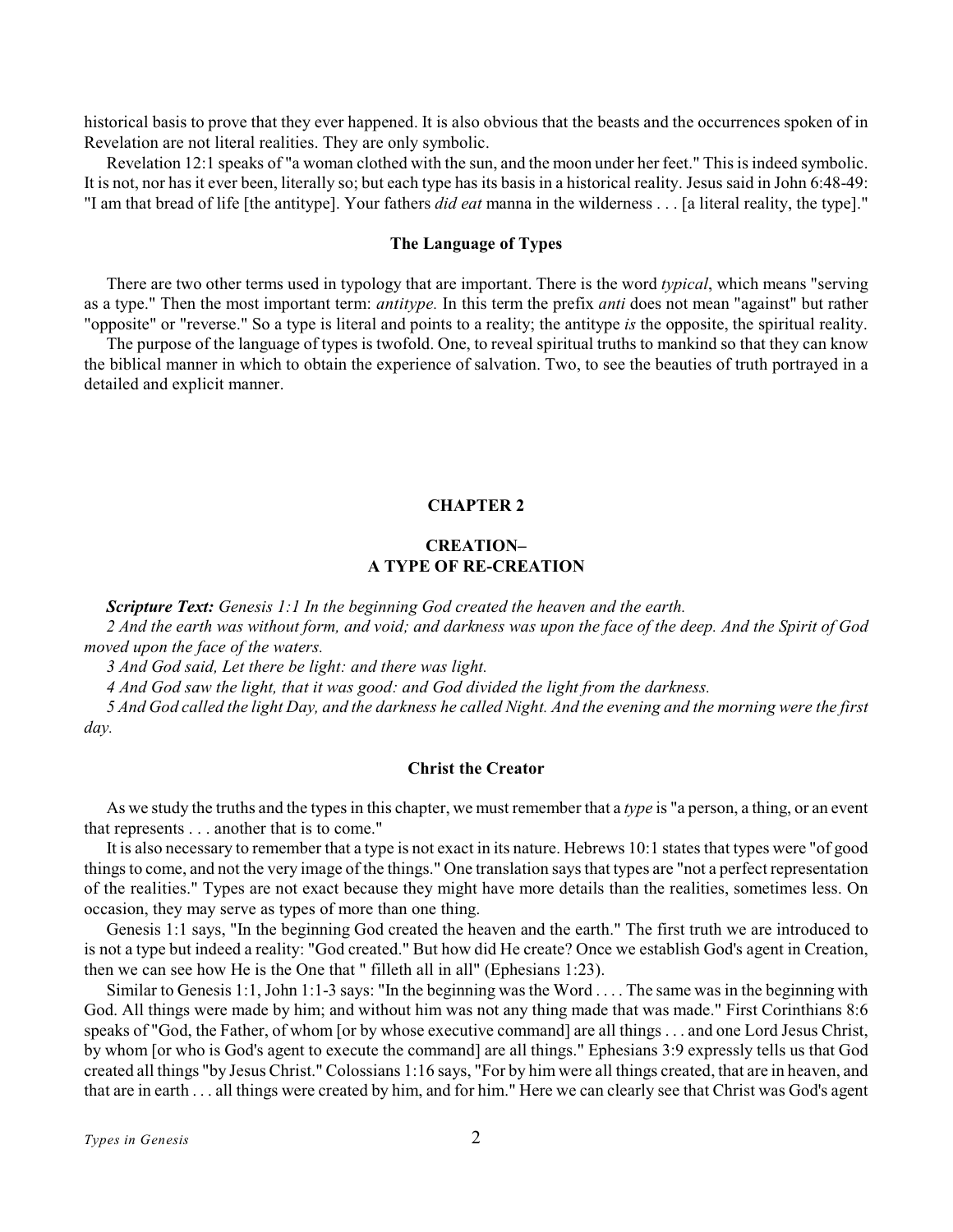in Creation. So when our text says, "in the beginning God *created,*" the word *created* is a portrayal of Jesus Christ, because He is also the One actively engaged in the work of re-creation, making the antitype a reality.

### **Heaven and Earth**

These types begin to give us insight as to why Christ is God's creative agent. The first type, "heaven," literally, was the firmamental heaven. The lesson, in type, is that this is a heaven that Christ created. The Bible mentions three heavens. The first heaven is the firmamental heaven (Genesis 1:8). The second Heaven is the celestial one–the one in which God dwells (Ecclesiastes 5:2). The third heaven is the ecclesiastical heaven–a spiritual position that the saints occupy collectively as the church, where they "sit together in heavenly places" (Ephesians 2:6) and "come to visions and revelations of the Lord" (2 Corinthians 12:1).

The "heaven" is listed first because before man was ever created, the plan for his redemption and a place and a position for him to occupy in the church were formulated. First Peter 1:20 reveals that this plan "was foreordained before the foundation of the world." Ephesians 1:4, speaking of the church, says He "hath chosen us in him before the foundation of the world." This heaven is a beautiful type, portraying Christ's love for man and His provision for man's spiritual welfare before he was ever created.

The "earth" serves as a type of man. Man was made from the dust of the earth (Ecclesiastes 12:7). First Corinthians 15:47 says, "The first man [Adam] is of the earth, earthy." Second Corinthians 4:7 tells us that "we have this treasure in earthen vessels." Many Scriptures refer to man as "earth" (Jeremiah 22:29).

### **Formless and Void**

Genesis 1:2 says,"The earth was without form, and void; and darkness was upon the face of the deep." This type portrays the sad description of a life without Christ. Until a man meets Christ his life is "without form, and void." It is chaotic–without divine order, without direction, and without purpose. It craves reality. Psalm 42:1-2 expresses this craving well: "As the hart panteth after the water brooks, so panteth my soul after thee, O God. My soul thirsteth for God, for the living God."

The reason unregenerate man is in this state is that he is in darkness. Colossians 1:13 says those who are unsaved are under "the power of darkness." Psalm 82:5 tells us, "They know not, neither will they understand; they walk on in darkness." Proverbs 4:19 says, "The way of the wicked is as darkness."

### **The Spirit Brings Light**

In Genesis 1:3 God said, "Let there be light: and there was light." What is the solution for spiritual darkness? Only one thing–light! When the Spirit of God (verse 2) moves on an individual who is in spiritual darkness, He brings light. Ephesians 1:17-18 tells us that "the spirit" is what God uses to enlighten "the eyes of your understanding." When those who have been under the power of spiritual darkness embrace light, they receive salvation.

It is sad, but not all men will embrace and accept the life-changing quality of the light. But verse 4 lets us know that when one does, God divides the light from the darkness–a separation takes place. That individual is delivered and translated into the Kingdom of God and becomes a "new creature" (2 Corinthians 5:17), or as The Emphatic Diaglott reads: "New Creation." Christ, through the Holy Spirit, re-creates one "in righteousness and true holiness" (Ephesians 4:24).

### **The New Day**

Genesis 1:5 says, "And God called the light Day." When ones embrace the light brought by the Holy Spirit and gain the experience of salvation, they are no more "darkness, but now are . . . light in the Lord." (Ephesians 5:8). They are "all the children of light, and the children of the day" (1 Thessalonians 5:5). When this experience takes place in one's life it is indeed, "the first day" (verse 5) of a newly created life.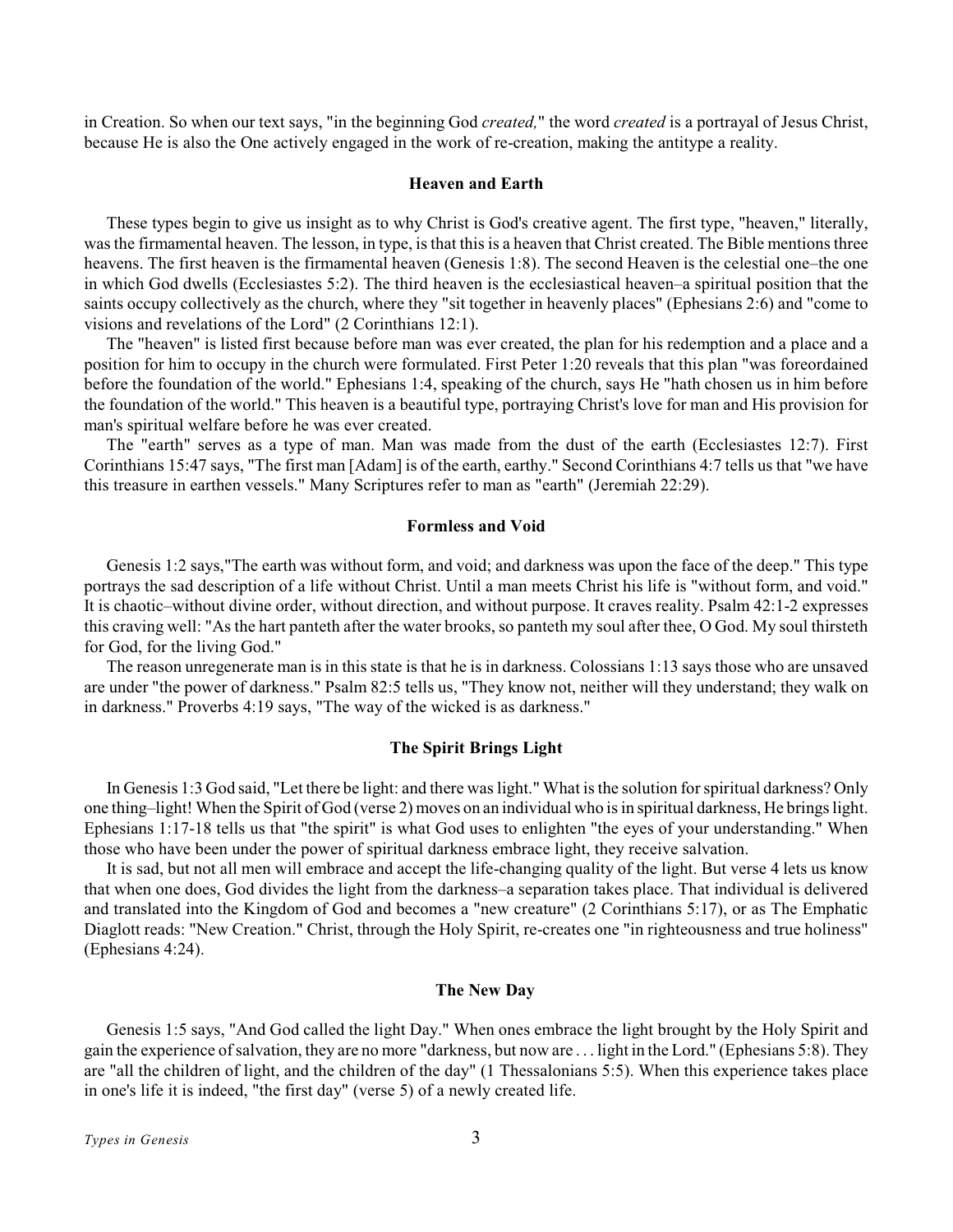# **THE GARDEN OF EDEN– A TYPE OF THE NATURE OF THE CHURCH**

<span id="page-6-0"></span>*Scripture Text: Genesis 2:8 And the LORD God planted a garden eastward in Eden; and there he put the man whom he had formed.*

*9 And out of the ground made the LORD God to grow every tree that is pleasant to the sight, and good for food; the tree of life also in the midst of the garden, and the tree of knowledge of good and evil.*

*10 And a river went out of Eden to water the garden; and from thence it was parted, and became into four heads.*

*11 The name of the first is Pison: that is it which compasseth the whole land of Havilah, where there is gold;*

*12 And the gold of that land is good: there is bdellium and the onyx stone.*

*13 And the name of the second river is Gihon: the same is it that compasseth the whole land of Ethiopia.*

*14 And the name of the third river is Hiddekel: that is it which goeth toward the east of Assyria. And the fourth river is Euphrates.*

*15 And the LORD God took the man, and put him into the garden of Eden to dress it and to keep it.*

### **The Lord Planted a Garden**

The famous Garden of Eden was the luscious, fertile paradise where the Lord placed man after his creation. In this lovely, perfect paradise is a beautiful type of the nature of the New Testament church, the antitype.

"The LORD God planted a garden eastward in Eden; and there he put the man (Genesis 2:8)." This garden was totally of divine origin, divine design, and divine creation. Man had nothing to do with it. What a type of the true church! Jesus said

in Matthew 16:18, "I will build my church." It came "down from God out of heaven" (Revelation 21:2).

The Lord was very particular about where He put this garden. He put it "in Eden." It did not encompass all of Eden: Eden was much larger than the garden. The word *Eden* literally means "delight" or "pleasantness." One whose delight is in what it ought to be will be led to God's garden. Psalm 1:1-2 says: "Blessed is the man [whose] . . . delight is in the law of the LORD."

Since this garden was planted "eastward in Eden," it was a place of light, because east is the direction from which light comes. This type portrays the truth that if a man's delight is in the "law of the LORD," he will "walk in the light, as he [Christ] is in the light" (1 John 1:7) and come to the garden of God, the true church.

Now, in the literal type the man was created first, then he was placed in the garden. This reveals that we must first become new creatures through re-creation, or salvation, before we can be put in the church. Psalm 87:5 states, "And of Zion it shall be said, This and that man was born in her." Acts 2:47 says, "The Lord added to the church daily such as should be saved." Salvation is a divine work.

Also, revealed is the truth that only God–not other men or groups of men–placed the man: "there he put the man" (verse 8). First Corinthians 12:18 says, "But now hath God set the members every one of them in the body, as it hath pleased him." God does not put people in sectarian organizations, or systems, that have been created by men. He puts them in the divinely instituted place that He prepared–the garden, the church. In fact, He is calling people out of anything that is not the true body of Christ. (See 2 Corinthians 6:14-17 and Revelation 18:2-4.)

### **The Trees in the Garden**

"And out of the ground made the LORD God to grow every tree that is . . . good for food; the tree of life also in the midst of the garden" (Genesis 2:9). This verse tells us what the church is comprised of. One of the main ingredients necessary for a fruitful garden is good ground. The church is made up of only good ground. Jesus taught that "the good ground are they, which in an honest and good heart, having heard the word, keep it, and bring forth fruit" (Luke 8:15).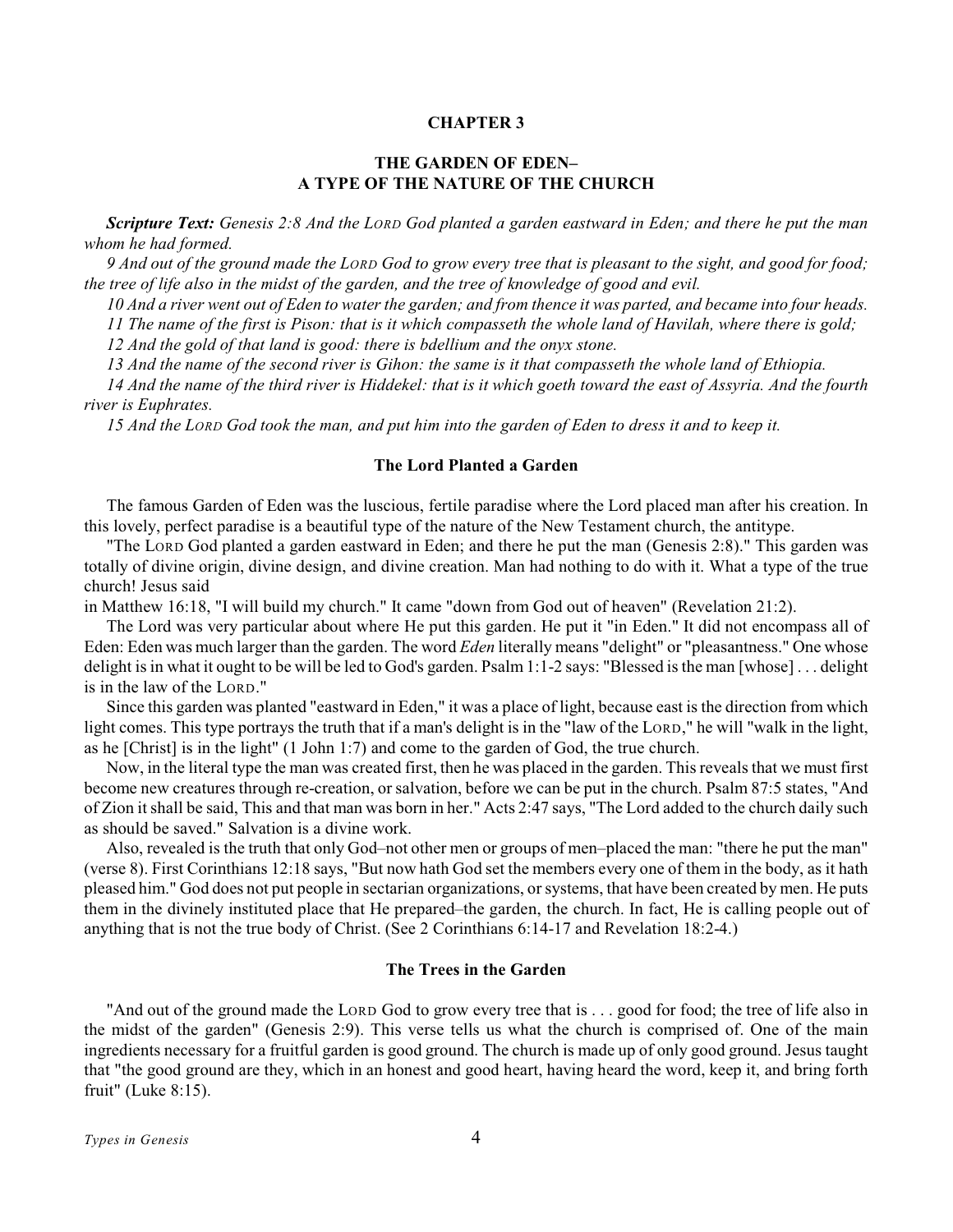Good ground, or "honest and good" hearts will produce trees. These trees represent what honest hearts become. They become "trees of righteousness, the planting of the LORD" (Isaiah 61:3). Psalm 92:12 says, "The righteous shall flourish like the palm tree." The trees are a type of the saints. The garden–the church–is the place where the Lord intends that they grow, flourish, and bring forth fruit.

The trees in the garden were "good for food" (verse 9).This garden was designed to nourish and sustain the physical man. The church was designed to nourish and sustain the spiritual man. The ministry is admonished "to feed the church of God" (Acts 20:28). Jeremiah 3:15 says, "I will give you pastors . . . which shall feed you with knowledge and understanding."

But notice what the trees–the saints–do. Ephesians 4:11-12 lists several different ministerial offices that were designed to be filled by the saints "for the edifying of the body of Christ." Edification may come from a preached message or a lesson that is taught or, perhaps, a testimony that is given; but every saint plays a part in supplying the needs of edification.

The focal point of the entire garden was the tree "in the midst of the garden"(verse 9)–the Tree of Life. In Revelation 2:7 Jesus declared, "To him that overcometh will I give to eat of the tree of life, which is in the midst of the paradise of God." In Revelation 22:1-2 when the Apostle John described the city, the church, which is paradise restored, he saw "in the midst . . . the tree of life." What does this tree represent? Proverbs 3:18 declares that wisdom is a "tree of life," and 1 Corinthians 1:24 tells us that Christ is the "wisdom of God." The Tree of Life represents Christ.

He is in the center of the church. In Revelation 1:13 Christ was "in the midst of the seven candlesticks." He is to be the focal point of all our activities and worship.

### **The Life of the Garden**

Genesis 2:10 says, "A river went out of Eden . . . and became into four heads." The life of the garden depended on this flow of water. This river is spoken of in Psalm 46:4, Ezekiel 47:1-11, and Revelation 22:1-2. It is a type of the Holy Spirit. John 7:38-39 speaks of "rivers of living water" and tells us "this spake he of the Spirit." The free flow of the Holy Spirit is absolutely essential to the health and production of God's garden. If the river dries up, the fruit will wither and the trees will die. The river parting into "four heads" reminds us that the church is "foursquare" (Revelation 21:16), denoting a complete and balanced Gospel.

### **The Precious Stones**

Genesis 2:11-12 states: "There is gold . . . there is bdellium and the onyx stone." These precious stones are also mentioned in Revelation 21:18-20. Ezekiel 28:13 identifies these precious stones with ". . . Eden the garden of God." Each stone is a saint who adorns the doctrine by putting on the precious truths of the Scriptures.

### **The Man's Job**

In Genesis 2:15, "the LORD God took the man, and put him into the garden of Eden to dress it and to keep it." God created the Garden of Eden, but man had to care for it. The New Testament church is a beautiful institution, but it is our responsibility to "dress it" and "keep it." If we do not "keep it," we will lose it! These many types and symbols reveal to us the spiritual nature of the church.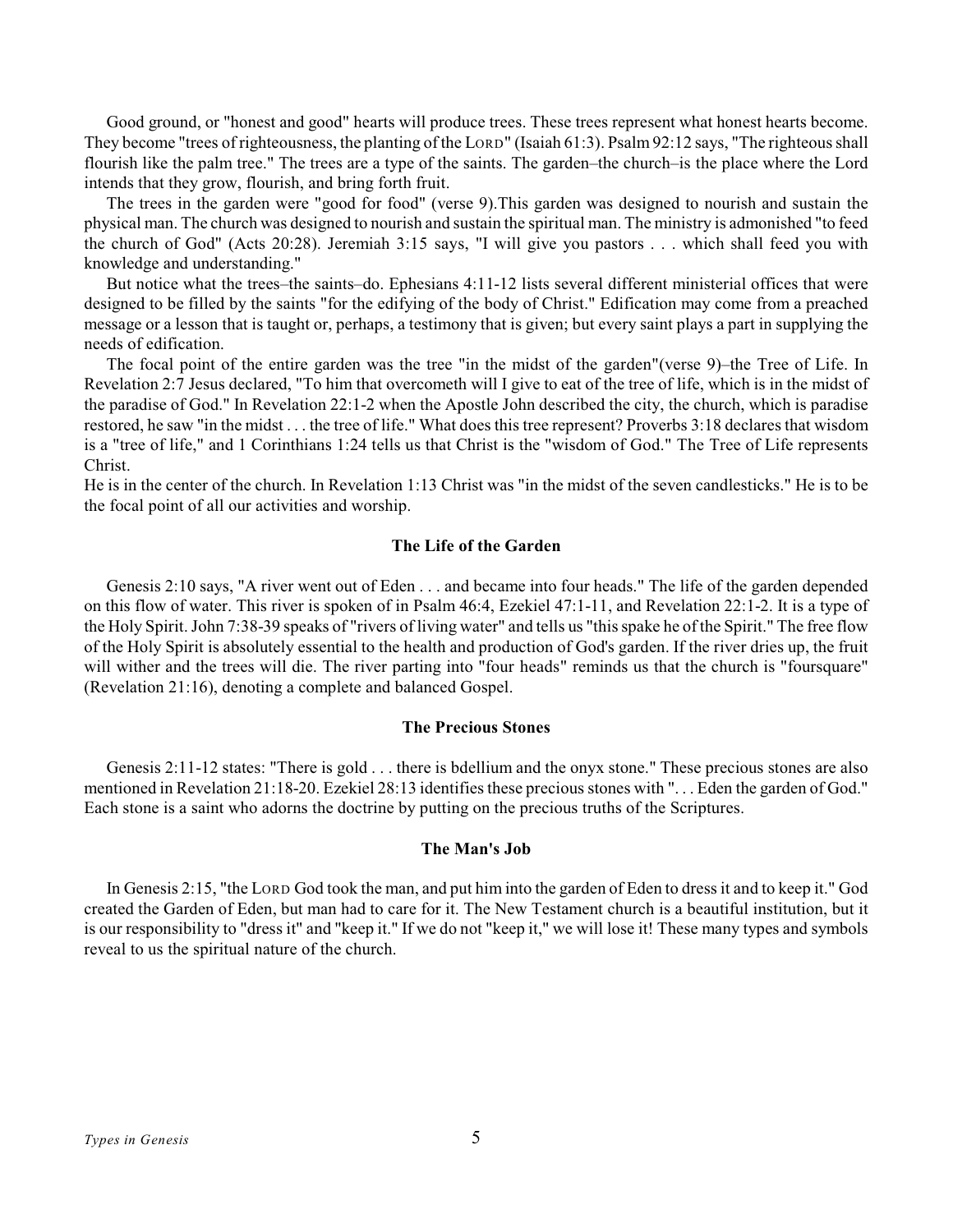# **ADAM AND EVE-- EVE–A TYPE OF THE ORIGIN OF THE CHURCH**

<span id="page-8-0"></span>*Scripture text: Genesis 2:18 And the LORD God said, It is not good that the man should be alone; I will make him an help meet for him.*

*19 And out of the ground the LORD God formed every beast of the field, and every fowl of the air; and brought them unto Adam to see what he would call them: and whatsoever Adam called every living creature, that was the name thereof.*

*20 And Adam gave names to all cattle, and to the fowl of the air, and to every beast of the field; but for Adam there was not found an help meet for him.*

*21 And the LORD God caused a deep sleep to fall upon Adam, and he slept: and he took one of his ribs, and closed up the flesh instead thereof;*

*22 And the rib, which the LORD God had taken from man, made he a woman, and brought her unto the man.*

*23 And Adam said, This is now bone of my bones, and flesh of my flesh: she shall be called Woman, because she was taken out of Man.*

*24 Therefore shall a man leave his father and his mother, and shall cleave unto his wife: and they shall be one flesh.*

*25 And they were both naked, the man and his wife, and were not ashamed.*

*Genesis 3:20 And Adam called his wife's name Eve; because she was the mother of all living.*

#### **The Author of Fellowship**

In this Scripture text we are introduced to the first couple mentioned in the Bible. In this divinely created pair, this bridegroom and bride, is a type of Christ and His bride. In the creation of Eve, in type, is the origin of God's church. As you study this type, ever keep in your mind that any organization that has less than this divine origin for its beginning cannot be the true bride of Christ, the Lamb's wife.

"The LORD God said, It is not good that the man should be alone; I will make him an helpmeet" (Genesis 2:18). Here we can clearly see that God is the author of fellowship; so fellowship is divine in its origin and nature. First John 1:3 says, "That which we have seen and heard declare we unto you, that ye also may have fellowship with us [the saints, the church]: and truly our fellowship is with the Father, and with his Son Jesus Christ." God desires that His saints be in fellowship amongst themselves and in fellowship with Him.

### **Adam and His Deep Sleep**

In Genesis 2:21"the LORD God caused a deep sleep to fall upon Adam." Genesis 2:19 is the first verse that addresses the man by name: "Adam." We have already been introduced to him in Genesis 2:7, 8,15, and 18. In his original state, he was created in the "image of God" (Genesis 1:27), which was in "righteousness and true holiness" (Ephesians 4:24). He is a type of Christ.

First Corinthians 15:45 says, "The first man Adam was made a living soul; the last Adam was made a quickening spirit." First Corinthians 15:47 tells us of whom he was speaking: "The first man is of the earth, earthy [Genesis 2:7]: the second man is the Lord from heaven." Here we have a very clear type substantiated.

Now consider what occurred literally. Adam, a type of God's "only begotten Son" (John 3:16), made his appearance into this world first before anyone experienced a birth. This serves as a type of the First Advent of Christ. Because of His coming into the world, many have been able to experience a spiritual birth and become part of the family of God.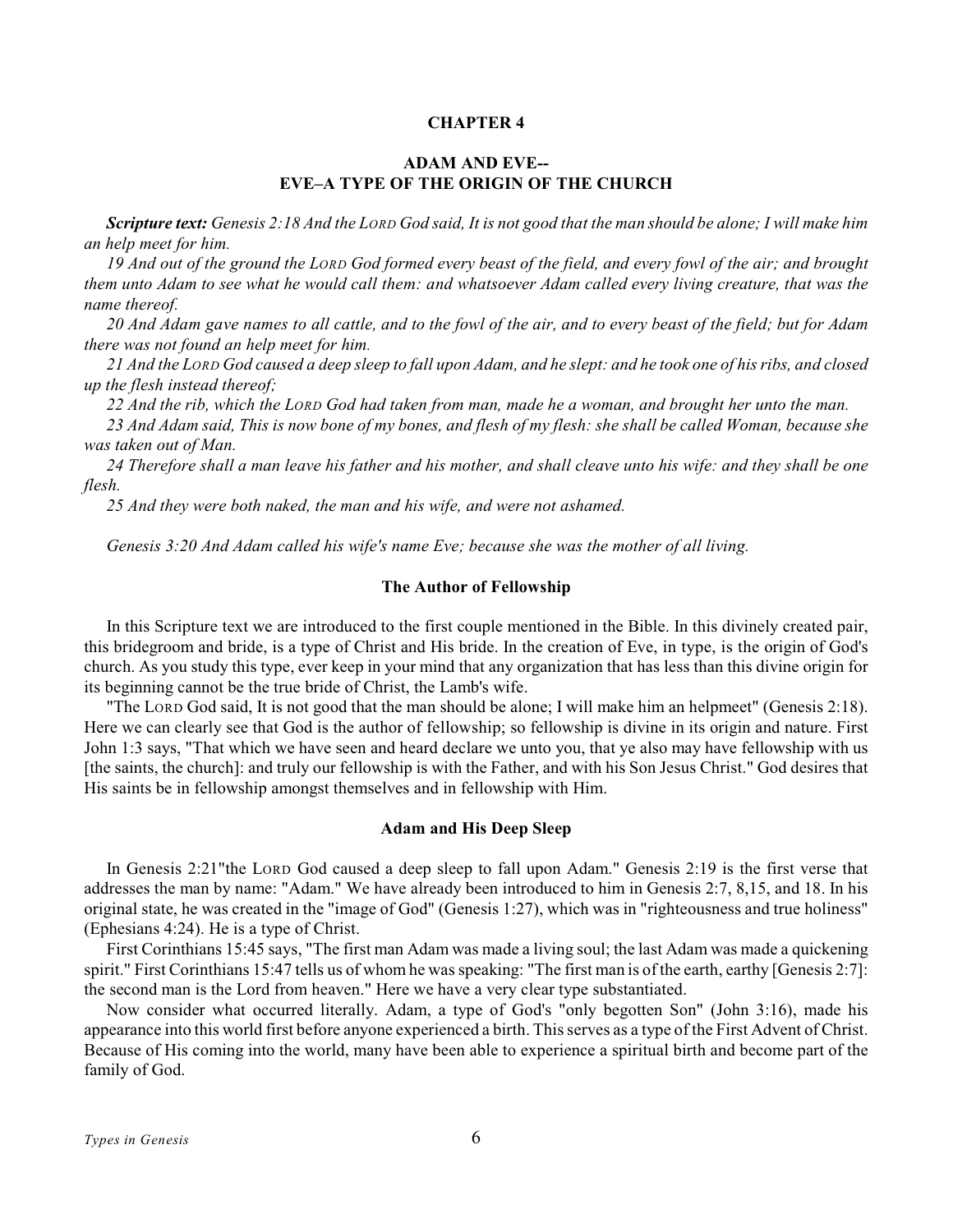Then, in Genesis 2:18 God said, "I will make him an help meet [a wife]." Without his "help meet," Adam could never have produced children. Without the church acting as "the Lamb's wife" (Revelation 21:9), there can never be any new converts.

This begins the beautiful portrayal, in type, of the origin of the church. The church did not come from among a group of men. The woman did not come up out of the earth. She came from Adam's side. What had to happen first? A "deep sleep" had to come upon Adam. Many times in the Scriptures, death is likened to sleep. In John 11:11 Jesus said, "Our friend Lazarus sleepeth"; then in John 11:14 He told them plainly, "Lazarus is dead." (See 1 Corinthians 11:30 and 1 Thessalonians 4:15.) Sleep is the image of death.

This "deep sleep" typifies the death of Christ. Jesus explained it in a metaphor, in John 12:24: "Except a corn of wheat fall into the ground and die, it abideth alone: but if it die, it bringeth forth much fruit." Christ had to die in order for His bride to be brought forth so that there could be "much fruit." God commanded Adam and Eve to be fruitful and to multiply (Genesis 1:28), so it was necessary that Christ die to fulfill the antitype of this–by bringing forth a bride.

### **Adam's Rib–The Woman**

Genesis 2:22-23 says: "And the rib, which the LORD God had taken from man, made he a woman . . . . This is now bone of my bones, and flesh of my flesh." Adam's bride was actually taken from his side, from one of his ribs. Christ's bride was also taken from His side. John 19:34 tells us: "But one of the soldiers . . . pierced his side, and forthwith came there out blood and water."

What do the "blood and water" represent? Remission and regeneration. Hebrews 9:22 says, "Without shedding of blood [there] is no remission [of sins]" or "remission of sins that are past" (Romans 3:25). The "water" represents the Holy Spirit (John 7:38-39), which actually brings about "regeneration" (Titus 3:5).These two com-ponents of salvation produce the experience needed to be the bride, the Lamb's wife.

So, just as the first Adam's bride came from his side, the last Adam's bride came from His side as well. This reiterates the truth that the bride was produced by a divine operation–a literal operation in the type–an "operation of God" (Colossians 2:12) through the Spirit in the New Testament antitype. The true church *cannot* be produced by man!

The type "bone of my bones, and flesh of my flesh" is teaching that the church is the body of Christ. The Apostle Paul used the type from this verse when he penned Ephesians 5:29-30: "For no man ever yet hated his own flesh; but nourisheth and cherisheth it, even as the Lord the church: For we are members of his body, of his flesh, and of his bones."

If there is any question as to what text the Apostle Paul was alluding to, compare Ephesians 5:31 with Genesis 2:24. The church is "bone of my bones, and flesh of my flesh" (Genesis 2:23). First Corinthians 12:27 says it this way: "Now ye are the body of Christ, and members in particular."

Diligently study the Scriptures regarding the truths concerning the church as the body of Christ, and ask the Spirit of God to give you a divine revelation of what member "in particular" you are. Ask Him to help you to occupy the position He desires that you fill.

#### **The One Flesh**

Genesis 2:24 says, "And they shall be one flesh. And they were both naked . . . and were not ashamed." The antitype of this "one flesh" is "he that is joined unto the Lord is one spirit" (1 Corinthians 6:17). Our relationship with Christ is typified as being as intimate as marriage. Yea, even closer, for we actually become "one spirit."

Though the words "they were both naked "are to be interpreted literally, they also act as a type to portray how "all things are naked and opened unto the eyes of him with whom we have to do" (Hebrews 4:13). We must live in such a manner that we are not ashamed to be in Christ's sight. Our relationship should be open and honest before Him.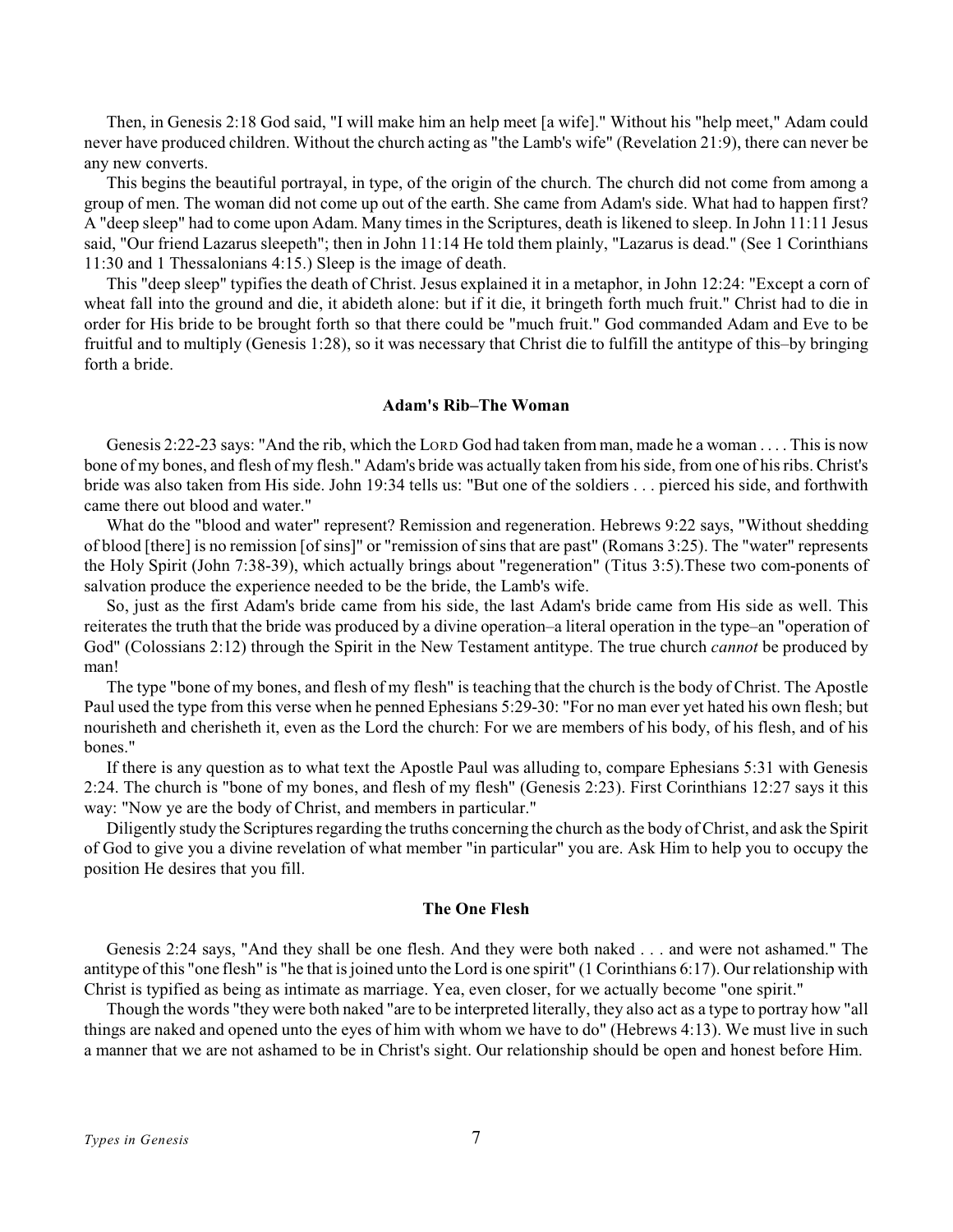### **Adam Chose Eve's Name**

<span id="page-10-0"></span>Genesis 3:20 tells us, "Adam called his wife's name Eve; because she was the mother of all living." Eve did not choose her own name, and the true church does not presume to select her own name. As Adam named the woman, Christ instructed us in what name the church was to be kept. Christ selected the name for the church when He prayed to the Father, "Holy Father, keep through thine own name those whom thou hast given me . . . . While I was with them in the world, I kept them in thy name" (John 17:11).

It is very apparent that Christ desired that those believers and even "them also which shall believe on me through their word" (John 17:20) be kept in the Father's name. This is why the Scriptures repeatedly refer to the church as "the church of God" (see Acts 20:28, 1 Corinthians 1:2, 1 Corinthians 10:32, 1 Corinthians 11:22, Galatians 1:13, and 1 Timothy 3:5).

Adam named the woman "Eve" because *Eve* means "life." She was "the mother of all living." She brought forth the children. This is a type of the parental aspect of the church. Galatians 4:26 says, "But Jerusalem which is above is free, which is the mother of us all."

The heavenly Jerusalem–the church–is the mother of all of those who have been spiritually reborn (see Hebrews 12:22-23). We see this represented by the symbols in Revelation 12:1-5: "A woman" (the church) was "with child" and "brought forth a man child" (her converts). This is described in prophecy in Isaiah 66:7-9. The Prophet saw a vision of "a nation . . . born at once," depicting the many converts who were born again on the Day of Pentecost (see Acts 2:41).

We must recognize that if truth is to be perpetuated, or continued indefinitely, we (the church) must be the ones to further it. We are the mother. It is our responsibility to find our positions in the body of Christ so that we can all work in harmony and, as a mother, bring children to the birth. May God help us all to realize what a responsible part each of us plays in the salvation of souls.

# **CHAPTER 5**

# **THE SERPENT– A TYPE OF THE OPPOSITION TO THE CHURCH**

*Scripture Text: Genesis 3:1 Now the serpent was more subtle than any beast of the field which the LORD God had made. And he said unto the woman, Yea, hath God said, Ye shall not eat of every tree of the garden?*

*2 And the woman said unto the serpent, We may eat of the fruit of the trees of the garden:*

*3 But of the fruit of the tree which is in the midst of the garden, God hath said, Ye shall not eat of it, neither shall ye touch it, lest ye die.*

*4 And the serpent said unto the woman, Ye shall not surely die:*

*5 For God doth know that in the day ye eat thereof, then your eyes shall be opened, and ye shall be as gods, knowing good and evil.*

### **The Woman**

We see in this Scripture text the first temptation and the first opposing force to come against God's Word and His people. Eve, a type of the New Testament church, meets the "serpent," a type of the first opposition to confront the church.

We need to understand what this "serpent" represents, because the same spirit that motivated it has "come out of the mouth of the dragon ['serpent' in Revelation 12:9]" (Revelation 16:13) and gone forth unto the "whole world" (Revelation 16:14).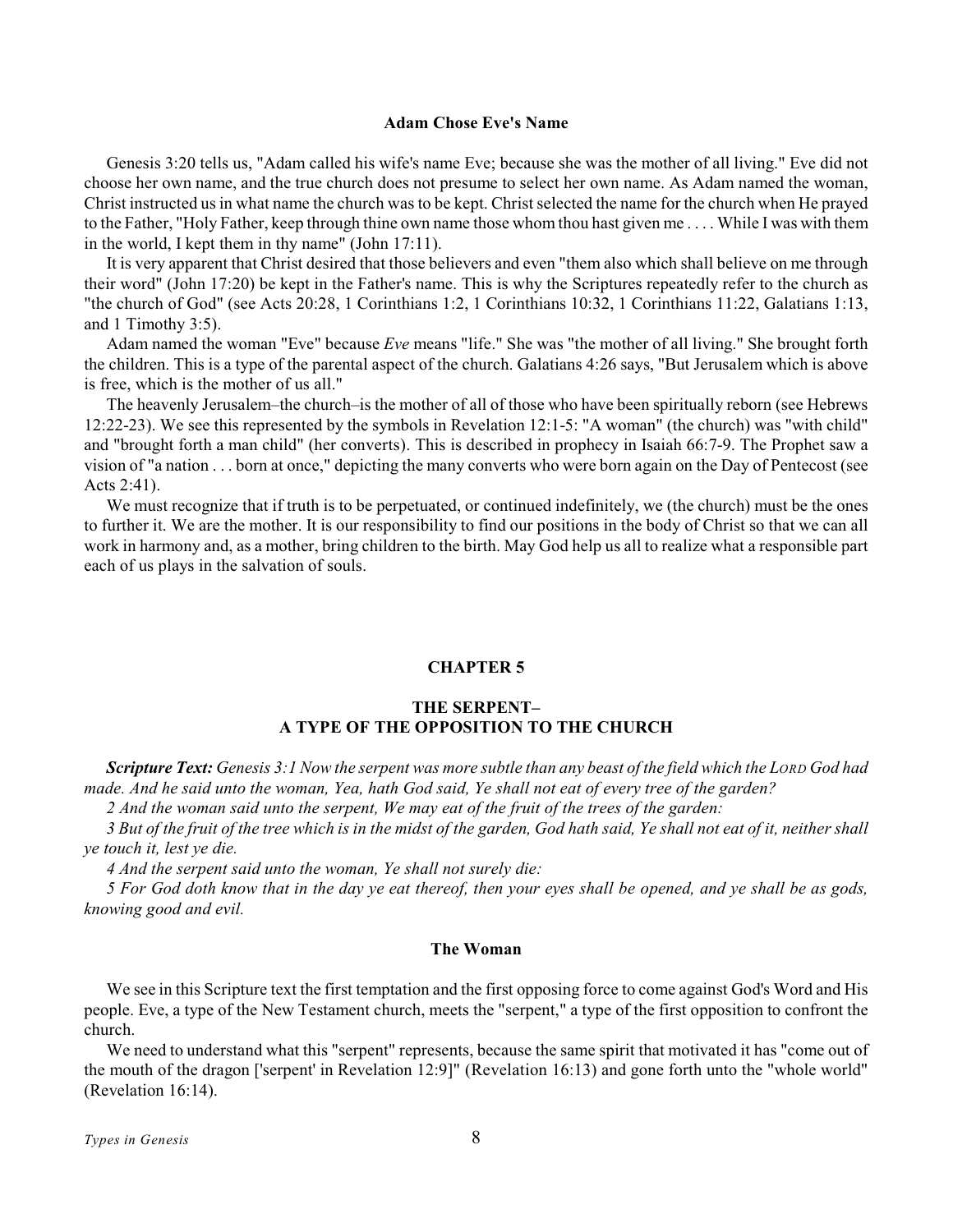"Now the serpent was more subtil . . . . And he said unto the woman" (Genesis 3:1). This text is a very vivid type of the words in Revelation 12:1-3. In symbolic language John spoke of a "woman" and a "great red dragon" (the "serpent" in Revelation 12:9).

Certainly, there was a definite, prophetic time setting for these verses. It was from A.D.33 to A.D.270. The "great red dragon," clearly represents a definite system that the devil worked through to oppose the morning-time church, but there are some universal truths here as we shall see.

Eve, the first woman, the type of the church, came on the stage of action in the morning time of Creation. The antitype, the church, was instituted in the morning time of the Gospel Day. But wherever the true church appears, wherever there is "righteousness and true holiness" (Ephesians 4:24), wherever there is a people who have been made "in the image of God" (Genesis 1:27), there will soon appear the enemy to oppose them, to try to move them away from the position that God desires they stand in. But the opposer can be overcome. The saints overcame him in the morning time (see Revelation 12:11). To do so today, we must not be "ignorant of his devices" (2 Corinthians 2:11).

### **The Enemy's Tool**

The "serpent" was only an instrument used by the enemy to beguile Eve (see Genesis 3:13). In the first century the Apostle Paul was fearful that "as the serpent beguiled Eve through his subtility, so your minds [the minds of the Church of God] should be corrupted "(2 Corinthians 11:3).

What does the "serpent" typify? To understand this, we must look to the antitype in Revelation 12:3. There in the "great red dragon," we see, as in this type, the first opposing force that faced the "woman" (Revelation 12:1), the morning-time church.

The "serpent,"or "dragon," had identifying factors that enable us to know what it represented. First, it had "seven heads" (Revelation 12:3). The word *heads* represents heads of government, or forms of government. Isaiah 9:6 tells us the "government" is upon "his shoulder." What is on the shoulders? The head. This system had seven distinct forms of government during its time as a world power.

Then, it had "ten horns" (Revelation 12:3), denoting ten political powers: the ten minor kingdoms of which this system was comprised. Daniel 8:20 helps us understand the symbol of horns: "two horns are the kings," or as another translation reads: "the kingdoms." So this "great red dragon" with its"seven heads and ten horns," was the first force to oppose the church in the morning time of the Gospel Day–the Pagan Roman Empire. Rome, in its pagan form, had seven, distinct heads of government and was comprised of ten minor kingdoms.

### **The Common Temptation**

Notice, when John described this "dragon," he said it was "red" (Revelation 12:3). In the seal series there is a "horse that was red" (Revelation 6:4), and Zechariah 6:5 tells us the four horses in Revelation 6 represent "four spirits." Isaiah 1:18 explains that "though your sins be as scarlet, they shall be as white as snow; though they be red like crimson, they shall be as wool." Red represents sin.

This "red dragon" opposed the church as a whole. Therefore, this must have been a temptation to sin that was common to all. Jude 3 refers to our experience as the "common salvation." First Corinthians 10:13 says, "There hath no temptation taken you but such as is common to man." It was "the sin which doth so easily beset us" (Hebrews 12:1).That common temptation was the reason Rome exercised its power and political might against Christ and the church in the first century. The spirit that motivated that "dragon" was *unbelief.* It is the besetting sin that tempts every child of God.

### **The Deadly Foe**

Genesis 3:4-5 says: "Ye shall not surely die . . . Ye shall be as gods, knowing good and evil." Unbelief was what Eve faced, and unbelief motivated the first opposition to face the church. It is working yet today. Unbelief is a deadly foe of the church. This tool of Satan is difficult to perceive. The enemy makes it seem so reasonable. The thoughts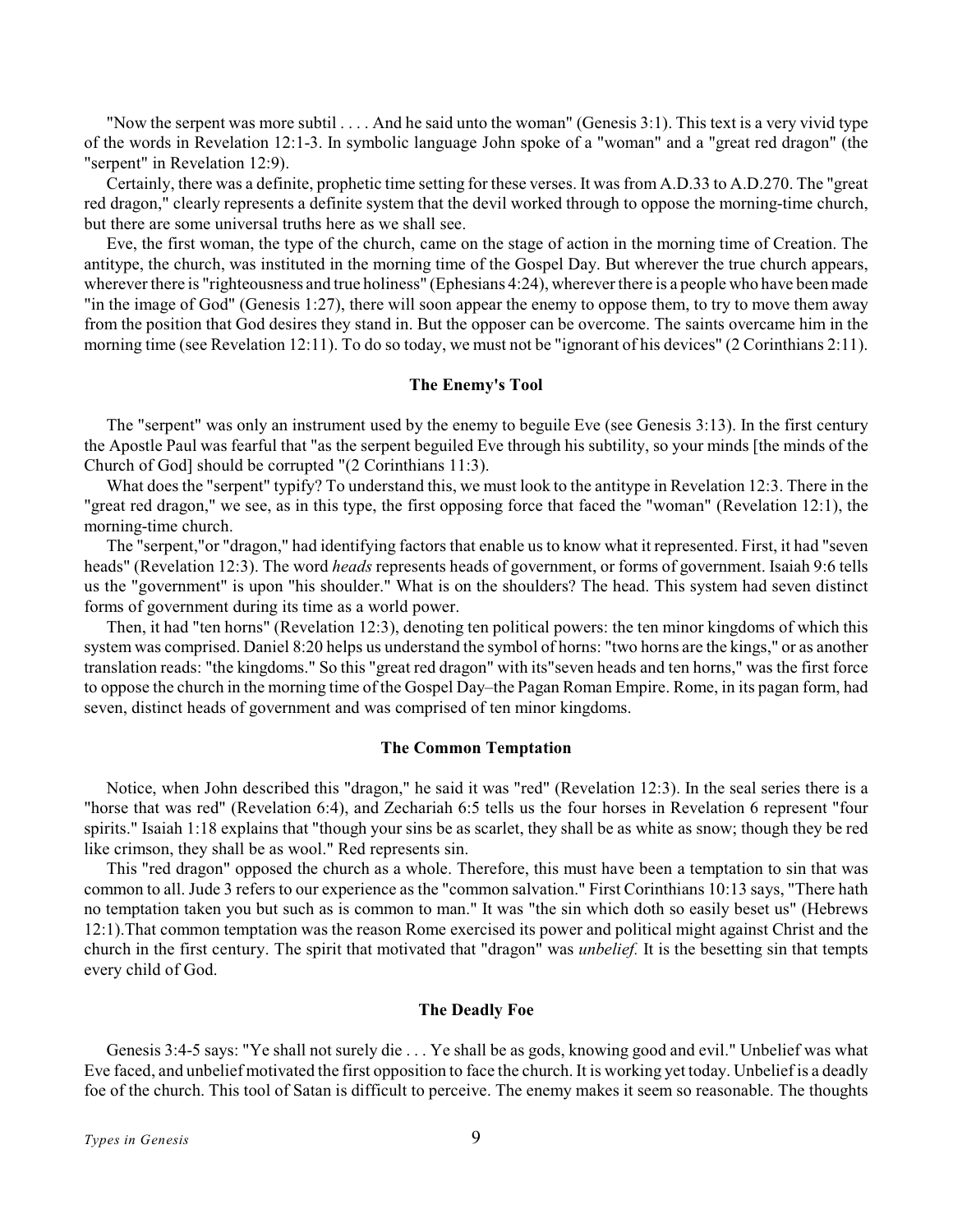<span id="page-12-0"></span>that he presents appeal to the flesh; but in the end unbelief is deadly! James 1:15 says, "Sin, when it is finished, bringeth forth death."

Unbelief caused Eve to commit a "transgression" (1 Timothy 2:14). Because of it, she was expelled from the garden. Unbelief caused many of the children of Israel to die in the wilderness and never reach Canaan land (see Hebrews 3:17-19). It is a spirit that we all must be aware of and guard against.

We should do as Hebrews 4:1 says: "Let us therefore fear, lest, a promise being left us of entering into his rest, any of you should seem to come short of it." Hebrews 3:12 says to "take heed, brethren, lest there be in any of you an evil heart of unbelief, in [what?] departing from the living God."

Dear saint, you must guard against this spirit or your mind can become corrupted. Many people today have been deceived and overcome by this spirit. But it need not be so. "If ye be willing and obedient, ye shall eat the good of the land" (Isaiah 1:19).

# **CHAPTER 6**

# **THE WAY OF THE TREE OF LIFE– A TYPE OF MAN'S WAY TO CHRIST**

*Scripture Text: Genesis 3:23 Therefore the LORD God sent him forth from the garden of Eden, to till the ground from whence he was taken.*

*24 So he drove out the man; and he placed at the east of the garden of Eden Cherubims, and a flaming sword which turned every way, to keep the way of the tree of life.*

# **Look Toward the East**

The words "drove out the man" in verse 24 echo down through the corridors of time and remind us that we cannot enjoy the presence of God with sin in our lives. Although God will not fellowship sin, He is still the "God of hope" (Romans 15:13). He did not leave man in a hopeless condition. In the midst of all the darkness that was enshrouding man at that hour, the Lord closed the scene with "Cherubims" and "a flaming sword." Both of these types portray how the Lord brings us brilliant light and hope and how He presents man with light and shows him the route to salvation.

When people succumb to sin, the god of this world blinds their minds. They become bound by "the power of darkness" (Colossians 1:13). Their only hope is to see light. Certainly, "God is light" (1 John 1:5), but "no man hath seen God at any time" (1 John 4:12). In order for man to see light, he must look to the luminary agents that God uses to shed it forth.

In type, east is the direction for the source of light; this means, for any man–whether he is a sinner or a backslider, as typified by Adam–to ever be delivered from darkness, he must be willing to turn and face the light and look to God's agents of light.

### **A People of Light**

Genesis 3:24 says that God "placed at the east of the garden of Eden Cherubims." These creatures are spoken of throughout the Scriptures. The word *Cherubims* is the plural form of the word *cherub*. The Hebrew word from which *cherub* comes is *chayyoth*, meaning "living ones." It comes from a root word that means "brilliant appearance."

When Ezekiel saw these creatures in his vision, he said "their appearance was like burning coals of fire, and like the appearance of lamps" (Ezekiel 1:13). In Ezekiel 1:5-14 they are referred to as "living creatures," but in Ezekiel 10:15 they are called "cherubims."

There is more prophetic significance in the descriptions of these "Cherubims," but here we want to merely view them as God's agents of light. To understand what they represent, consider the words in Revelation 4:6-7. There John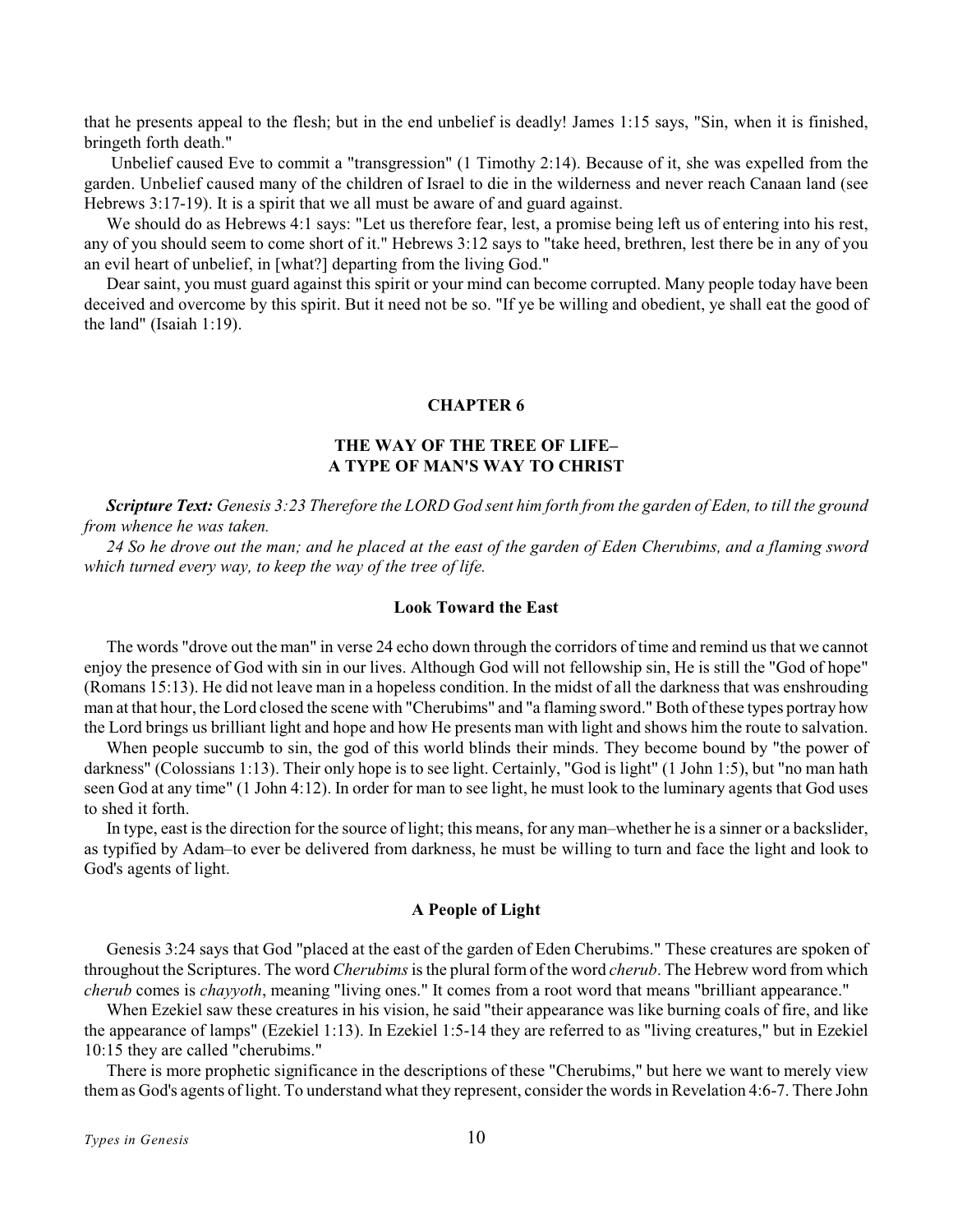saw a vision of these same creatures. The King James Version calls them "four beasts." Nestle's Greek Text calls them "living creatures." These "living creatures," or "beasts," are the redeemed ones of all the ages (see Revelation 5:8-9). The "Cherubims" are the saints.

The divine revelation is that God's people are the "light of the world. A city . . . set on an hill" (Matthew 5:14). They witness to the fact that there is a people who have come to the light and embraced it and walk in it as "children of light" (Ephesians 5:8). To enable wayward men to find their way back to God, the Lord places His spiritual people–the saints–before them to show others how they, too, can get help. They are examples, proving ones can live in a godly manner.

### **The Sword of the Word**

Now, the "Cherubims" were not alone. There was also "a flaming sword" (Genesis 3:24) in the garden, and contrary to common assumption, this verse does not say the sword was in their hands. Actually, the Hebrew text reads "the flame of the sword turning itself." This "flaming sword" was divinely placed, telling us that though the sword may operate in conjunction with the redeemed ones, it is still under God's control. It is not in the hands of men.

Certainly, something "flaming" would bring light. When this sword appeared on the scene, bright light did appear. Psalm 119:130 says, "The entrance of thy words giveth light," and Psalm 119:105 says God's Word is a "lamp" and a "light."

But is the Word referred to as a sword? Yes, the Word is called a sword in Ephesians 6:17: "the sword of the Spirit." Hebrews 4:12 says "the word of God is quick [alive], and powerful, and sharper than any twoedged sword."

This "flaming sword" does typify the Word, so the lesson, in type, is that as God drove man out of the garden, He did not send him out in total despair. The "flaming sword," the Word, was put there to reveal the *way* to the Tree of Life. However, sinful man must turn from his wicked ways to the light and be willing to meet the conditions of the Word.

### **"The Way of the Tree"**

We learned in Chapter Three that the Tree of Life–there is only one–is a type of Jesus Christ. First John 5:12 plainly says, "He that hath the Son hath life; and he that hath not the Son of God hath not life." Acts 4:12 declares, "Neither is there salvation in any other." In John 14:6 Jesus said, "I am the way, the truth, and the life." Spiritual life is found exclusively in Jesus Christ.

The phrase "to keep the way of the tree of life" **(**Genesis 3:24) is very revealing. Many assume that the *way* was to be kept *shut.* In reality, it was to be kept *open* to show man there was a way that he could still enjoy God's presence and have spiritual life. The Lord is "not willing that any should perish, but that all should come to repentance" (2 Peter 3:9).

If men and women want to find Christ and life, they must go by "the way of the tree [Christ]," and the way to Christ is through His Word. Man must come past the "flaming sword" to the "tree." James 1:18 says, "Of his own will begat he us with the word of truth." We are "born again . . . by the word of God" (1 Peter1:23).

It is folly for ones to think they can disregard the Word or fail to accept its conditions and still have the spiritual life that Christ possesses. Adam and Eve disregarded the Word and disobeyed. In our text, Adam is shown being driven out of the garden.

The way back to favor with God and the way to enjoy His presence and have His love is to come back to the Word. Be ready to obey its precepts and do as Psalm 119:9 says, "Wherewithal shall a young man cleanse his way? by taking heed thereto according to thy word."So, even in that dark hour in human history, the Lord let a glimpse of "the light of the glorious gospel of Christ . . . shine" (2 Corinthians 4:4) to show man there was hope if he met the Bible conditions.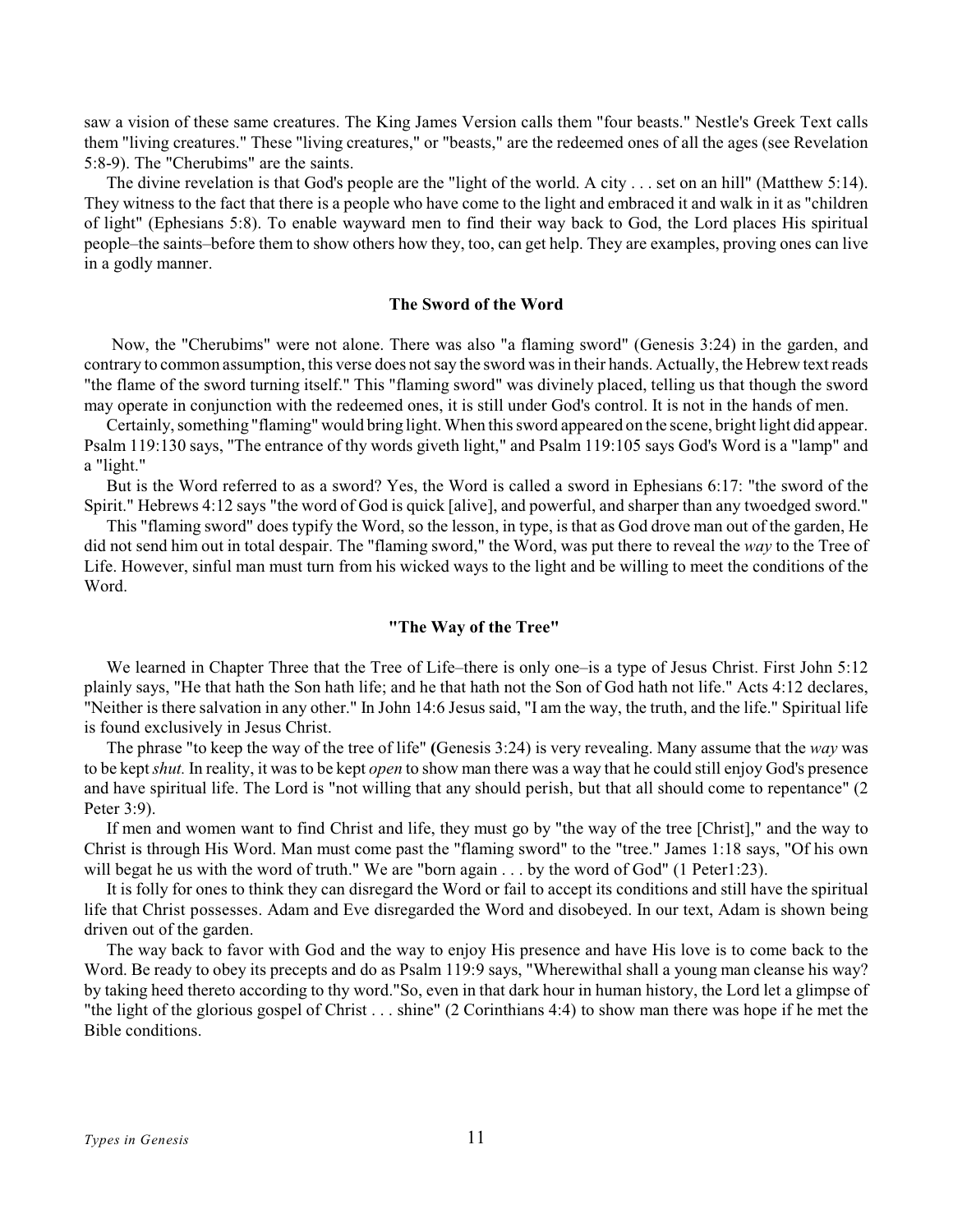# **THE SEVEN DAYS OF NOAH– A TYPE OF THE GOSPEL DAY**

<span id="page-14-0"></span>*Scripture Text: Genesis 7:7 And Noah went in, and his sons, and his wife, and his sons' wives with him, into the ark, because of the waters of the flood.*

*8 Of clean beasts, and of beasts that are not clean, and of fowls, and of every thing that creepeth upon the earth, 9 There went in two and two unto Noah into the ark, the male and the female, as God had commanded Noah. 10 And it came to pass after seven days, that the waters of the flood were upon the earth.*

### **Noah and His Family**

Noah is one of the most familiar characters in biblical history. Many of the events surrounding this famous person serve as types for the message of salvation and for the experience mankind enters into when they heed that message.

Genesis 7:7 says, "And Noah went in, and his sons, and his wife, and his sons' wives with him, into the ark." Noah, whose name literally means "rest" or "comfort," is the most predominate character in the text. He lived at a time when the "wickedness of man was great in the earth" and when "every imagination" of men's hearts was "only evil continually" (Genesis 6:5).

However, Noah was "a preacher of righteousness" (2 Peter 2:15), serving as a type to help us understand the fact that if mankind wants to find spiritual rest, God's ordained manner by which to find it is to respond to the preaching of the Word (see 1 Corinthians 1:21).

"Noah went in" is a type of 2 Timothy 2:6: "The husbandman that laboureth must be first partaker of the fruits." Before ones can show others the way of salvation, they must first believe the message and enter into a real salvation experience themselves. Noah entered the ark first.

Next, "his sons, and his wife, and his sons' wives" went into the ark. Noah had a family that was in subjection to the message that he preached. The Apostle Paul let us know that this is a qualification for a successful ministry. He told the brethren to "ordain elders . . . having faithful children not accused of riot or unruly" (Titus 1:5-6). First Timothy 3:1-7 also mentions this. So Noah is a type of a faithful, qualified ministry–his family was in subjection to his message.

### **The Ark of Safety**

What does the ark typify? The ark was indeed a literal vessel. It was constructed according to the specifications given to Noah in Genesis 6:14-16. It was a place man could enter and be safe from the destruction that was coming, and it afforded fellowship with others on board who believed the message as well.

It is a type of New Testament salvation–our ark of safety. Hebrews 11:7 tells us that "Noah . . . moved with fear [and], prepared an ark to the saving of his house." First Peter 3:20 says, "God waited in the days of Noah, while the ark was a preparing, wherein few, that is, eight souls were saved."

Today our responsibility is much the same as Noah's was: we are supposed to warn men "to flee from the wrath to come" (Matthew 3:7). But for them to be saved, they must believe the message and enter into the ark of safety–salvation in Jesus Christ.

### **The Animals Went In**

Genesis 7:9 states, "There went in two and two unto Noah into the ark." In Genesis 7:2 Noah was instructed to take the clean beasts "by sevens." Seven is one of God's biblical numbers for perfection, and this phrase is telling us that within the ark of salvation, we can be clean and have a perfect experience.

The type "two and two" reveals how this is possible. The "two" are types of the Word and the Spirit, they are what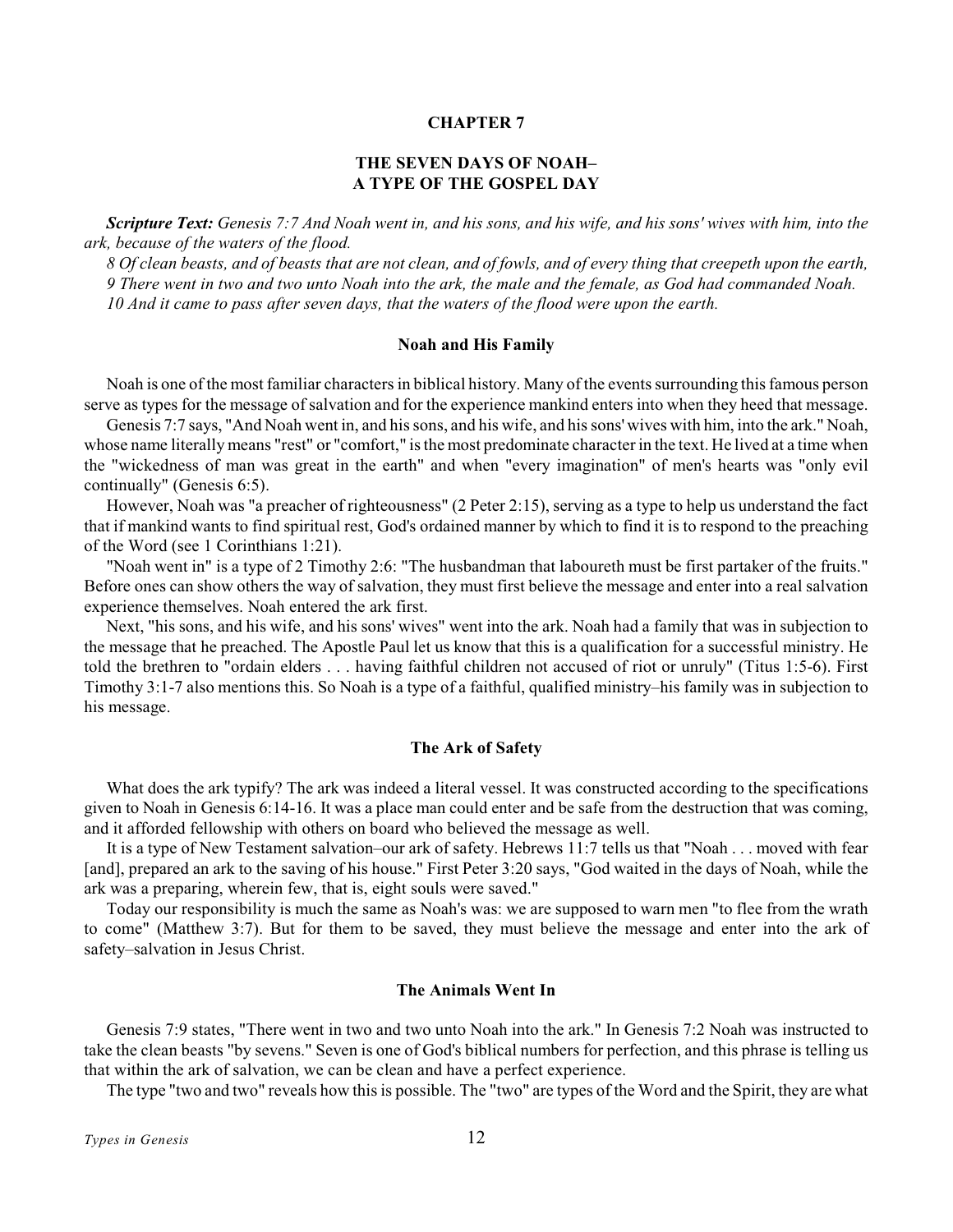<span id="page-15-0"></span>we need to stay spiritually clean (see Ephesians 5:26 and Titus 3:5). They enable us to have perfection in our salvation experience. Just as the animals on the ark were the only ones there to preserve each of their own species, only through these two witnesses–the Word and the Spirit–can we, individually, preserve our own experience of salvation so that truth can be passed on to the generations to come.

### **Seven Days–One Gospel Day**

Genesis 7:10 says, "And it came to pass after seven days." This is, perhaps, one of the most pronounced, yet overlooked, types in our text. After Noah and his family had entered the ark, they were in it for "seven days" before the Flood started. During that period of time, the rest of mankind could have heeded the message and entered the ark where there was safety. However, after that time, the door was shut by the Lord (see Genesis 7:16).

The "seven days" typify the seven periods of the Gospel Day, or Christian dispensation. Jesus said in Matthew 24:14, "And this gospel of the kingdom shall be preached in all the world for a witness unto all nations; and then shall the end come." The only way for the Gospel to be preached in "all the world" is to proclaim it throughout the *entire* remainder of the history of humanity, or throughout all the seven periods that make up the Gospel dispensation.

Isaiah prophesied in Isaiah 30:26 and said of the Gospel Day, "The light of the sun shall be sevenfold, as the light of seven days, in the day," or in the one Gospel Day. How do we know this is the proper understanding of the Gospel Day delineation? Read Revelation 1:4, 4:5, and 5:6. In these references John spoke of "the seven Spirits of God"–yet Ephesians 4:4 declares there is "one Spirit." Revelation 1:4 and 20 speak of "the seven churches." Ephesians 4:4 clearly tells us "there is one body," and Colossians 1:18 says the body is the church.

Revelation 5:6 tells of "a Lamb as it had been slain, having seven horns and seven eyes." These are more expressions with symbolic representations. The "Lamb" is Christ (John 1:29). The "seven horns" represent the power of salvation ( Luke 1:69), and the "seven eyes" are the "seven Spirits of God" (Revelation 5:6). These all portray how the Gospel has been sent forth into "all the world" and what it produces.

The Revelation speaks often of *seven* spirits and *seven* churches to show, symbolically, that God's *one Spirit,* His power in *one salvation,* and the *one church* are all spiritual realities that have been operating down throughout the *seven* time periods of the Gospel Day, the whole of the remainder of human history.

The Lord gave the antediluvians seven days to believe the message and get into the ark. After that, time for them was no more and judgment came. In this New Testament dispensation, God has given seven time periods for man to accept the message and get into the ark of safety. After these seven periods, time will be no more and judgment will come to us. We are living in the seventh period of time. The question we must ask ourselves is, Are we doing all we can to get people into the ark of safety?

### **CHAPTER 8**

# **THE FLOOD– A TYPE OF THE END OF THE WORLD**

*Scripture Text: Genesis 6:13 And God said unto Noah, The end of all flesh is come before me; for the earth is filled with violence through them; and, behold, I will destroy them with the earth.*

*17 And, behold, I, even I, do bring a flood of waters upon the earth, to destroy all flesh, wherein is the breath of life, from under heaven; and every thing that is in the earth shall die.*

*Genesis 7:17 And the flood was forty days upon the earth; and the waters increased, and bare up the ark, and it was lift up above the earth.*

*18 And the waters prevailed, and were increased greatly upon the earth; and the ark went upon the face of the waters.*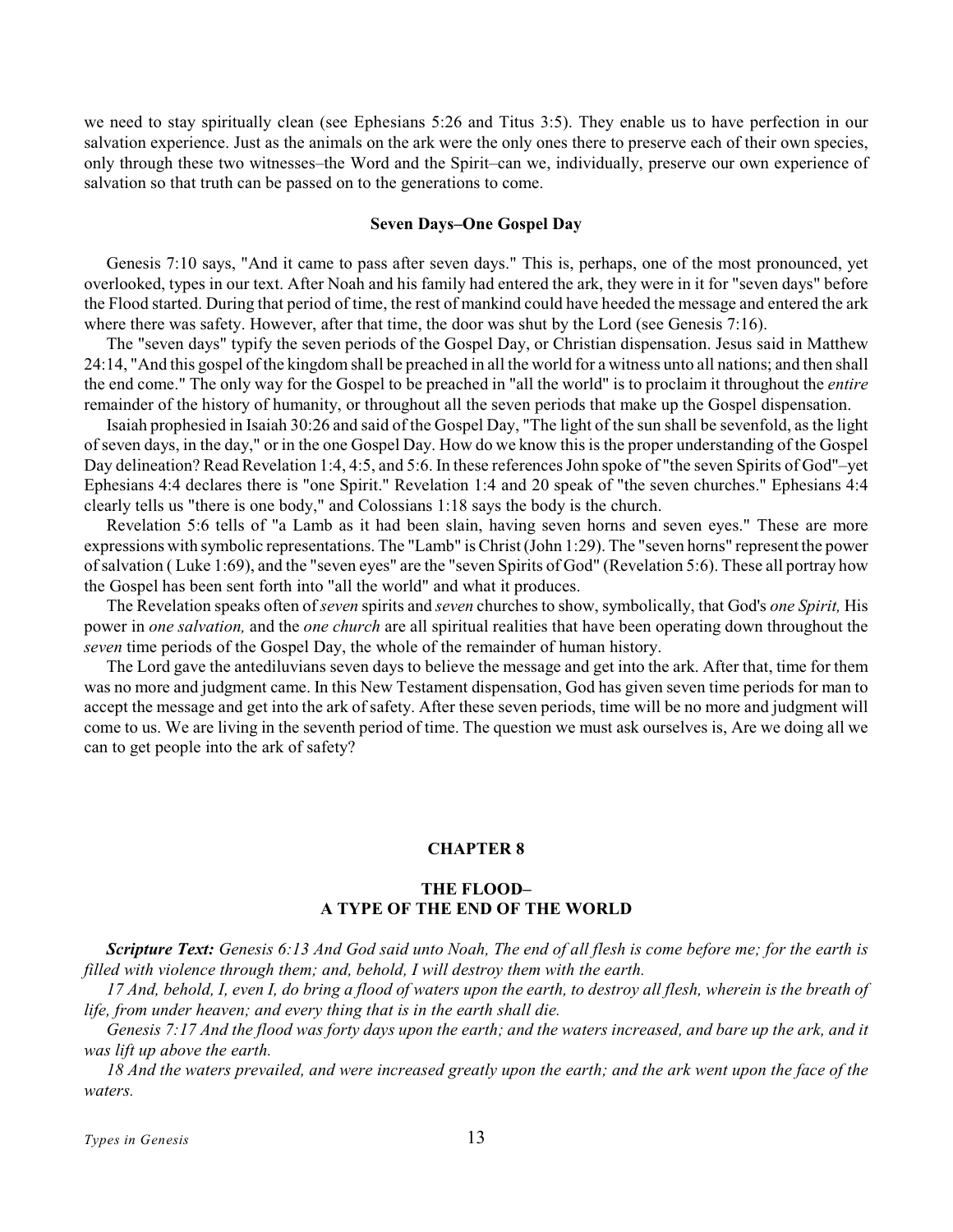*19 And the waters prevailed exceedingly upon the earth; and all the high hills, that were under the whole heaven, were covered.*

*20 Fifteen cubits upward did the waters prevail; and the mountains were covered.*

*21 And all flesh died that moved upon the earth, both of fowl, and of cattle, and of beast, and of every creeping thing that creepeth upon the earth, and every man:*

*22 All in whose nostrils was the breath of life, of all that was in the dry land, died.*

*23 And every living substance was destroyed which was upon the face of the ground, both man, and cattle, and the creeping things, and the fowl of the heaven; and they were destroyed from the earth: and Noah only remained alive, and they that were with him in the ark.*

*24 And the waters prevailed upon the earth an hundred and fifty days.*

### **The Consummation of Time**

The Lord pronounced the sad sentence of death upon antediluvian mankind when He proclaimed: "And, behold, I, even I, do bring a flood of waters upon the earth, to destroy all flesh, wherein is the breath of life, from under heaven; and every thing that is in the earth shall die" (Genesis 6:17). But even more alarming is the fact that it serves as a type to warn us.

In 2 Peter 3:4 the Apostle quoted the words asked by cynics and skeptics: "Where is the promise of his coming? for since the fathers fell asleep, all things continue as they were from the beginning of the creation." In 2 Peter 3:6 Peter contested their line of thinking and let them know their statement was not valid. He reminded them that "the world that then was, being overflowed with water, perished." He went on to let us know this is a type of "the day of the Lord . . . in the which the heavens shall pass away . . . and the elements shall melt with fervent heat, the earth also and [all] the works that are therein shall be burned up" (2 Peter 3:10).

In Genesis 6:13 God said, "The end of all flesh is come before me." In examining the Genesis account in conjunction with passages from the New Testament that allude to it, we can get a picture of conditions in the world prior to the end of that time. Genesis 6:5 lets us know "the wickedness of man was great in the earth." We could speculate much as to what that wickedness was, but we will stay with the Scriptures to see what they reveal.

In Genesis 6:3 the Lord said, "My spirit shall not always strive with man." The reason He gave for making this statement was the fact that man is flesh, and "all flesh had corrupted his way upon the earth" (Genesis 6:12). Job 22:15-17 has this to say about that wickedness: "Hast thou marked the old way which wicked men have trodden? Which were cut down out of time, whose foundation was overflown with a flood [why?]: Which said unto God, Depart from us . . . . "

Some scholars believe Romans 1:21-32 describes the antediluvians. The root of their wickedness is found in verse 21: "When they knew God, they glorified him not as God . . . but became vain in their imaginations." The Amplified Bible renders this as, "They became futile and godless in their thinking." In other words, they became dominated by the flesh! The outgrowth was much as we are seeing today–people are so given over to the flesh that they do not "like to retain God in their knowledge" (Romans 1:28).The antediluvians became totally corrupted and were given over to all manner of "vile affections" (Romans 1:26).

The condition of the antediluvians is a type of conditions in the world prior to the end of all time: they became so engrossed with gratifying their flesh that "they did not like to retain God in their knowledge," because that produced guilt. Certainly, we see many of those same conditions around us today, don't we?

### **"The Days of Noe"**

How did men become so far removed from God? The answer lies in the words of Jesus–and it is extremely important to understand what He referred to. In Matthew 24:37-38 He said: "But as the days of Noe were . . . before the flood they were eating and drinking, marrying and giving in marriage."

Jesus did not mention any of the corruption that Genesis speaks of nor the vile, heinous sins that are enumerated in Romans. He, as always, was taking the sword of truth and cutting to the heart of the matter. All the things that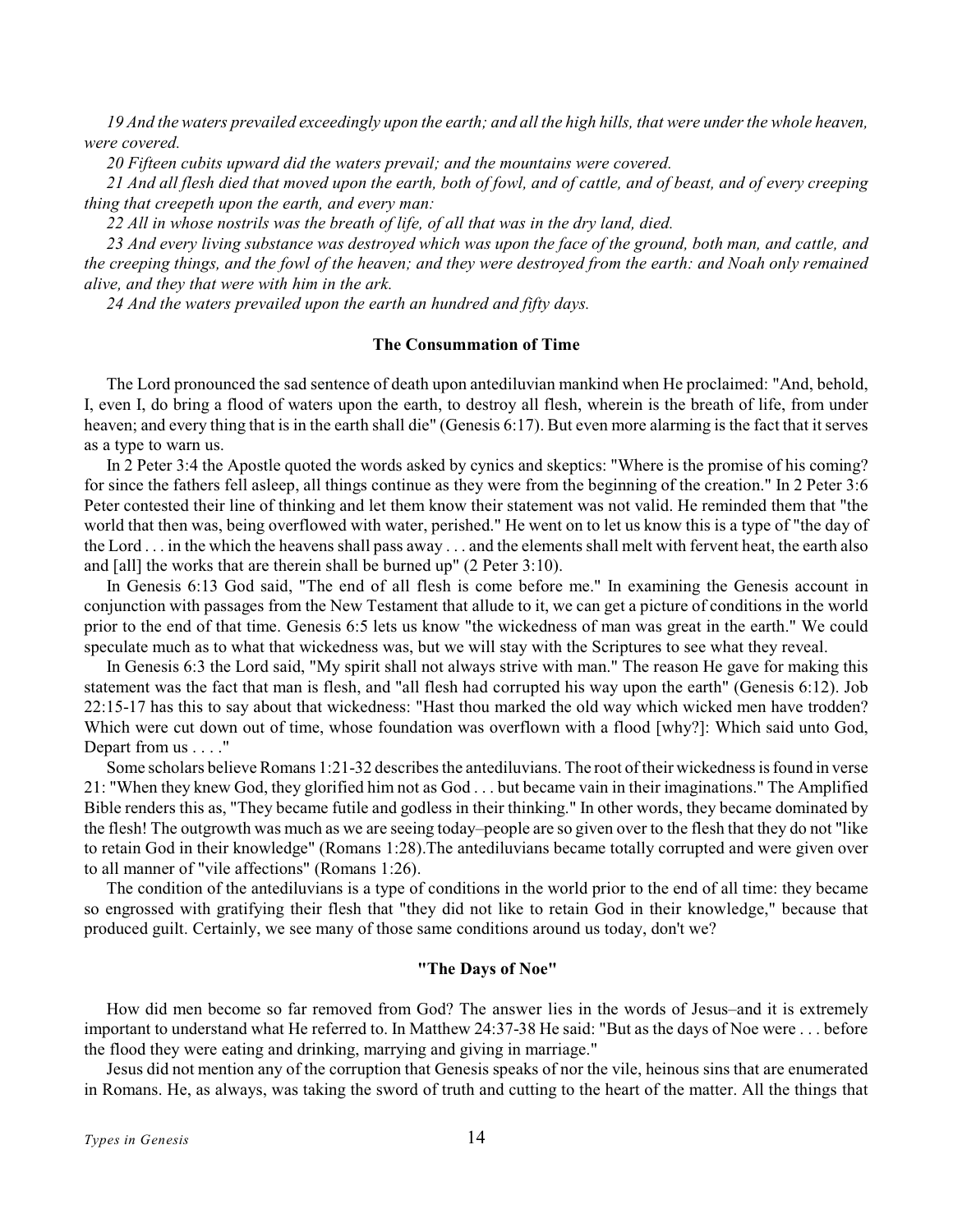Jesus mentioned in Matthew, Chapter 24, were lawful things, but they were all fleshly and material things. The Apostle Paul said, "All things are lawful unto me, but all things are not expedient" (1 Corinthians 6:12).

You can allow natural things to get out of bounds. You can become negligent of the one needful thing–your soul's salvation. Many a person who once had a good experience has lost out because of undue devotion to a job, a business, a hobby, or because of yielding to the demands of a spouse.

In Jesus' words, He was saying that the antediluvians did not start out to be homosexuals and lesbians. No, they just became too busy to take care of the experience that was available to them in their day. In light of that thought, Hebrews 2:3 asks us, "How shall we escape, if we neglect so great salvation?"

In this day of ultra busyness, it behooves us to remember that "as the days of Noe were, so shall also the coming of the Son of man be" (Matthew 24:37). This type warns us to not let our busy programs of life cause us to neglect our salvation, because the flesh quickly becomes dominant when one becomes too busy to maintain his salvation.

#### **Spiritual Sleepiness**

Though Noah had preached for a hundred years, Jesus said they "knew not until the flood came, and took them all away" (Matthew 24:39). He went on to say, to people professing to be the church, "so shall also the coming of the Son of man be." Here we see the tremendous power of deception. Speaking of our day, the Laodicean Age, Jesus said people would be in such a state that they will not know that they are "wretched, and miserable, and poor, and blind, and naked" (Revelation 3:17).

The sad fact is, the cares of life, "thorns," can choke out your experience while you are totally unaware of it (see Matthew 13:22). Spiritually speaking, you can fall asleep so soundly that even when you hear the truth being preached, you can convince yourself that you are all right! Gradually, your thinking will change and you will start making moves contrary to truth, just as the antediluvians did. Do not become so taken up with the affairs of this life that you jeopardize your soul and leave it a prey for deception (see Luke 21:34-36).

#### **A Sudden, Time-Altering Event**

"All that was in the dry land, died," says Genesis 7:22. Second Peter 3:6 tells us, "The world that then was, being overflowed with water, perished." There was a sudden, dramatic, time-altering event–all who were not in the safety of the ark were destroyed. This type is teaching that "the Lord is not slack concerning his promise" (2 Peter 3:9). God had warned the antediluvians of judgment. He had a faithful ministry to preach the Word in that day and give them warning.

Just as judgment loomed on the horizon prior to the Flood, so it does today. The only safety for ones back then was in the ark. Today the only place of safety is in Christ. When judgment came on those people, it was swift and severe–they all died. It will be the same at the end of time. Second Peter 3:10 says, "The heavens shall pass away . . . and . . . the earth . . . shall be burned up." You need to "make your calling and election sure" (2 Peter 1:10), since no man knows when this day will come. It behooves each of us to live in a constant state of readiness for this cataclysmic, earth-destroying, event. Don't allow the enemy to so engross you with life and living that you lose sight of the fact that this day is on the horizon.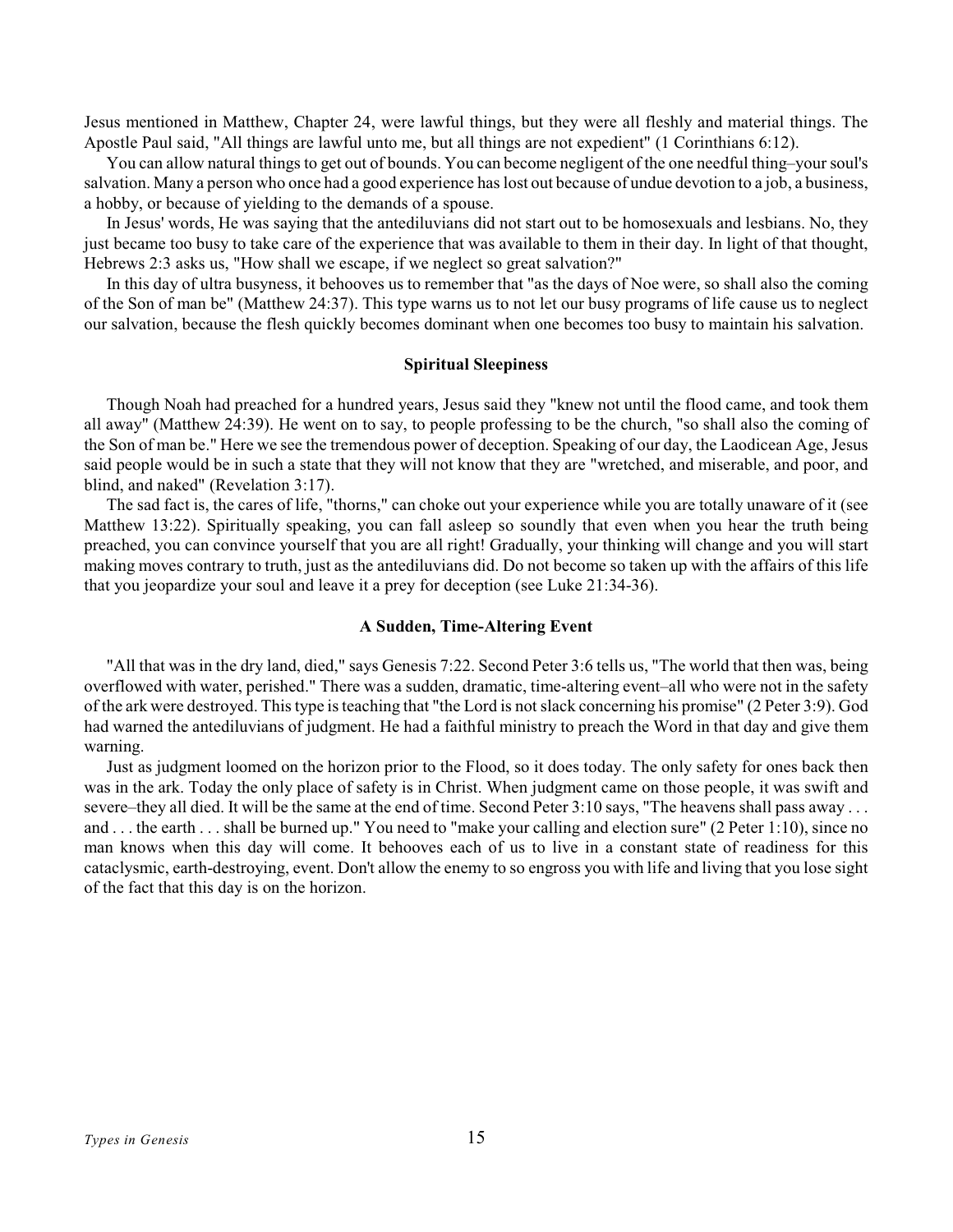# **THE COVENANT– A TYPE OF THE NEW TESTAMENT COVENANT**

<span id="page-18-0"></span>*Scripture Text: Genesis 9:8 And God spake unto Noah, and to his sons with him, saying,*

*9 And I, behold, I establish my covenant with you, and with your seed after you;*

*10 And with every living creature that is with you, of the fowl, of the cattle, and of every beast of the earth with you; from all that go out of the ark, to every beast of the earth.*

*11 And I will establish my covenant with you; neither shall all flesh be cut off any more by the waters of a flood; neither shall there any more be a flood to destroy the earth.*

*12 And God said, This is the token of the covenant which I make between me and you and every living creature that is with you, for perpetual generations:*

*13 I do set my bow in the cloud, and it shall be for a token of a covenant between me and the earth.*

*14 And it shall come to pass, when I bring a cloud over the earth, that the bow shall be seen in the cloud:*

*15 And I will remember my covenant, which is between me and you and every living creature of all flesh; and the waters shall no more become a flood to destroy all flesh.*

16 And the bow shall be in the cloud; and I will look upon it, that I may remember the everlasting covenant *between God and every living creature of all flesh that is upon the earth.*

*17 And God said unto Noah, This is the token of the covenant, which I have established between me and all flesh that is upon the earth.*

### **God's Covenant**

The words of this text differ greatly from the solemn, severe judgment of Chapters 6 and 7. God told Noah, in verse 11, ". . . I will establish my covenant with you; neither shall all flesh be cut off any more by the waters of a flood; neither shall there any more be a flood to destroy the earth." To confirm His promise, God said, "I do set my bow in the cloud" (verse 13). These are words full of bright hope and promise.

What actually does the word *covenant* mean? *Strong's Hebrew and Chaldee Dictionary* defines *beriyth*, the Hebrew word for *covenant*, as "a compact, league." *The Theological Word Book of the Old Testament* defines it as "a pledge or agreement; with obligation between a monarch and subjects, a solemn oath that sealed the relationship with promise of blessing for keeping the covenant and curses for breaking it."

God is a God of covenant, or agreement. The agreement, however, must have a basis, and that basis is His Word. Psalm 138:2 tells us, "Thou hast magnified thy word above all thy name." God wants us to walk in agreement with Him. He detests contention. Amos 3:3 asks the question, "Can two walk together, except they be agreed?" When read in its context, this verse is speaking of the Lord walking with Israel. It is telling us that we can only have fellowship with God when we walk in the light of His Word (John 8:31) and are in agreement with it.

The Lord operates according to the covenant of His word. He made a covenant with Noah. The Lord made a covenant with Abram (Genesis 15:18) and with Isaac (Genesis 17:21) and with the children of Israel (Hebrews 8:9). Hebrews 12:24 speaks of "Jesus the mediator of the new covenant." The Lord operates in accordance with His covenant, His agreement, and that agreement is based on the word which He has given: His promise.

God is the only One with the authority to establish the terms of an agreement between Himself and man. Many today are attempting to establish their own terms, but God has clearly said it is *His* covenant. If we were owners of a property, and we held the deed, would we allow the purchaser to dictate the terms of the sale? Certainly not, it is our property. The purchaser would have to agree to our terms. So, if we want what the Lord has, we must agree to His terms.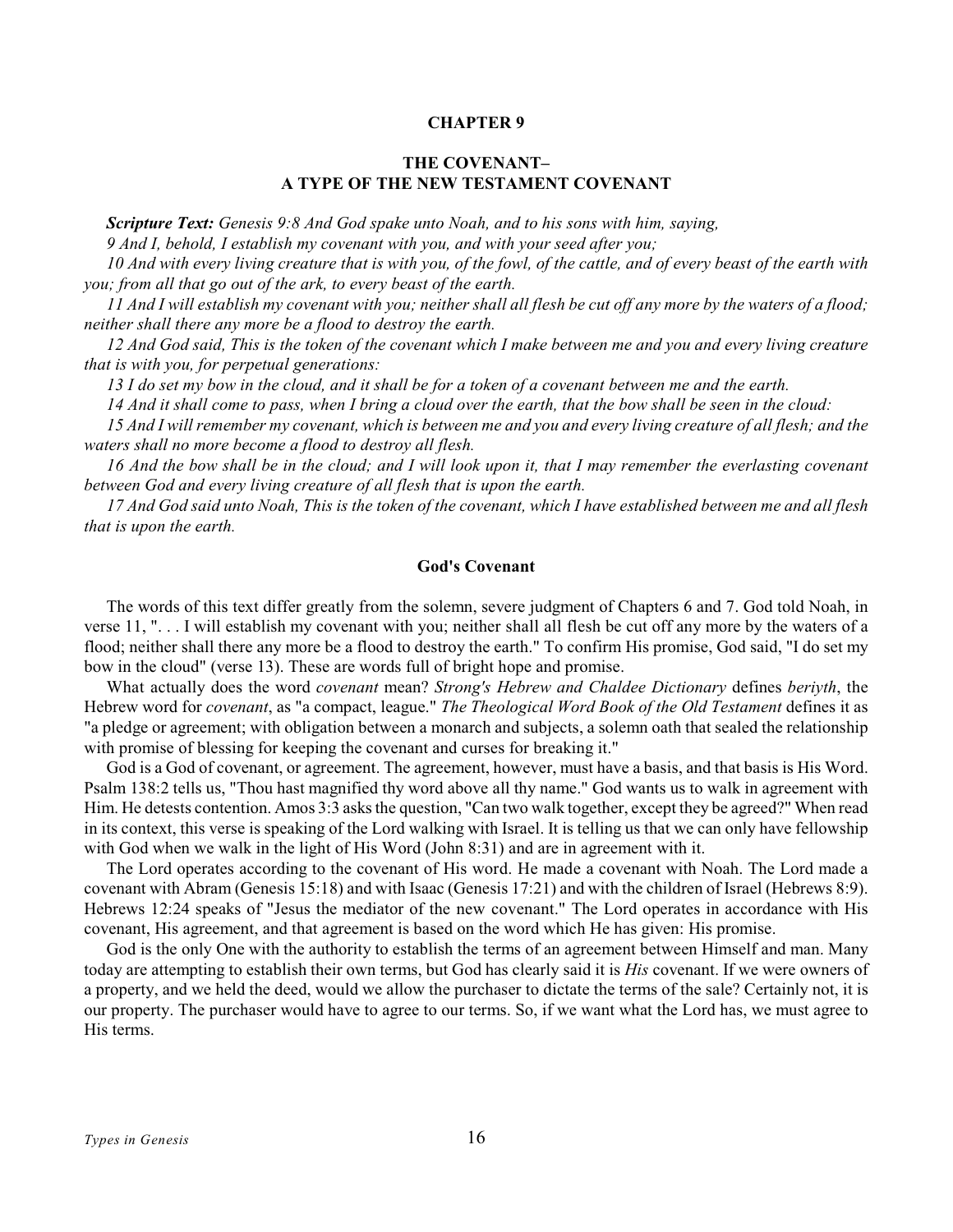## **Token of the Covenant**

Just a word about the "token" of the covenant. Genesis 9:12 says, "This is the token of the covenant which I make between me and you and every living creature." The Hebrew word *owth*, from which *token* comes, means "the sign of anything which cannot itself be seen." The covenant–the agreement, the promise–could not be seen with the naked eye, so God said He would set His "bow," His token. Where did He set it? Ezekiel 1:28 says, "The bow . . . is in the cloud in the day of rain." What is the lesson here? When men and women accept His Word, His doctrine, which falls as "the rain" (Deuteronomy 32:1-2), produces a "bow"–a people who have accepted the attributes of the new covenant.

When the literal rainbow is in the elevated position in the clouds, both the regenerate (the saved) and the unregenerate (the unsaved) see it alike. So it is with the bow of the New Testament covenant: when people accept God's Word, it produces something very lovely in their lives that all men can see. God's people serve as a visible sign of the truth of His promise to the entire world.

God's bow is a beautiful type of His invisible covenant being manifested in a visible fashion through the attributes of salvation. The true church takes hold of these attributes and holds them forth for all mankind to see (see Revelation 6:2). You must ask yourself,"Am I adorning the doctrine?" Have you "put on Christ" (Galatians 3:27)? Is the "hidden man of the heart" (1 Peter 3:4) revealed to men? Can they see "Christ in you, the hope of glory" (Colossians 1:27)?

### **God Keeps His Word**

In Genesis 9:15 God said,"And I will remember my covenant . . . between me and you." Moses recorded this promise in Deuteronomy 7:9: "Know therefore that the LORD thy God, he is God, the faithful God, which keepeth covenant and mercy with them that love him and keep his commandments to a thousand generations." Another translation reads, "who carries out his compact." This is one of the most reassuring and beautiful qualities about the Lord. In a world full of people that do not keep their word, when even businesses do not fulfil promises, it is reassuring to know that God keeps His Word!

Ezekiel 12:25 declares, "I say the word, and will perform it." The Word is "for ever . . . settled in heaven" (Psalm 119:89). We can truly rest in the unchanging quality of God's Word, because it emanates from His unchangeable nature. Second Corinthians 1:20 says, "For all the promises of God in him are yea, and in him Amen." Malachi 3:6 declares, "For I am the LORD, I change not." His Word never changes; His requirements never alter. Though men and devils have worked feverishly to present their alternatives to walking closely with the Lord, they still must yield to His terms, His plan, and His words.

### **The Irrevocable Covenant**

 In Genesis 9:16 the Lord speaks of the "everlasting covenant." This is a clear type of the New Testament covenant, which is also spoken of as the "everlasting covenant" in Hebrews 13:20. Consider the covenant that God established with Noah. Though that covenant was established, initially, with Noah, it was also meant to be between God and the entirety of humanity.

The new covenant is just that way too. First Timothy 2:4 tells us, God "will have all men to be saved." Acts 17:30 says He commands all men to repent, and Revelation 22:17 tells us the benefits of the new covenant are for "whosoever will." So, just as the type–God's covenant with Noah–was an irrevocable, unchangeable, universal covenant with man, so is the antitype–the new covenant.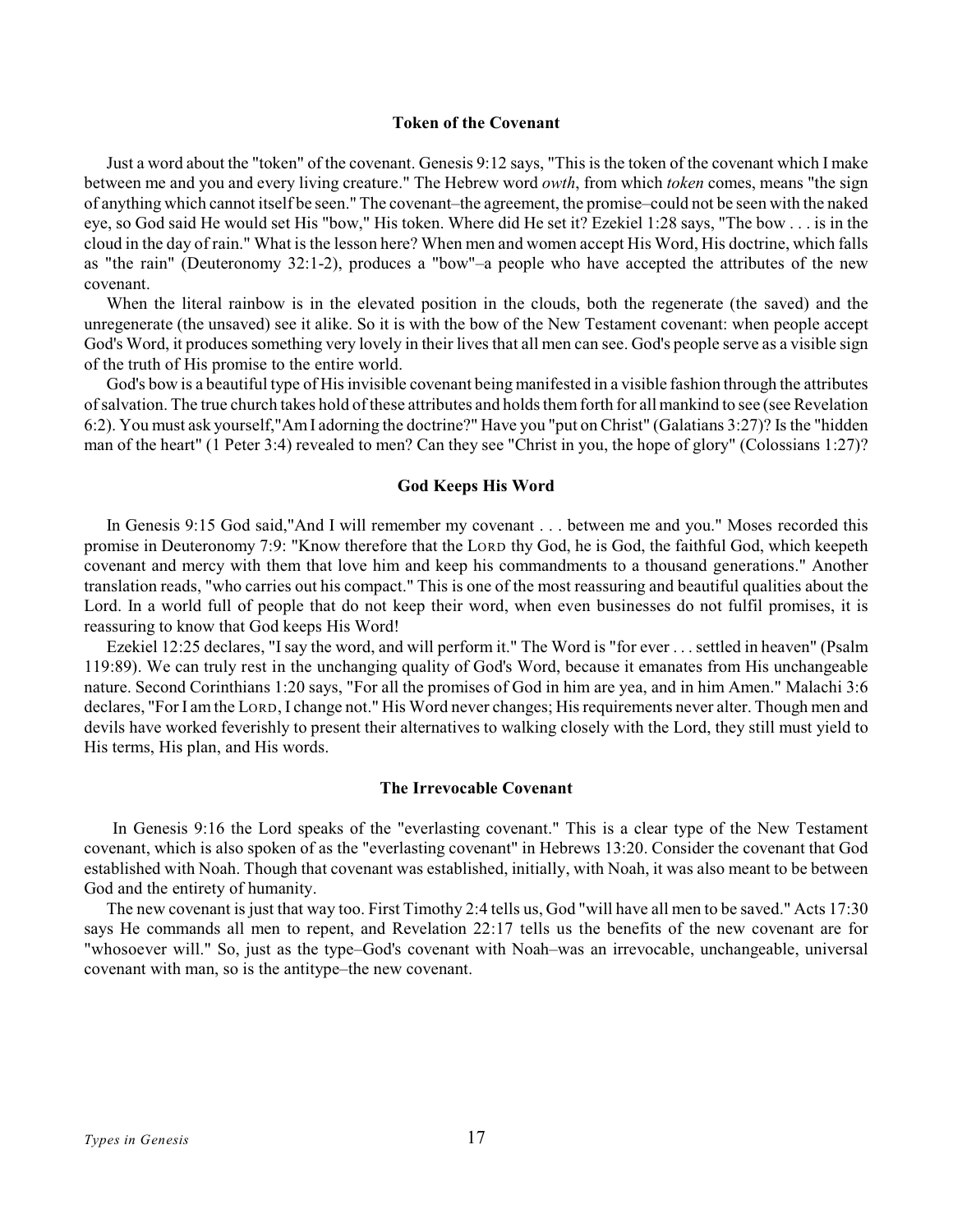# **THE RAINBOW– A TYPE OF THE ATTRIBUTES OF THE NEW COVENANT**

<span id="page-20-0"></span>*Scripture Text: Genesis 9:8 And God spake unto Noah, and to his sons with him, saying,*

*9 And I, behold, I establish my covenant with you, and with your seed after you;*

*10 And with every living creature that is with you, of the fowl, of the cattle, and of every beast of the earth with you; from all that go out of the ark, to every beast of the earth.*

*11 And I will establish my covenant with you; neither shall all flesh be cut off any more by the waters of a flood; neither shall there any more be a flood to destroy the earth.*

*12 And God said, This is the token of the covenant which I make between me and you and every living creature that is with you, for perpetual generations:*

*13 I do set my bow in the cloud, and it shall be for a token of a covenant between me and the earth.*

*14 And it shall come to pass, when I bring a cloud over the earth, that the bow shall be seen in the cloud:*

*15 And I will remember my covenant, which is between me and you and every living creature of all flesh; and the waters shall no more become a flood to destroy all flesh.*

16 And the bow shall be in the cloud; and I will look upon it, that I may remember the everlasting covenant *between God and every living creature of all flesh that is upon the earth.*

*17 And God said unto Noah, This is the token of the covenant, which I have established between me and all flesh that is upon the earth.*

### **The Lord's Bow**

In verse 13 the Lord said, "I do set my bow in the cloud, and it shall be for a token of a covenant between me and the earth." When John saw a vision in symbolic expressions of the throne scene, he declared, "There was a rainbow round about the throne, in sight like unto an emerald" (Revelation 4:3). Just as the natural rainbow is a beautiful thing to see and behold, so is this rainbow.

What is the meaning of this "bow"? The word *bow* in Hebrew is *qesheth*. It means "bending," as in bending a bow for shooting. Initially, this may seem a strange definition, but we must recall that this bow serves as a type. One thing it is portraying is the fact that the "weapons of our warfare are not carnal" (2 Corinthians 10:4).

When John saw a vision of the morning-time church "going forth conquering and to conquer" (Revelation 6:2), they were equipped with a "bow"–the new covenant. In prophecy, Zechariah spoke of it as the "battle bow" (Zechariah 10:4). The church's weapon to conquer with is the Word.

Also, when a literal rainbow is set in the sky, it takes on the shape of a bow, or an arch. It rises above the level of this earth to occupy a heavenly position. This depicts what the new covenant–the message of salvation–will do for individuals. It will lift them above the level of this old world and set them "together in heavenly places" (Ephesians 2:6) with other saints. And a literal rainbow is far-reaching–it is nearly impossible to find its ends. So it is with the new covenant rainbow–it is so far-reaching that it takes in all of mankind.

The literal rainbow shown to Noah was a *token*, which means "the sign of anything which cannot [by] itself be seen." The new covenant–the agreement, the promise, the Word–is intangible in the sense that it cannot be seen with the natural eye; so the Lord incorporated into His plan something that could be seen.

### **The New Testament Rainbow**

In Revelation John declared, "There was a rainbow round about the throne, in sight like unto an emerald" (Revelation 4:3). The first thing this reveals to us is that the thing closest to God is His covenant. It originated from His throne, and it is ever before His mind.

Why did God choose a rainbow as a symbol? To understand this, we need to know of what a rainbow consists.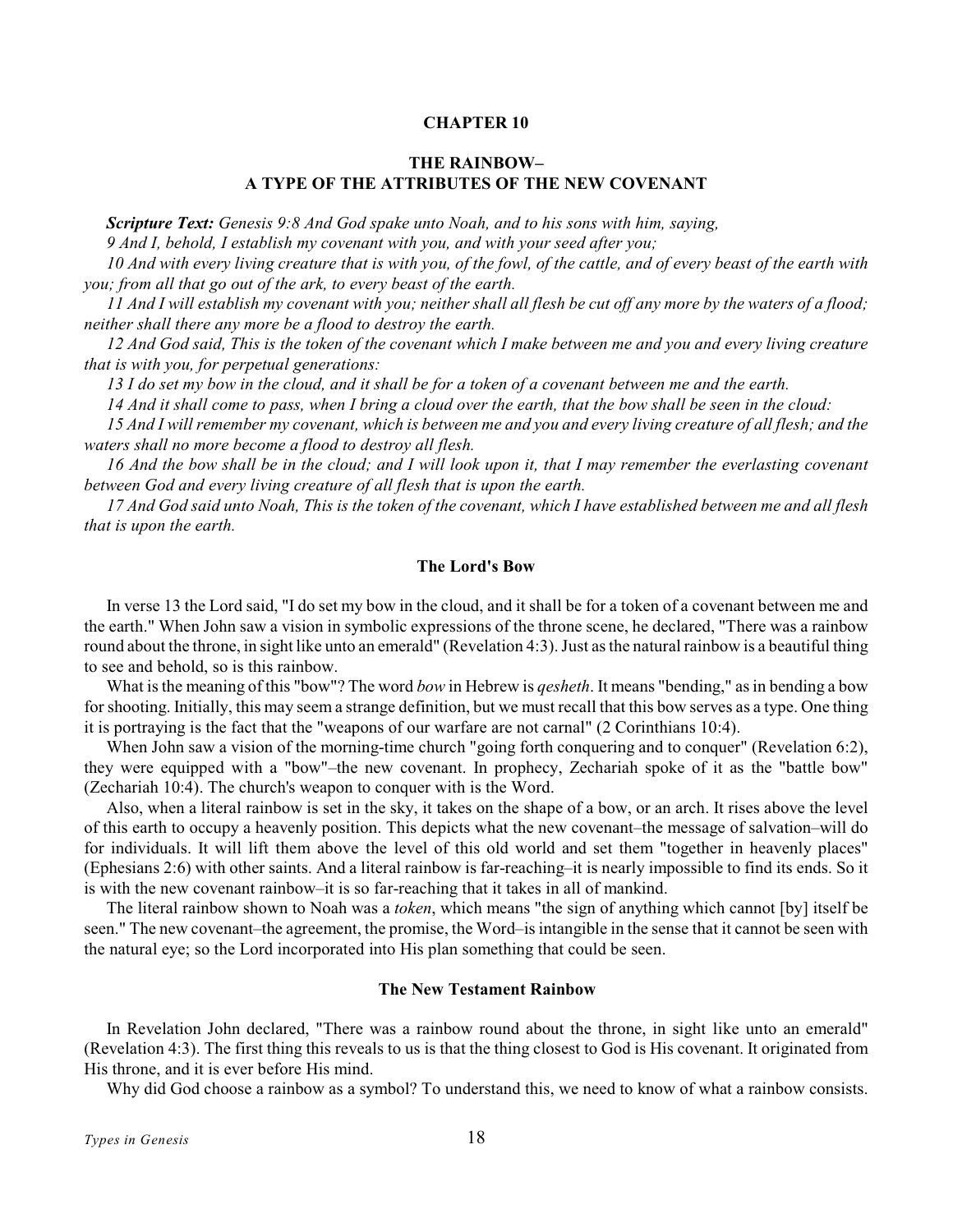A rainbow is always comprised, or made up, of seven distinct segments that are always the same colors, and they are always in the same order.

The rainbow symbol typifies a New Testament reality. Just as there are seven distinct segments in a rainbow, so there are seven distinct periods in the Gospel Day. Prophetically speaking, each of the colors that comprise the rainbow could be equated to predominate characteristics in the various periods of the Gospel Day. But here we want to examine the nature and characteristics of the rainbow as it serves as a token, or symbol, of the new covenant.

John the Revelator saw a rainbow that was "in sight like unto an emerald." It had a totally different cast to it than the Genesis rainbow: though it was made up of the seven distinct colors, it had a pervading hue, or aura, of emerald green about it. This rainbow symbolized a covenant, just as the Genesis rainbow; but the phrase "in sight like unto an emerald" indicates that it was a different, or new, covenant.

The rainbow in John's vision consisted of seven colors. (Seven denotes biblical perfection or completeness.) These colors represent seven biblical attributes that are needed to comprise the complete Gospel Day, or to have a complete, perfect experience. The colors are red, orange, yellow, green, blue, indigo, and violet.

### **Attributes of the Covenant**

It is noteworthy that these seven colors in the rainbow also appeared in the stones in the old Levitical high priest's breastplate as well as in the "foundations of the wall of the city," New Jerusalem, the church (see Exodus 28:17-21 and Revelation 21:19-20).

Let us go through these colors. The first and outermost color is *red.* It corresponds to the sardius stone (Exodus 28:17; Revelation 21:10). This stone was bloodred in color. This teaches us that the first thing we must see is the blood of Christ. Without first passing through the blood, a person cannot progress any further. The first thing the new covenant deals with is sin. "The blood of Jesus Christ his Son cleanseth us from all sin" (1 John 1:7).

The second color is *orange.* This corresponds to the onyx, or sardonyx (Exodus 28:20; Revelation 21:20), which in ancient times was a fire-like orange color. This represents the Holy Spirit (Acts 2:3-4), the ingredient necessary to obtain new life, or to be a new creature. Romans 8:10 says, "The Spirit is life."

The third color is *yellow,* which corresponds to the beryl stone (Exodus 28:20; Revelation 21:20). It was a brilliant yellow stone. This depicts a people who, having come by the blood, have been given the new life of regeneration and are basking in the beautiful sunlight of the Gospel.

As we continue to progress in the rainbow, we see the fourth color. This color is a bright *green,* without any mixture, a very soft, appealing color. It is represented by the emerald (Exodus 28:18; Revelation 21:19).

Because this color has three colors on each side of it, it depicts an attribute that is centermost to the new covenant, or an essential element of the new covenant, the one around which the rest of the covenant revolves. It represents the tender mercies of God. Matthew 5:7 says, "Blessed are the merciful." The Christian's primary responsibility is to introduce others to the mercy of God.

The fifth color in the bow is *blue.* It corresponds to the sapphire stone (Exodus 28:18; Revelation 21:19). It is next to the diamond in hardness. The intense blue of the sapphire has made it, in all ages, the symbol of heavenly purity.

The sixth color in the rainbow, *indigo*, corresponds to the jasper stone (Exodus 28:20; Revelation 21:19). One aspect of the jasper stone was that it was "clear as crystal" (Revelation 21:11). This is symbolizing that a people who have come by the blood (red), who have experienced the life-giving fire of the Spirit (orange), and who are walking in the sunlight of the Gospel (yellow) are an evangelical force (green); and they are a people who have embraced biblical purity (blue). Their lives are clear and shining (indigo).

The seventh color, *violet*, is a royal color. It corresponds to the amethyst (Exodus 28:19; Revelation 21:20) and portrays majesty, or a victorious people who are reigning in this life (Romans 5:17; Revelation 5:10). The natural rainbow consists of all these colors. They are inseparable. They must all be taken together to make a rainbow.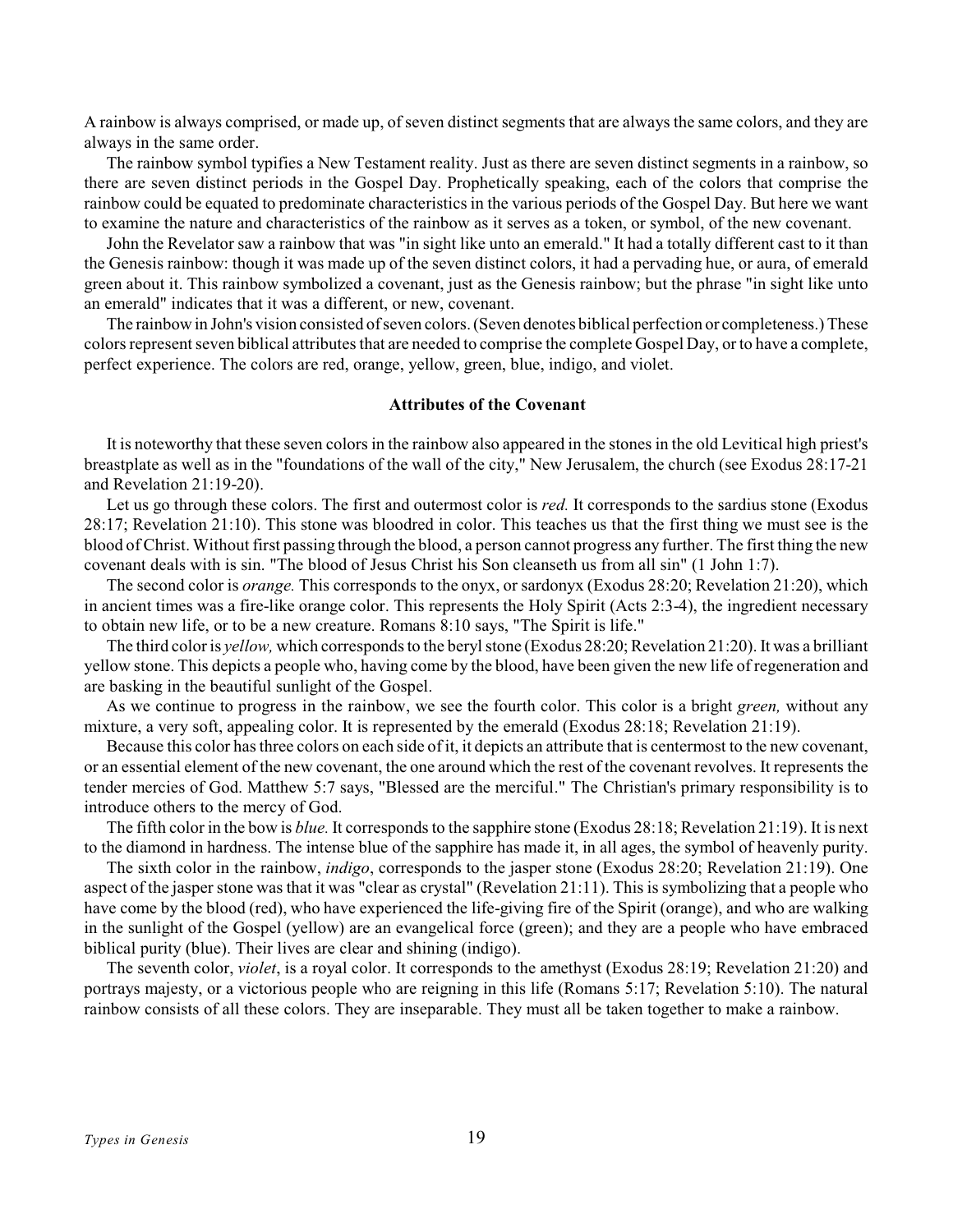### **The Bow–The Covenant**

<span id="page-22-0"></span>Science tells us that if all these colors are put together, they will produce *white.* Now, the new covenant consists of each of the truths represented by these colors*,* and when we confess and embrace all these attributes, we have a perfect experience, which represents "white . . . the righteousness of [the] saints" (Revelation 19:8).

In Revelation 6:2 the rider on the white horse "had a bow." The bow–the covenant, the message–cannot be separated from the body of Christ. When we incorporate its attributes into our lives, we are taking the message, something that "cannot [by] itself be seen," and are putting it in a position where men can see it. As the literal rainbow appears in a clouded sky as a light, Christians' lives shine in the midst of this sin-darkened world, making God's invisible truths visible realities. See Matthew 5:16.

# **CHAPTER 11**

# **THE ORIGIN OF BABEL– A TYPE OF THE ORIGIN OF SPIRITUAL BABYLON**

*Scripture Text: Genesis 11:1 And the whole earth was of one language, and of one speech.*

*2 And it came to pass, as they journeyed from the east, that they found a plain in the land of Shinar; and they dwelt there.*

*3 And they said one to another, Go to, let us make brick, and burn them thoroughly. And they had brick for stone, and slime had they for mortar.*

*4 And they said, Go to, let us build us a city and a tower, whose top may reach unto heaven; and let us make us a name, lest we be scattered abroad upon the face of the whole earth.*

*5 And the LORD came down to see the city and the tower, which the children of men builded.*

*6 And the LORD said, Behold, the people is one, and they have all one language; and this they begin to do: and now nothing will be restrained from them, which they have imagined to do.*

*7 Go to, let us go down, and there confound their language, that they may not understand one another's speech.*

*8 So the LORD scattered them abroad from thence upon the face of all the earth: and they left off to build the city.*

*9 Therefore is the name of it called Babel; because the LORD did there confound the language of all the earth: and from thence did the LORD scatter them abroad upon the face of all the earth.*

### **In One Accord**

Though both the type and the antitype have historical time settings, we must never forget the fact that Babylon–religious confusion–is a spiritual condition. It will occur whenever any people, in any time or in any place, replicate, or repeat, the thinking and the activities like those in our text.

Genesis 11:1 says, "The whole earth was of one language, and of one speech." In the types in our text, we are taken in progression through much of the Gospel Day. This first type depicts Pentecost and the morning-time church. Acts 2:1 tells us, "When the day of Pentecost was fully come, they were all with one accord in one place." Acts 2:4 says they spoke "as the Spirit gave them utterance," and they all spoke the same thing. They were in unity and harmony, two attributes that the Holy Spirit promotes among brethren.

### **They Left the Light**

The city of Babel and its tower represent what is denoted in Revelation 18:10 as "that great city Babylon." By examining the origin of the ancient city, we can see a picture, in type, of what produced the New Testament spiritual condition called Babylon.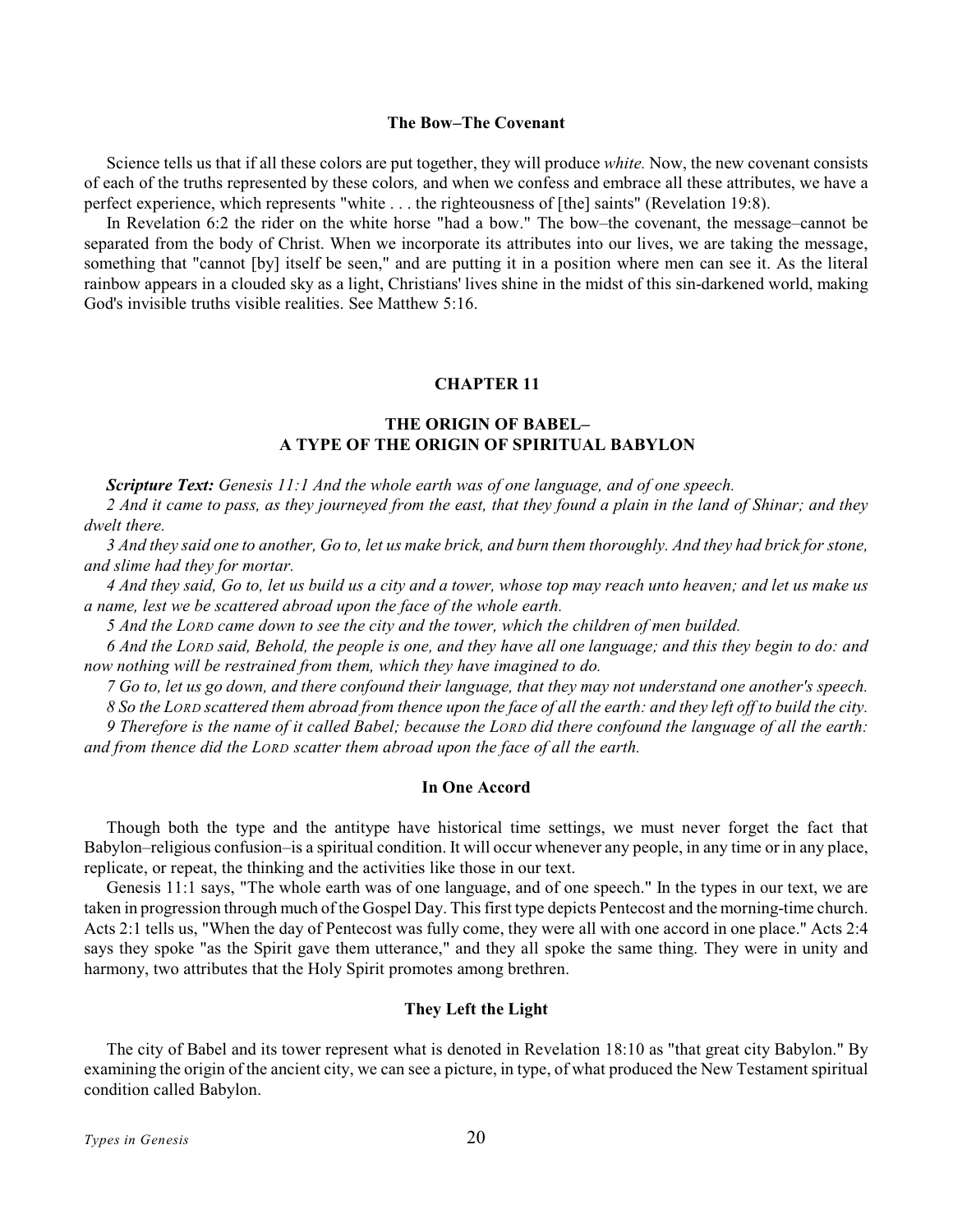In verse 9 in The Septuagint, the word *Babel* is translated "Confusion." Ancient Babylon, or Babylon, typifies religious confusion. We must remember that these things were written and preserved throughout history "for our admonition" (1 Corinthians 10:11).

Beginning with Genesis 11:2, "they journeyed from the east," we see in type what produced the religious condition called Babylon. Those people began to move away from light. We are supposed to walk in "the light" (John 12:35). However, they journeyed away from the east. They turned their backs on light. This is a type of the morning-time apostasy.

Isaiah 2:2 declares that "the mountain of the LORD'S house [a figure of the church; see Hebrews 12:22-23 and 1 Timothy 3:15] shall be established in the top of the mountains," or in an exalted position, one far above the level of this old world. In Revelation 21:10 when John received a vision of the church, he said, "He carried me away . . . to a great and high mountain." However, in the text, those men "found a plain." They turned away from light and went down!

When Jonah failed to obey the truth revealed to him, he "*went down*" to Joppa, "*went down*" into the ship, and went "*down*" into the sides of the ship (Jonah 1:3-5). Then, he *went down* into the sea and ultimately *down* into the "great fish" (Jonah 1:15-17). These expressions, with the ones in Genesis, picture, in type, the move of ones from an exalted position of obedience to the position of apostasy.

Also, Jesus described this type of condition in the Parable of the Good Samaritan. He said "a certain man went down from Jerusalem [a holy place, symbolizing the church] to Jericho [a fallen condition]" (Joshua 6:20). Jericho was a great-walled city. Think of what it typifies. It was built by man. Its walls were products of man's carnal mind. The walls kept those within the city separated from the people of God. They stood in the way of God's will being accomplished, and they provided a false sense of security to ones within. But when the trumpet sounded, they could not stand up under the sound!

All of this serves as a type of spiritual Babylon. It is sad to say, but people in Babylon today have a false sense of security (Isaiah 28:15-18). Destruction lies out ahead for them as it did for Jericho, and they are oblivious to it. The fallen walls reveal Babylon's true condition in the light of the Word: "Babylon the great is fallen, is fallen" (Revelation 18:2).

# **Man-Made Substitutes**

"They said one to another . . . let us make brick . . . . And they had brick for stone, and slime had they for morter" (Genesis 11:3). After men had fallen under the power of apostasy and were in darkness, they began to think differently. They cried, "Let *us* make brick." They were not interested in real stone, which only God can make. They wanted a man-made substitute.

The foundation Stone of the true church is Jesus Christ (Acts 4:11-12; 1 Corinthians 3:11; Ephesians 2:19-20). The people in our text built with a man-made substitute–brick. What held the bricks together? Slime–another substitution. "Slime had they for morter." What dwells in slime? Frogs, which are symbolic of the "spirits of devils" (Revelation 16:13-14).

What holds spiritual Babylon together? It is motivated and controlled by men with devilish, religious spirits. Notice verse 3 says, "They said one to another." There was no indication of prayer. They did not seek divine guidance. It was merely a conference of men. This is exactly what every false religious organization is made up of–a conference of men who have exchanged their ideas and thoughts and devised their own teachings. They have totally disregarded the Stone and replaced Him with man-made substitutes. This is what holds spiritual Babylon together.

#### **Alternate Ways to Heaven**

"And they said . . . let us build us a city and a tower . . . and let us make us a name" (Genesis 11:4). When the Lord created man, He "planted a garden . . . and there *he put* the man" (Genesis 2:8). When men and women are truly recreated "in righteousness and true holiness" (Ephesians 4:24), the Lord puts them in only one place–the church–"in the body" (1 Corinthians 12:18).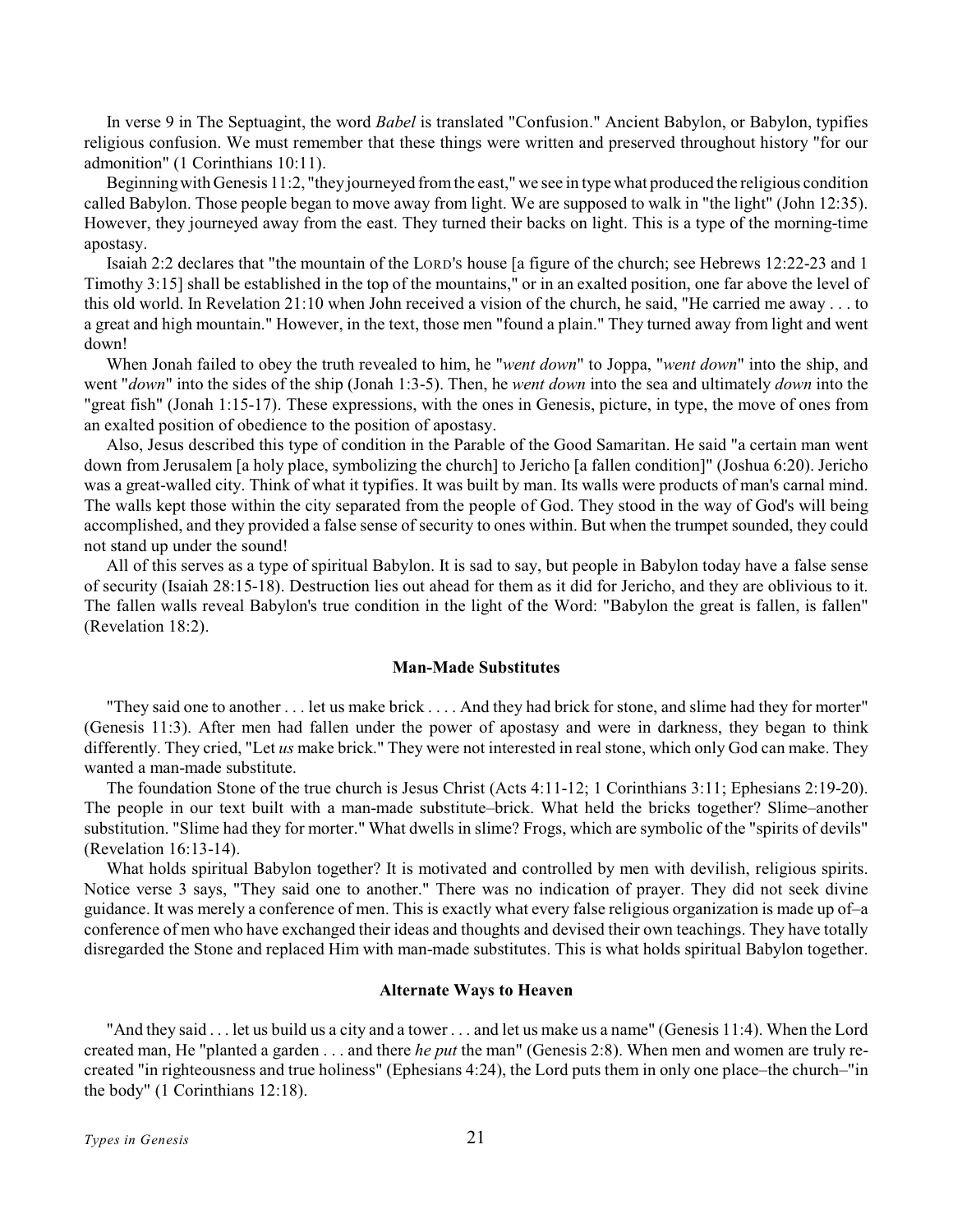<span id="page-24-0"></span>God placed the man in the Garden of Eden, a type of the church, and the church is still the only habitation the Lord intends for man. God wants to have fellowship with man, but the text says, "*They* said, Go to, let *us* build *us* a city and a tower." This city was not in God's plan: it did not have its origin in His divine will. Jesus said, "I will build my church" (Matthew 16:18).

### **The Children of Men**

"And the LORD came down to see the city . . . which the children of men builded" (Genesis 11:5). Whenever religious falsity appears, there is always a human agency involved that the enemy uses to produce it. This is a very serious truth that is being conveyed to us! This city and tower did not just appear. They were built by the "children of men." Babylon is a spiritual condition that men produce! In Daniel 4:30 Nebuchadnezzar's words were, "Is not this great Babylon, that I have built?"

What causes men to think as ones did in our text? They said, "Let *us* make *us* a name"(verse 4). Here we see the real intent of the devilish, religious spirits that have created this Babel of religious confusion we see today. They are attempting to give man alternate routes to Heaven. In reality, they are not interested in the welfare of the souls of men, but rather they are out to make themselves a name. There are no alternate ways to obtain salvation or get to Heaven (Acts 4:12; John 14:6).

In the next chapter we will see what religious systems are typified. By continuing in the same Scripture text, we will go further through the Gospel Day. May God help us to realize that to avoid the confusion of spiritual Babylon, we need to ever "walk in the light, as he is in the light" (1 John 1:7).

#### **CHAPTER 12**

# **BABEL– A TYPE OF THE NATURE OF BABYLON**

*Scripture Text: Genesis 11:1 And the whole earth was of one language, and of one speech.*

*2 And it came to pass, as they journeyed from the east, that they found a plain in the land of Shinar; and they dwelt there.*

*3 And they said one to another, Go to, let us make brick, and burn them thoroughly. And they had brick for stone, and slime had they for mortar.*

*4 And they said, Go to, let us build us a city and a tower, whose top may reach unto heaven; and let us make us a name, lest we be scattered abroad upon the face of the whole earth.*

*5 And the LORD came down to see the city and the tower, which the children of men builded.*

*6 And the LORD said, Behold, the people is one, and they have all one language; and this they begin to do: and now nothing will be restrained from them, which they have imagined to do.*

*7 Go to, let us go down, and there confound their language, that they may not understand one another's speech.*

*8 So the LORD scattered them abroad from thence upon the face of all the earth: and they left off to build the city.*

*9 Therefore is the name of it called Babel; because the LORD did there confound the language of all the earth: and from thence did the LORD scatter them abroad upon the face of all the earth.*

### **The First Religious System**

We found in the last chapter that the word *Babel* means "Confusion." First Corinthians 14:33 tells us, "God is not the author of confusion," so the origin of this condition was with men (see verse 5). The types in this lesson will help us to understand spiritual Babylon–religious confusion.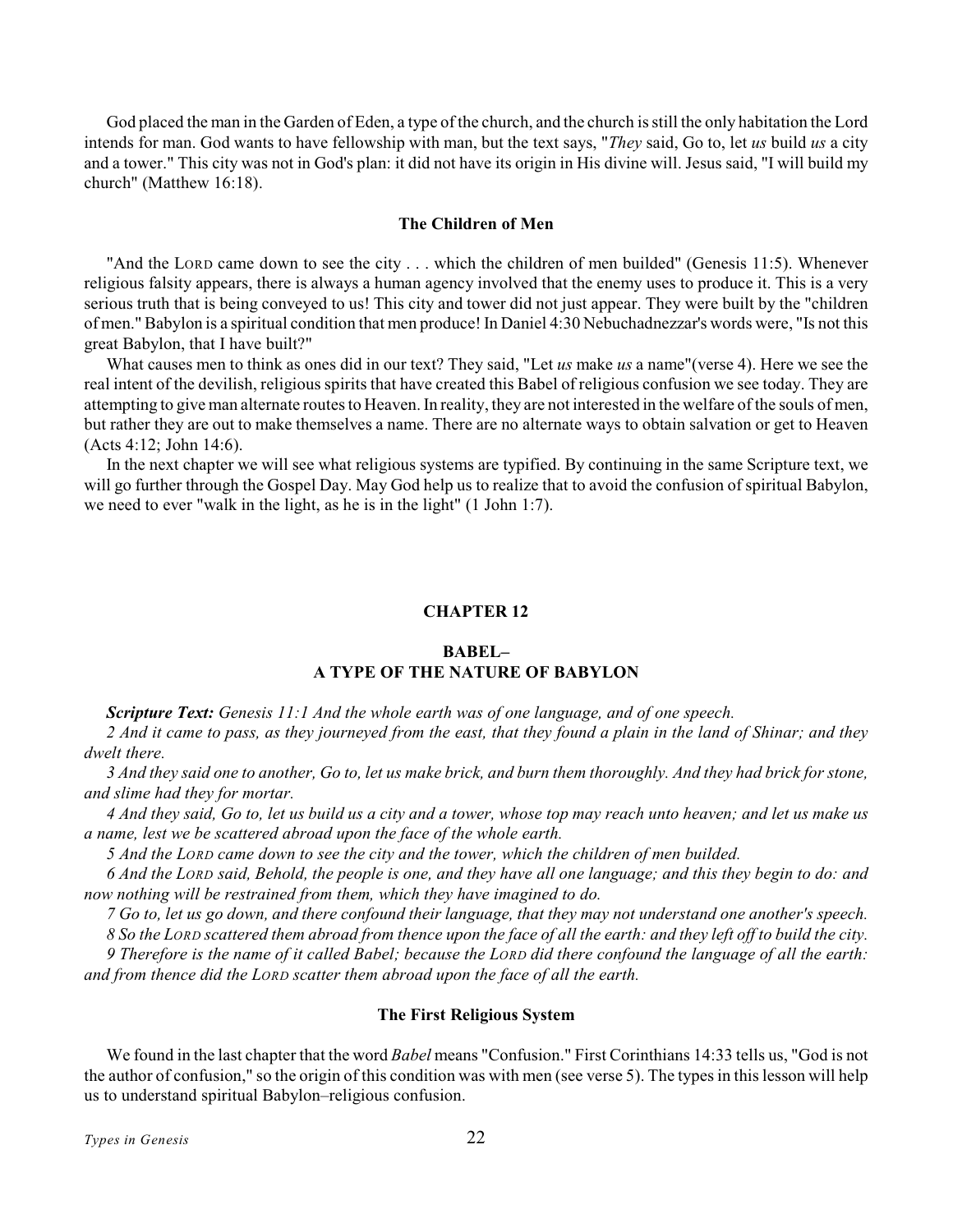"And the whole earth was of one language, and of one speech. They journeyed from the east, . . . they found a plain . . . ; they dwelt there" ( Genesis 11:1-2)**.** The progression through much of the Gospel Day begins in verse 1 with this type: "the whole earth was of one language, and of one speech." This type depicts the morning time of the Gospel Day: that period from A.D. 33 to A.D. 270.

The phrase "they journeyed from the east" (verse 2) portrays the morning-time apostasy: the segment of the Gospel Day from A.D. 270 to A.D. 530. What followed was the Dark Ages: the part of the Gospel Day from A.D. 530 to A.D. 1530, when men went into darkness and devised their religious substitutes.

Men left the mountaintop position that the church was ordained to occupy. Revelation 8:8 speaks of a "great mountain [the church] . . . cast into the sea." This "sea" was the sea of apostasy. The "sea" symbolizes wicked men (see Isaiah 57:20) who had turned away from light yet continued to profess and practice religion (see Psalm 50:16- 17). Much of that which had been the morning-time church left God's control, and men began to "control" themselves!

Because of that, a "beast" rose "out of the sea" (Revelation 13:1). In other words, out of their darkened minds came a beastly system of religion that would accommodate the "doctrines of devils"(1 Timothy 4:1).This system is easily identified because the beast is equated, or likened, to one man, and he is identified by this number: "six hundred threescore and six [666]" (Revelation 13:18). This is the numerical expression of the inscription found on the miter worn by the Pope of Rome. This system is the religious system of papalism. (We want to say here that, as we mention these systems, we are not speaking of or against any individuals. We are dealing only with those religious systems that are deceiving the masses.)

### **"Nothing Will Be Restrained"**

Genesis 11:6 says, "This they begin to do . . . and now nothing will be restrained from them." Notice the phrase "they begin to *do*." The system of papalism was full of religious activity (and is yet today). But remember, all the while they were engaged with religious activity, "they had brick for stone" (Genesis 11:3). Instead of the Stone Jesus Christ, they had man-made substitutes: Mary, the saints, the rosary, and other "cunningly devised fables" (2 Peter 1:16).

As papalism rose to power, it had absolutely no tolerance for any other religious doctrine. Roman Catholicism was the only acceptable religious organization during that time. It dominated the world.

Now, the phrase "nothing will be restrained from them" (verse 6) portrays the condition that produced this system. When men are in darkness, are given over to the flesh, and are wearing the guise of religion, "nothing will be restrained from them." Jesus even said, "The time cometh, that whosoever killeth you will think that he doeth God service" (John 16:2).

Certainly, this prophecy was fulfilled in papalism. *Fox's Book of Martyrs*, page 43, says it in this manner: "We come now to a period when persecution, under the guise of Christianity, committed more enormities than ever disgraced the annals of paganism. Disregarding the maxims and the spirit of the Gospel, the papal church, arming herself with the power of the sword, vexed the Church of God and wasted it for several centuries, a period most appropriately termed in history, the 'dark ages.' The kings of the earth gave their power to the Beast." Between fifty to sixty million people were martyred during this period of time. Read Revelation 13:7 and Daniel 8:12.

This was an age of no restraint. If what religion we have is not capable of restraining and controlling the flesh, that religion is not of the truth; it is vain. One of false religion's main characteristics is that it makes "provision for the flesh" (Romans 13:14). Ones who truly have the Holy Spirit can control and restrain themselves (see 1 Corinthians 14:32).

Another very notable aspect of the nature of Babylon is its spirit. In God's holy mountain, the church, "they shall not hurt nor destroy" (Isaiah 11:9). "We love the brethren" (1 John 3:14). Papalism was motivated by a murderous spirit. When ones begin to want to hurt their brothers, they are being governed by a false spirit, one of the "seducing spirits" (1 Timothy 4:1).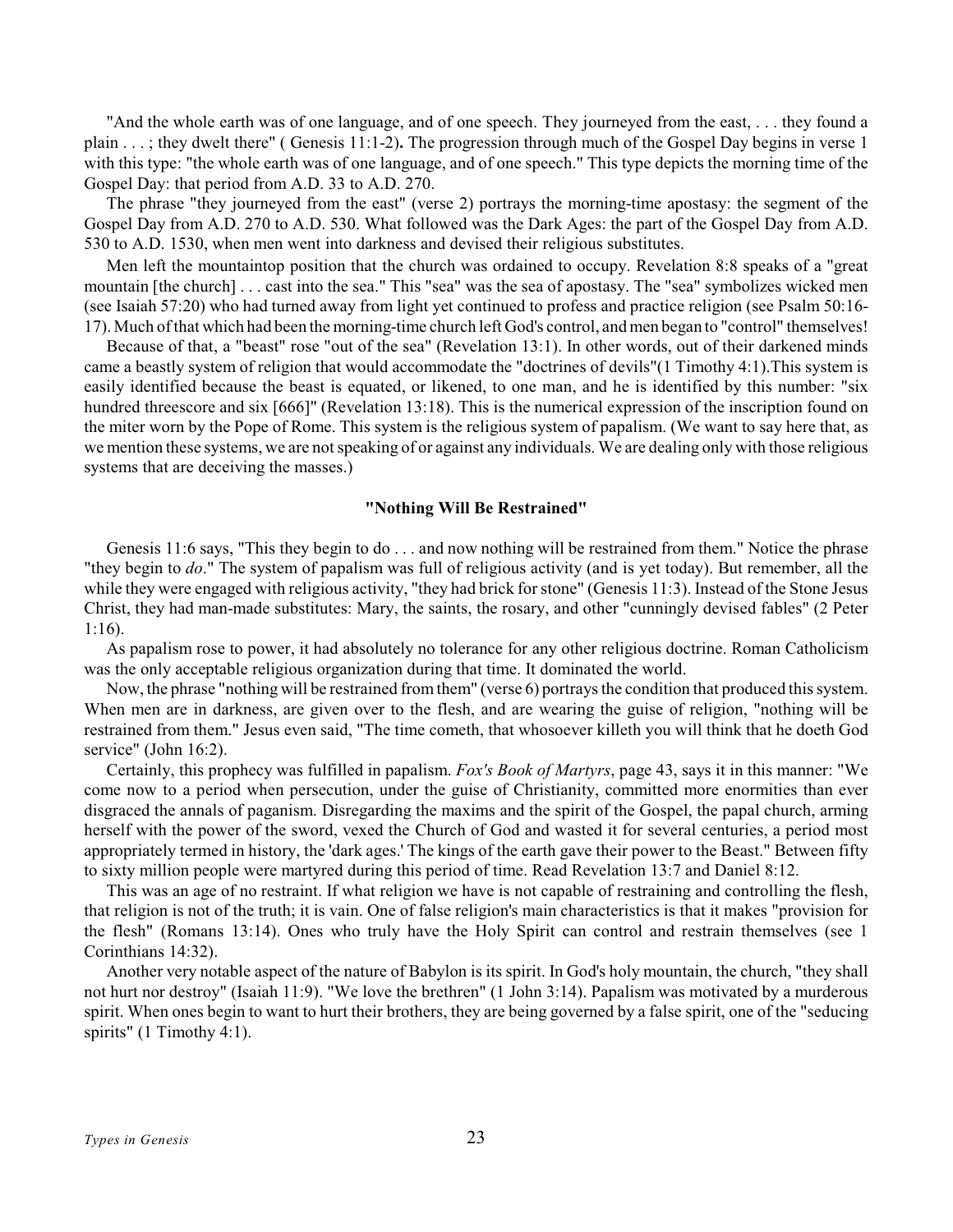#### **What Succeeded Papalism**

<span id="page-26-0"></span>Genesis 11:7 says, "Let us go down, and there confound their language, that they may not understand one another's speech." Here we see the confounding of their language, showing the rise of all the succeeding religious doctrines and systems during the time known as the Protestant Era, the period from A.D. 1530 to A.D. 1880.The people could not understand one another; so they could not communicate and work together. This condition typifies sectism, or Protestantism. It is what followed papalism.

In Protestantism they could not work together. They could not "speak the same thing" (1 Corinthians 1:10), or teach the same doctrines. They ended up being "scattered"; that is, they could no longer dwell together, or fellowship. Even now, they are divided up in various sectarian organizations. This false religious system causes much religious confusion, and for that reason, it is called Babylon.

All the earth has been covered with false religion and all it does is confuse the people with its many different religious sects. Second Peter 2:1 uses the word *heresies.* In the original Greek the word used for *sect* is the same one that is used for *heresies.* Peter was saying that sects are produced by heresies. They are spread by false teachers and are damnable.

As we look at these verses, two things stand out clearly. One, regardless of what religious system in Babylon we are speaking of, they all have their own man-made ways that they think will get them to Heaven. Two, they are not truly interested in the souls of men: they only want to build their organizations. In Revelation 18:12-13 as John spoke of Babylon, we can see that, after all the material things, the souls of men ranked last in their concern!

### **The Timeless Memorials**

In Genesis 11:8 it says, "They left off to build the city." The unfinished tower and city remain, in type, as timeless memorials to the truth that men cannot reach Heaven through their false religious teachings and man-made substitutes. The Lord will not allow any substitutes for His way and the Stone–Christ Jesus.

The wise man said, "There is a way which seemeth right unto a man [the way of religion], but the end thereof are the ways of death" (Proverbs 14:12). We must make certain that what we are building on is the way of truth, for that is the only way that has a satisfactory end.

### **CHAPTER 13**

## **ABRAM'S CALL OUT– A TYPE OF THE EVENING-TIME MESSAGE**

*Scripture Text: Genesis 12:1 Now the LORD had said unto Abram, Get thee out of thy country, and from thy kindred, and from thy father's house, unto a land that I will shew thee:*

*2 And I will make of thee a great nation, and I will bless thee, and make thy name great; and thou shalt be a blessing:*

*3 And I will bless them that bless thee, and curse him that curseth thee: and in thee shall all families of the earth be blessed.*

*4 So Abram departed, as the LORD had spoken unto him; and Lot went with him: and Abram was seventy and five years old when he departed out of Haran.*

*5 And Abram took Sarai his wife, and Lot his brother's son, and all their substance that they had gathered, and the souls that they had gotten in Haran; and they went forth to go into the land of Canaan; and into the land of Canaan they came.*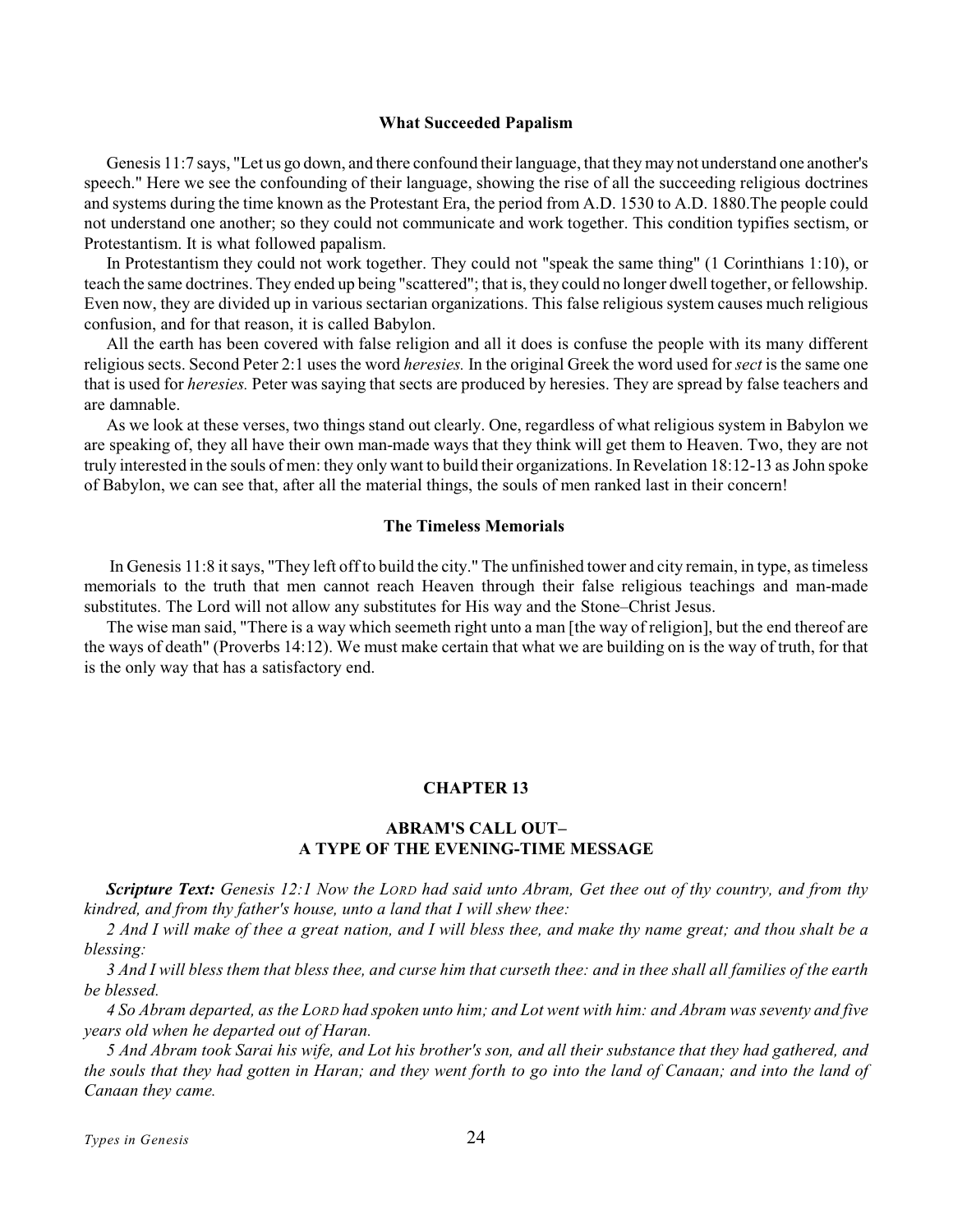#### **A Personal Call**

In the last chapter, the types took us from the inception of the Gospel Day in A.D. 33 to the Protestant Era, those years from A.D. 1530 to A.D. 1880. The evening-time message, which began to be declared in the proximity of A.D. 1880, will continue to be sounded until the Second Advent of Christ.

This chapter deals with the call that Abram received: a type of the beautiful evening-time message that we enjoy. In Revelation 18:4 we see the antitype, the reality: "Come out of her, my people."

The previous chapter depicts the false ways that men have devised, as they attempt to reach Heaven. This chapter portrays that which is divine and truly meets the needs of the souls of men.

"Now the LORD had said unto Abraham, Get thee out . . . from thy kindred . . . unto a land that I will shew thee" (Genesis 12:1). In Genesis11:1-4, Babel was built because men "[had] said." But this move made by Abram was totally based upon the fact that the "*LORD* had said." That fact reveals two truths to us.

First, it depicts the only position that the saints are to take. They are to move in accordance with the Word of God, and they are to stand on the Word. In Revelation 15:2 when John saw a vision of the evening-time church, they were standing on the "sea of glass," a symbol of the Word of God. This describes the people who have received the Word of God. They walk in its light and stand for its truths. Read James 1:22-24 for more understanding.

The second truth this text reveals is that the call–"Get thee out"–is a divine, personal call. Abram alone heard the call. Sarai did not hear it, neither did Lot nor any of the others. Today the call to follow truth is still a very personal call. Though ones may hear a message, be exposed to truth, or hear a faithful minister cry "mightily with a strong voice, saying, Babylon the great is fallen, is fallen" (Revelation 18:2), they will never leave where they are until they hear "another voice from heaven [the Holy Spirit], saying, Come out of her, my people" (Revelation 18:4).

Family members may not understand. The call may very well "set a man at variance against his father, and the daughter against her mother, and the daughter in law against her mother in law" (Matthew 10:35). But your personal testimony needs to be the same as the Apostle Paul's: "I was not disobedient unto the heavenly vision" (Acts 26:19).

Jesus said that in order to truly be His disciple, one must love truth more than he loves "father, and mother, and wife, and children, and brethren, and sisters, yea, and even his own life also" (Luke 14:26). Your protection from delusion is the "love of the truth" (2 Thessalonians 2:10-11).

### **The One Fold**

To really be able to see the "land," the church, you will need a divine revelation from the Spirit of God. In order for John to have received a revelation of truth, he had to have been "in the Spirit" (Revelation 1:10). When he was told "I will shew thee the bride, the Lamb's wife," he was "carried . . . away in the spirit" (Revelation 21:9-10).

Genesis 11:31 tells us that Abram went forth "from Ur of the Chaldees." *The New Unger's Bible Dictionary* says that this city was located in "southern Babylonia." When Abram received his call, he was in Babylonia. His call was very pointed and clear: "Get thee out." This vividly portrays the biblical doctrine of separation that is being heralded in this evening time of the Gospel Day. In prophecy we are told: "Flee out of the midst of Babylon, and deliver every man his soul" (Jeremiah 51:6).

In His parables in Matthew 13, Jesus alluded to the doctrine of separation. Matthew 13:30 states,"Gather ye together first the tares [the religious professors], and bind them in bundles to burn them: but gather the wheat [the saints] into my barn [the church]."

The seventh parable, in Matthew 13:47-49, representing our day, depicts a time of separation of "the wicked from among the just." Second Corinthians 6:17 says, "Wherefore come out from among them, and be ye separate, saith the Lord."Revelation 18:4 proclaims thistruth. The Prophet Ezekiel also spoke of the doctrine of separation: "So will I seek out my sheep, and will deliver them out of all places where they have been scattered in the cloudy and dark day" (Ezekiel 34:12).

In John 10:16 Jesus said, "Other sheep I have, which are not of this fold: them also I must bring, and they shall hear my voice; and there shall be one fold, and one shepherd." Unfortunately, the truth of "one fold, and one shepherd" was lost sight of through the eras of papalism and Protestantism. Sad to say, this truth is still not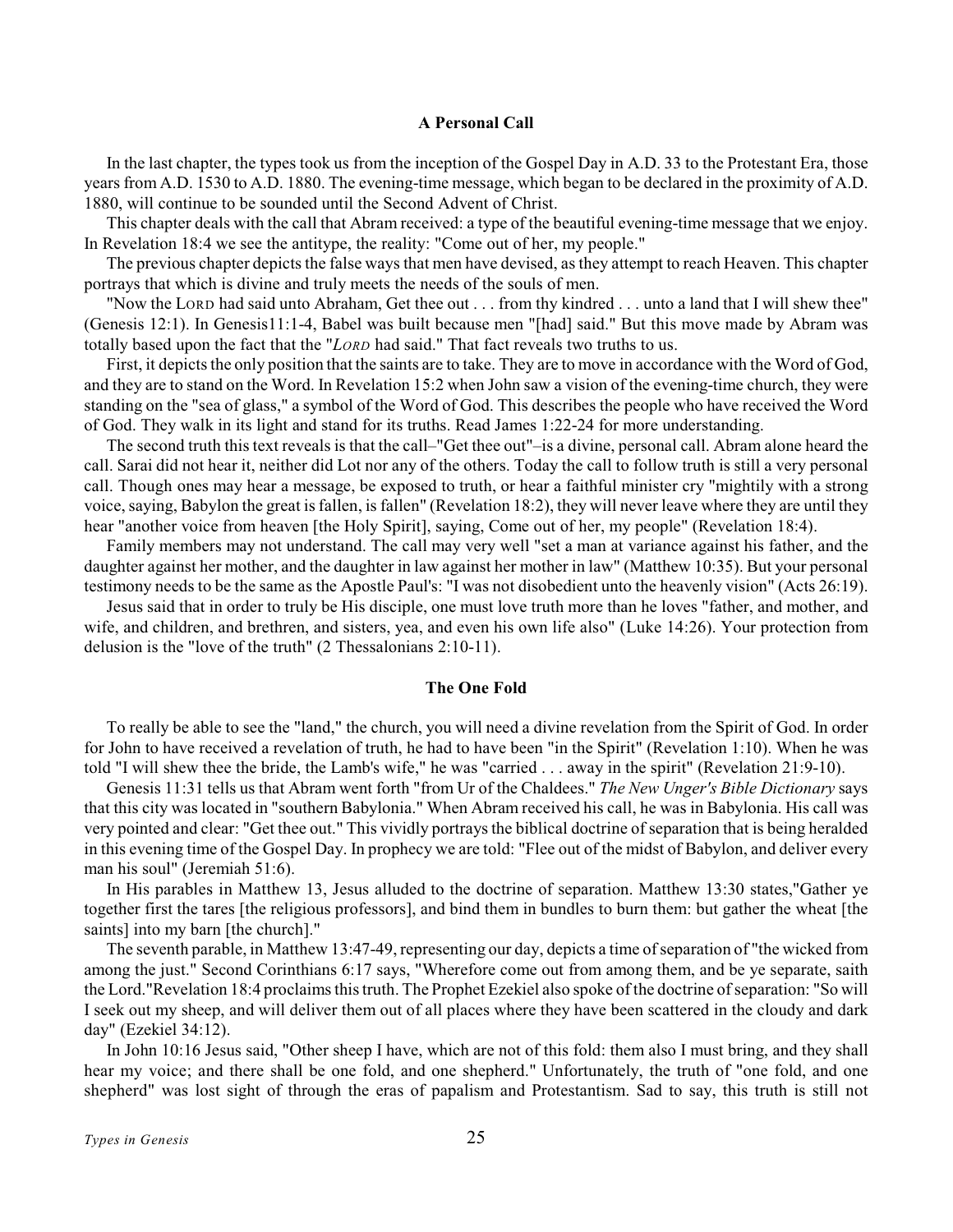<span id="page-28-0"></span>understood by many honest hearts today.

If you are in any religious organization that does not have Christ for its foundation and its head, and if its teachings, when compared to the Scriptures, are confusing; the Lord desires that you "come out of her" (Revelation 18:4) and be "set . . . in the body" (1 Corinthians 12:18).

### **The True Church**

"They went forth to go into the land of Canaan" (Genesis 12:5). When Abram and his family left Ur of the Chaldees (Babylon), they came into the land of Canaan. Canaan was a "land flowing with milk and honey" (Exodus 3:8). Milk is a type of the Word (see 1 Peter 2:2), and honey is a type of the Spirit (see Psalm 81:16). "Honey out of the rock" is the Spirit that was in Christ. (see Luke 4:1).Together, the "milk and honey" depict how we are spiritually nourished in a land where the nourishment is ample.

Canaan, in this setting, is a type of the church. Today there is a "famine in the land" (Amos 8:11), or in the realms of spiritual Babylon; but in Canaan there is plenty to eat. The "marriage supper of the Lamb" (Revelation 19:9) is served to the true church. Men do not have to be lean in their souls. There is "bread enough and to spare" (Luke 15:17) in Father's house. The Lord does not want men to be in a barren land. He wants them to come out of Babylon and go into the land of Canaan, where they can be fed. The true church, the Church of God, is where the Lord ordained that men be fed (see Acts 20:28).

### **A Blessing to All the Earth**

In verse 3 Abraham was told, "In thee shall all families of the earth be blessed." When a people live in obedience to the Word of God, follow the divine leadership of the Holy Spirit, and walk together in unity and harmony as the Lord intended, that people is a blessing to everyone around them. Whether saved or unsaved, everyone in a community benefits when there is a true congregation of the Church of God nearby. Thank God, there is an obedient people, a "land," or church, that is a blessing to all mankind–and there will be until the end of time. All individuals may enjoy this land and its benefits if they will simply meet the conditions of God's Word and "be willing and obedient" (Isaiah 1:19).

#### **CHAPTER 14**

### **MELCHIZEDEK–A LESSON IN CHRISTOPHANY**

*Scripture Text: Genesis 14:17 And the king of Sodom went out to meet him after his return from the slaughter of Chedorlaomer, and of the kings that were with him, at the valley of Shaveh, which is the king's dale.*

*18 And Melchizedek king of Salem brought forth bread and wine: and he was the priest of the most high God.*

*19 And he blessed him, and said, Blessed be Abram of the most high God, possessor of heaven and earth:*

*20 And blessed be the most high God, which hath delivered thine enemies into thy hand. And he gave him tithes of all.*

*21 And the king of Sodom said unto Abram, Give me the persons, and take the goods to thyself.*

*22 And Abram said to the king of Sodom, I have lift up mine hand unto the LORD, the most high God, the possessor of heaven and earth,*

*23 That I will not take from a thread even to a shoelatchet, and that I will not take any thing that is thine, lest thou shouldest say, I have made Abram rich:*

*24 Save only that which the young men have eaten, and the portion of the men which went with me, Aner, Eshcol, and Mamre; let them take their portion.*

*Types in Genesis* 26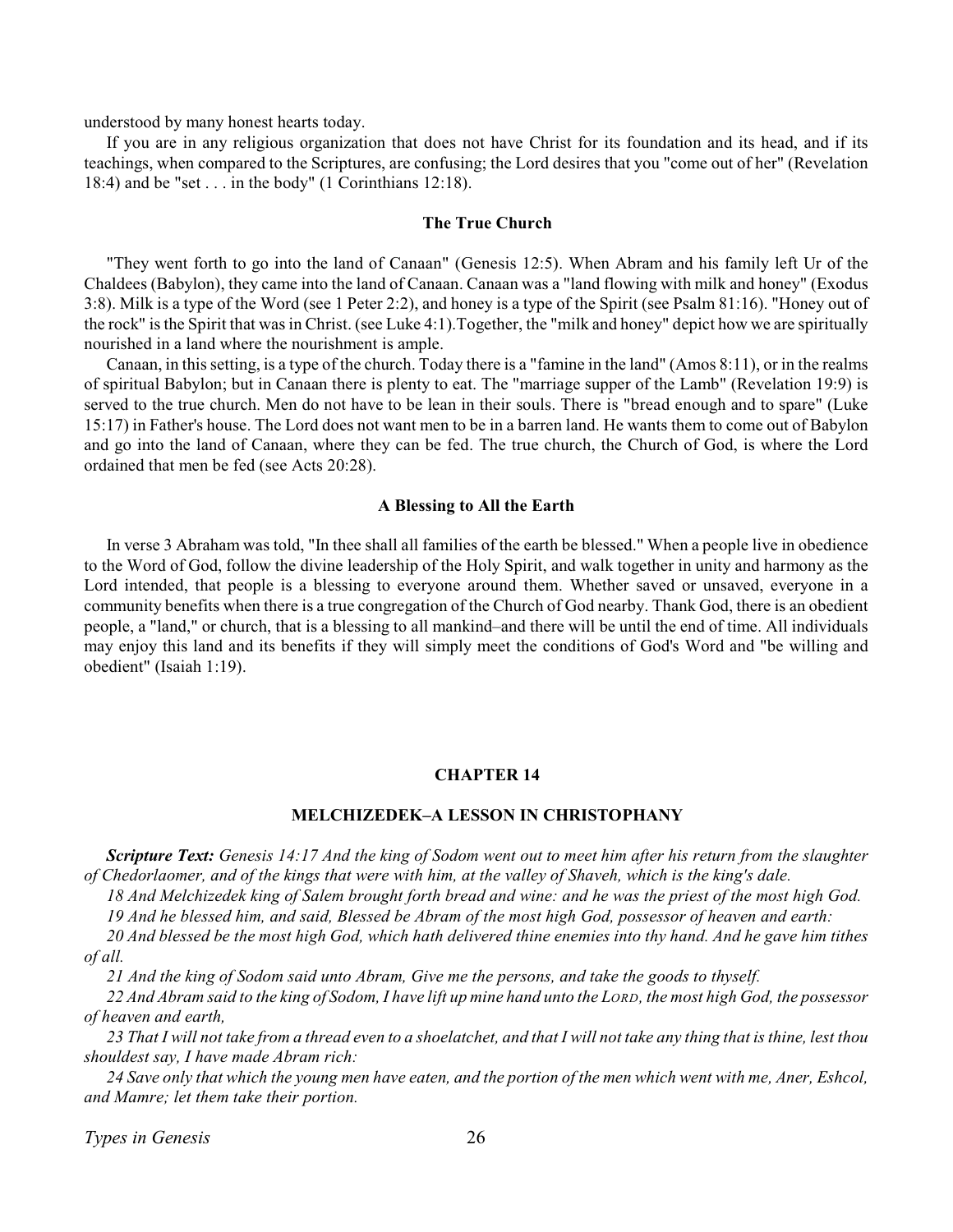#### **Numerous Christophanies**

This chapter deals with the account of an intriguing figure called "Melchizedek king of Salem." Hebrews 7:1 speaks of him as "Melchisedec, king of Salem." (The difference in spelling is due to the translation from Hebrew to Greek.) Hebrews 7:3 tells us he was "without father, without mother, without descent, having neither beginning of days, nor end of life; but [he was] made like unto the Son of God . . . ."

This account tells of an event that is far more than a type. It is known as a "Christophany," a Pre-Christian Era appearance of Christ. We know this is what took place in this text because none of the characteristics or qualities mentioned in Hebrews 7:3 can be attributed to anyone but Christ.

There are many types in Genesis, but remember, even if a type already has been given a particular application, that does not necessarily prevent it from being a type of other truths as well.

Though the thought that Christ made appearances prior to His New Testament incarnation may be new to some, there are many accounts of that happening in the Old Testament. A couple of the obvious appearances were to Joshua as the "captain of the LORD'S host" (Joshua 5:13-15) and to Nebuchadnezzar in Daniel 3:24-25 when he exclaimed: "Did not we cast three men bound into the midst of the fire? . . . Lo, I see four men loose . . . and the form of the fourth is like the Son of God."

Many appearances made by Christ have been recorded in the Book of Genesis. In Genesis 18:1the Lord appeared unto Abraham in the plains of Mamre. He appeared to Jacob in Genesis 32:24 and 30, when Jacob "wrestled a man" and said "I have seen God." As we study accounts of Christophanies in Genesis, we want to clearly establish the fact that they did occur many times throughout the Old Testament. Recorded in this chapter is the first Christophany found in the Bible.

### **The Name of Melchizedek**

The name *Melchizedek*, according to Hebrews 7:2, means "King of righteousness." The Prophet Jeremiah wrote, "Behold, the days come [meaning the New Testament dispensation], saith the LORD, that I will raise unto David a righteous Branch, and a King shall reign and prosper . . . and this is his name whereby he shall be called, THE LORD OUR RIGHTEOUSNESS" (Jeremiah 23:5-6).

This name is one of the seven redemptive names of Jehovah. In Hebrew, it is *Jehovah Tsidkenu*. In the Old Testament each of the seven redemptive names of Jehovah depicts an attribute that is manifested through Christ in salvation ["in him dwelleth all the fulness of the Godhead" (Colossians 2:9)]. The word *righteousness* actually means "right standing." The first activity in an experience of salvation is to be put in right standing with God. Romans 14:17 describes the kingdom experience as being comprised of "righteousness, and peace, and joy in the Holy Ghost." Notice that "righteousness," or being put in right standing with God, is mentioned first, then "peace" follows.

### **King and Priest**

"Melchizedek king of Salem . . . priest of the most high God" (Genesis 14:18). The "Salem" mentioned in verse 18 is merely a shortened form of Jerusalem. The Psalmist said, "In Salem also is his tabernacle, and his dwelling place in Zion" (Psalm 76:2). The older version of Jerusalem was Salem. *Jerusalem* means "founding of peace or possession of peace." The word *Salem* by itself means "peace." Hebrews 7:2 says, "King of Salem, which is, King of peace."

In the descriptions of the name and title, *Melchizedek king of Salem,* we see attributes of salvation portrayed. The first attribute is righteousness, or right standing, and the next one is peace, one of the most predominant attributes of salvation. Jesus said, "Peace I leave with you, my peace I give unto you: not as the world giveth, give I unto you" (John 14:27). "These things I have spoken . . . that in me ye might have peace" (John 16:33).

In our chapter textAbram met Christ. When ones meet Christ and come face to face with Him, they quickly recognize that they must get right, and when they do, the next thing they experience is peace. Christ is the "King of peace."We know Christ is a King because these Scriptures–Isaiah 9:7, Daniel 7:14,John 1:49, and John 18:37–verify it.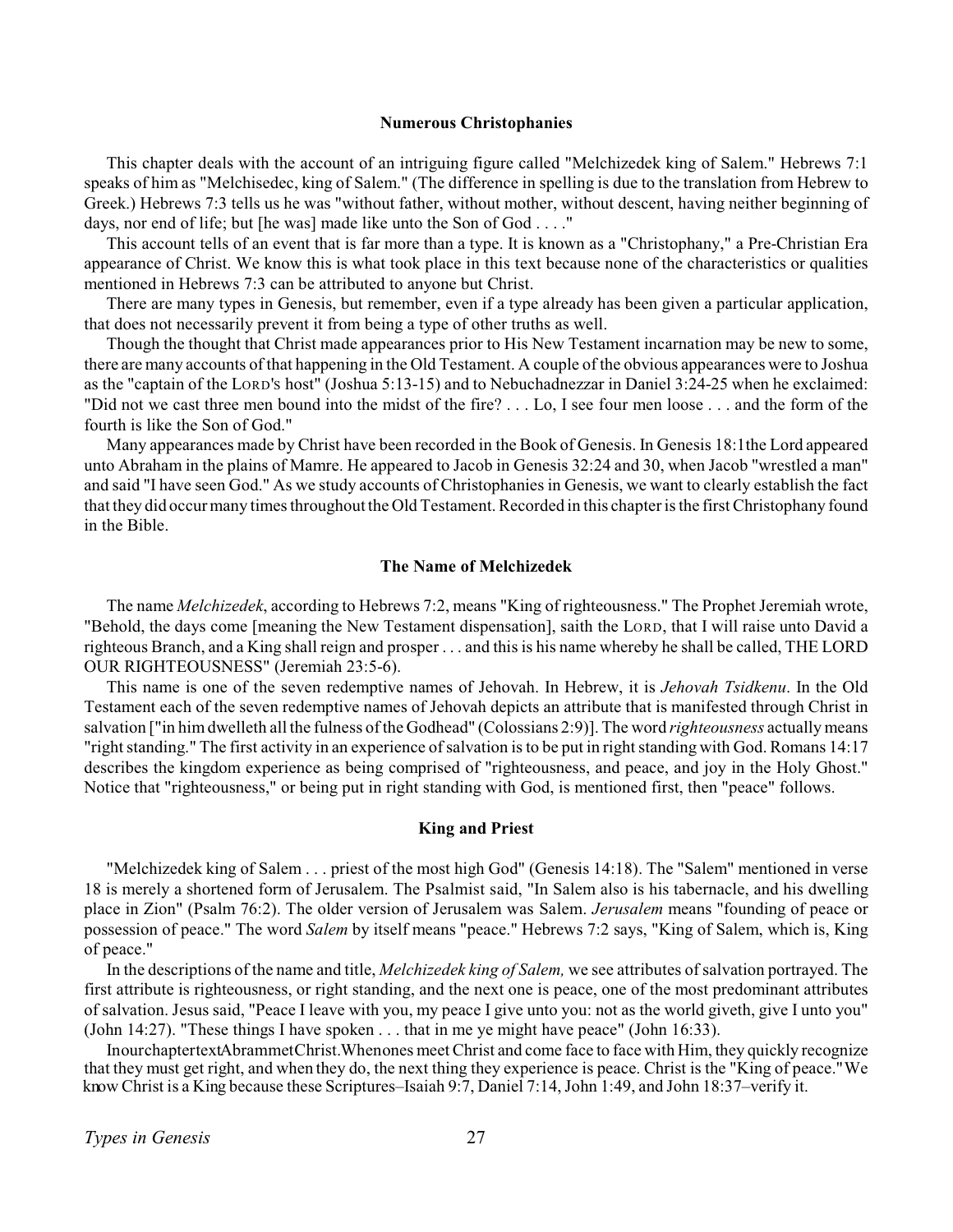Melchizedek was not only the king of Salem; he was also the "priest of the most high God." Christ is also the "High Priest of our profession" (Hebrews 3:1) and is "after the order of Melchisedec" (Hebrews 5:10).

But the words in Genesis also portray how *we* become kings and priests. After we have been put in right standing, or justified, and have become "partakers of the divine nature" (2 Peter 1:4) through conversion, after we have received the "peace of God, which passeth all understanding" (Philippians 4:7), after we "have put on Christ" (Galatians 3:27), then we become "kings and priests unto God" (Revelation 1:6). Through salvation we are "conformed to the image of his Son [Christ]" (Romans 8:29). First John 4:17 tells us, "As he is, so are we in this world." So once we have gained victory, we become kings and priests.

### **Bread and Wine**

Now**,** notice the clear distinction between the "High Priest of our profession, Christ Jesus" (Hebrews 3:1) and the old Levitical high priests. The old Levitical high priests made "sacrifices for sins" (Hebrews 5:1). But in Genesis 14:18, Melchizedek appeared after a great victory and brought them sustenance to renew *their* strength. In this New Testament dispensation, our High Priest is One of victory. He "brought forth bread and wine."

After we have obtained righteousness, peace, joy, and victory and have been made "kings and priests unto God" (Revelation 1:6), there are two divine provisions that are absolutely necessary in order to sustain an individual's experience of salvation and maintain victory. A Christian must partake often of these two divine provisions. The first is the Bread. Jesus said in John 6:51, "I am the living bread which came down from heaven: if any man eat of this bread, he shall live for ever." What did He mean in this passage? He clarified it in John 6:63: "The *words* that I speak unto you, they are . . . life." So the Bread represents not only Christ but the Word.

Then, in 1 Corinthians 12:13 the Apostle Paul said we "have been all made to drink into one Spirit." The wine is the Spirit. The lesson we must learn is this: though we may have had great victories as Abram did, to continue to face the next battle and the next enemy, we must be ministered to by our High Priest. We must have the sustenance, the strength, and the renewal that comes through the Word and the Spirit.

### **Abram Paid Tithes**

Genesis 14:20 says, "And he [Abram] gave him [Melchizedek] tithes of all." This small statement reveals several truths. One, it reaffirms that this was the Lord, for "all the tithe . . . is the LORD'S" (Leviticus 27:30). Two, these texts predated the Mosaic law and its injunction concerning tithing and took place centuries before Moses received the Law. See Genesis 28:22. This proves that tithing is a moral law. It preceded the Mosaic law and was also incorporated into the Levitical law, but it succeeded that as well. Concerning tithing, Jesus said in Matthew 23:23, "These ought ye to have done."

Three, it holds forth the truth that those who maintain victory and engage in true worship realize that tithing is part of worship. The one who maintains victory is thankful and is "a cheerful giver" (2 Corinthians 9:7).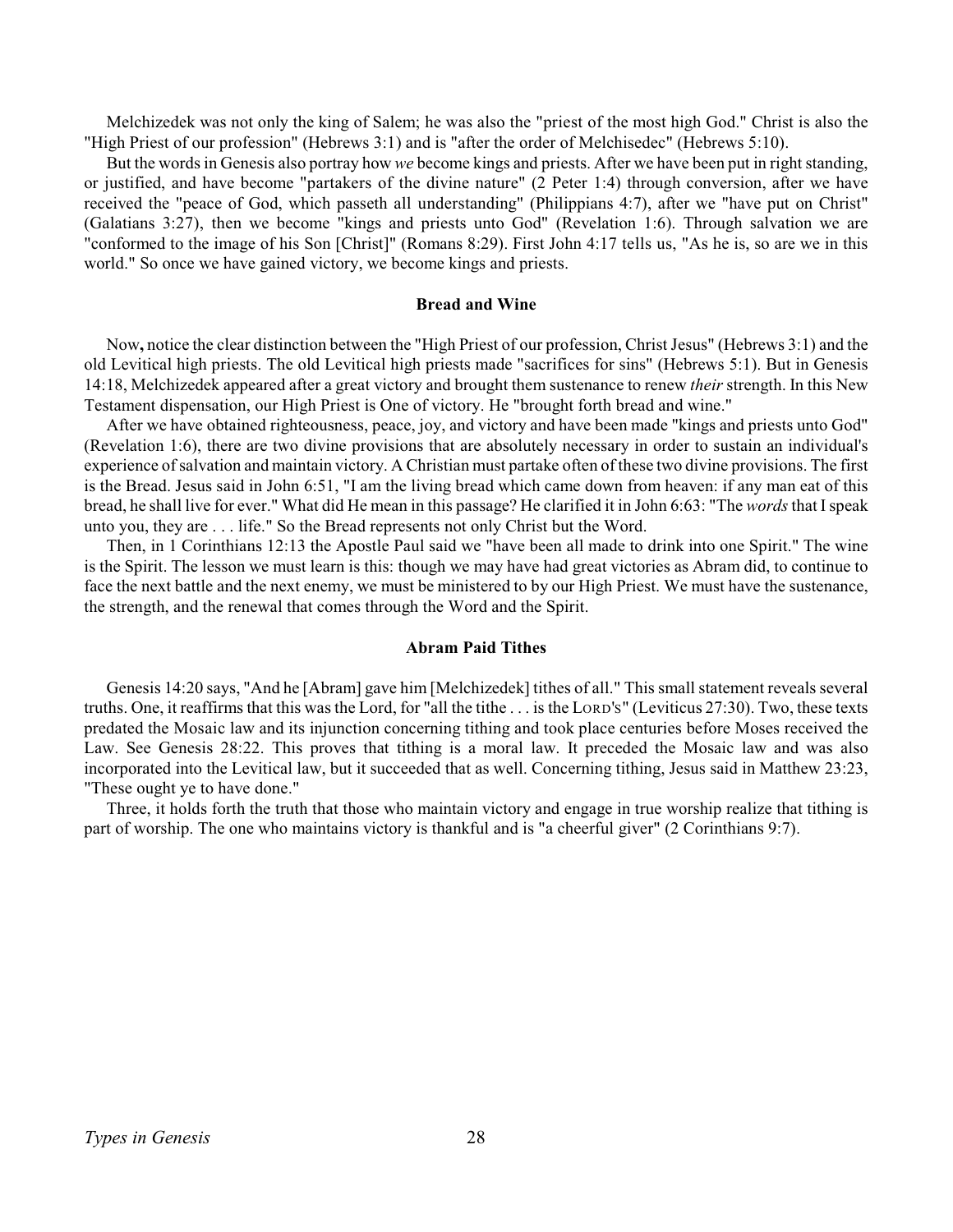### **THE TYPES IN ABRAM'S VISION**

<span id="page-31-0"></span>*Scripture Text: Genesis 15:1 After these things the word of the LORD came unto Abram in a vision, saying, Fear not, Abram: I am thy shield, and thy exceeding great reward.*

*4 And, behold, the word of the LORD came unto him, saying, This shall not be thine heir; but he that shall come forth out of thine own bowels shall be thine heir.*

*5 And he brought him forth abroad, and said, Look now toward heaven, and tell the stars, if thou be able to number them: and he said unto him, So shall thy seed be.*

*7 And he said unto him, I am the LORD that brought thee out of Ur of the Chaldees, to give thee this land to inherit it.*

*8 And he said, Lord GOD, whereby shall I know that I shall inherit it?*

*9 And he said unto him, Take me an heifer of three years old, and a she goat of three years old, and a ram of three years old, and a turtledove, and a young pigeon.*

*10 And he took unto him all these, and divided them in the midst, and laid each piece one against another: but the birds divided he not.*

*11 And when the fowls came down upon the carcases, Abram drove them away.*

*12 And when the sun was going down, a deep sleep fell upon Abram; and, lo, an horror of great darkness fell upon him.*

*13 And he said unto Abram, Know of a surety that thy seed shall be a stranger in a land that is not theirs, and shall serve them; and they shall afflict them four hundred years;*

*14 And also that nation, whom they shall serve, will I judge: and afterward shall they come out with great substance.*

*15 And thou shalt go to thy fathers in peace; thou shalt be buried in a good old age.*

*16 But in the fourth generation they shall come hither again: for the iniquity of the Amorites is not yet full.*

*17 And it came to pass, that, when the sun went down, and it was dark, behold a smoking furnace, and a burning lamp that passed between those pieces.*

*18 In the same day the LORD made a covenant with Abram, saying, Unto thy seed have I given this land, from the river of Egypt unto the great river, the river Euphrates:*

### **Abram's Seed**

In this Scripture text Abram saw a vision. In this vision are several types depicting New Testament realities concerning Christ, the church, and the Gospel Day. God told Abram to look "toward heaven" and count the stars, if he was able; then He said to him, "So shall thy seed be" (verse 5).

When John received his vision, he saw the antitype of this and proclaimed, "After this I beheld . . . a great multitude, which no man could number . . . clothed with white robes" (Revelation 7:9). Here we can clearly see that the type, Abram's seed, is fulfilled in the antitype, the New Testament church.

In Genesis 12:2 the promise originally given to Abram was, "I will make of thee a great nation." In Genesis 15:5 that promise was expanded, "Look now toward heaven, and tell the stars, if thou be able to number them: . . .So shall thy seed be." Then, in Genesis 22:17 the promise became even more expansive when the Lord told Abram his seed would be "as the stars of the heaven, and as the sand which is upon the sea shore." Abram's natural seed was produced one at a time, but after a period of time, they became "a great nation." This serves as a type, showing that just as Abram's natural seed entered life through birth, one at a time, his spiritual seed enters life through birth, one at a time. Psalm 87:5 says, "And of Zion it shall be said, This and that man was born in her." Isaiah 27:12 tells us, "Ye shall be gathered one by one."

As all of Abram's literal seed comprised a nation, so his spiritual seed comprises a nation. In Matthew 21:43 Jesus told those of Abram's literal lineage,"The kingdom of God shall be taken from you, and given to a nation bringing

*Types in Genesis* 29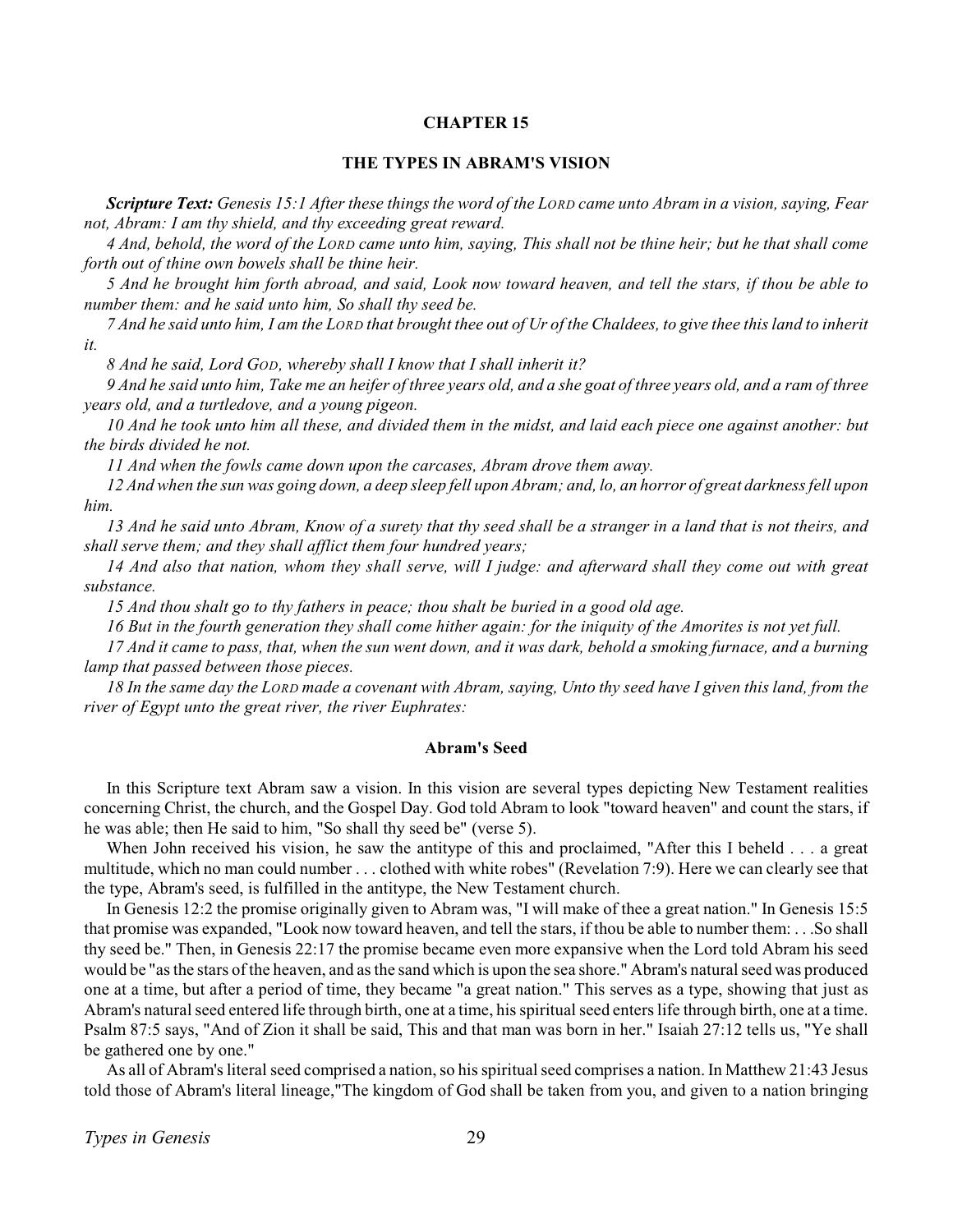forth the fruits thereof." This nation is the New Testament "Israel of God." Galatians 6:15-16 lets us know that it is made up of ones who are "new creatures." Matthew 3:8 tells us what fruits one must bring forth in order to become a new creature and to become a part of this nation: "fruits meet for repentance."

The Apostle Paul wrote in Galatians 3:29, "And if ye be Christ's, then are ye Abraham's seed, and heirs according to the promise." The individual saints are the seed, but collectively, over the periods of the Gospel Day, they are what John envisioned when he saw a picture of the evening-time church: "a great multitude, which no man could number" (Revelation 7:9). The enemy would like for us to believe that the true church is a very small affair, but these texts refute such thinking.

### **How We Inherit the Land**

Abram was in Ur of the Chaldees, which was in Babylonia, but the Lord called him out of that land into the land of Canaan. The Lord calls people out from the realms of spiritual Babylon because He has a land that is far better for them. God gave Abram this vision (see verse 1) that, through types, gives us a great insight to what was going to occur before they came into the ultimate possession promised, a type of the evening time.

In Genesis 15:8 Abram asked the question,"Whereby shall I know that I shall inherit it?" In reply, in verse 9, the Lord took him to the starting place–that by which the church was purchased–a sacrifice. He was told to take a heifer, a she goat, a ram, a turtledove, and a young pigeon. Later, in the Mosaic law, these animals were named as sacrificial animals. (See Exodus 29:15, Leviticus 1:14, and Numbers 15:27; 19:2.)

Christ came to fulfill the Law (see Matthew 5:17) and to offer "one sacrifice for sins" ( Hebrews 10:12.) His offering was "the sacrifice of himself" (Hebrews 9:26), and with this sacrifice, He purchased the church"with his own blood" (Acts 20:28). Christ is the antitype of the sacrifice that was mentioned in verse 9.

Notice, each of the sacrificial animals in verse 9 was to be "three years old." It was when Christ's ministry was three years old that He became our Sacrifice. So, in type, this is the answer to the question of how do we inherit the land (the church): through Christ our Sacrifice who purchased it.

### **Division of the Animals**

Abram took the animals and "divided them in the midst, and laid each piece one against another: but the birds divided he not" (Genesis 15:10). The three animals were "divided," or the Hebrew translation reads, "half"; they were cut in half. The three animals cut in half equaled six halves. The birds were not divided. Why not? Because they served as a type of the Holy Spirit, and there is only "one Spirit" (Ephesians 4:4). Those six animal halves plus the birds as one unit equaled the seven parts in the sacrifice. This type makes two truths clear. One, the Christian dispensation has been divided into seven portions, or periods. Two, it shows that Christ's sacrifice has been adequate for every portion of the Gospel Day.

#### **The Fowls**

Genesis 15:11 says, "The fowls came down upon the carcases." This type mentions some things that would occur during the Christian dispensation. "Fowls" are mentioned in the Parable of the Sower in Matthew 13:4. Speaking of the seeds, it says, "The fowls came and devoured them up." In His explanation of this parable, Jesus said "the fowls" are "the wicked *one*" which "catcheth away that which was sown in his heart" (Matthew 13:19). Note: the King James Version reads "wicked *one.*" The word *one* is italicized. That means it has been added; in the original Greek text it is not there. The Greek text merely says, "the wicked"; but its meaning is plural.(The word *fowls* in Matthew 13:4 is plural.) "The wicked" referred to in this passage are religious leaders, preachers and teachers, who propagate false teaching. (See Psalm 50:16-17.)

In this type the Lord was giving a revelation. Shortly after the sacrifice of Christ, right in the morning time of the Gospel Day, the church was going to fall prey to "fowls," or false teachers. Paul warned of it in Acts 20:29-30. Peter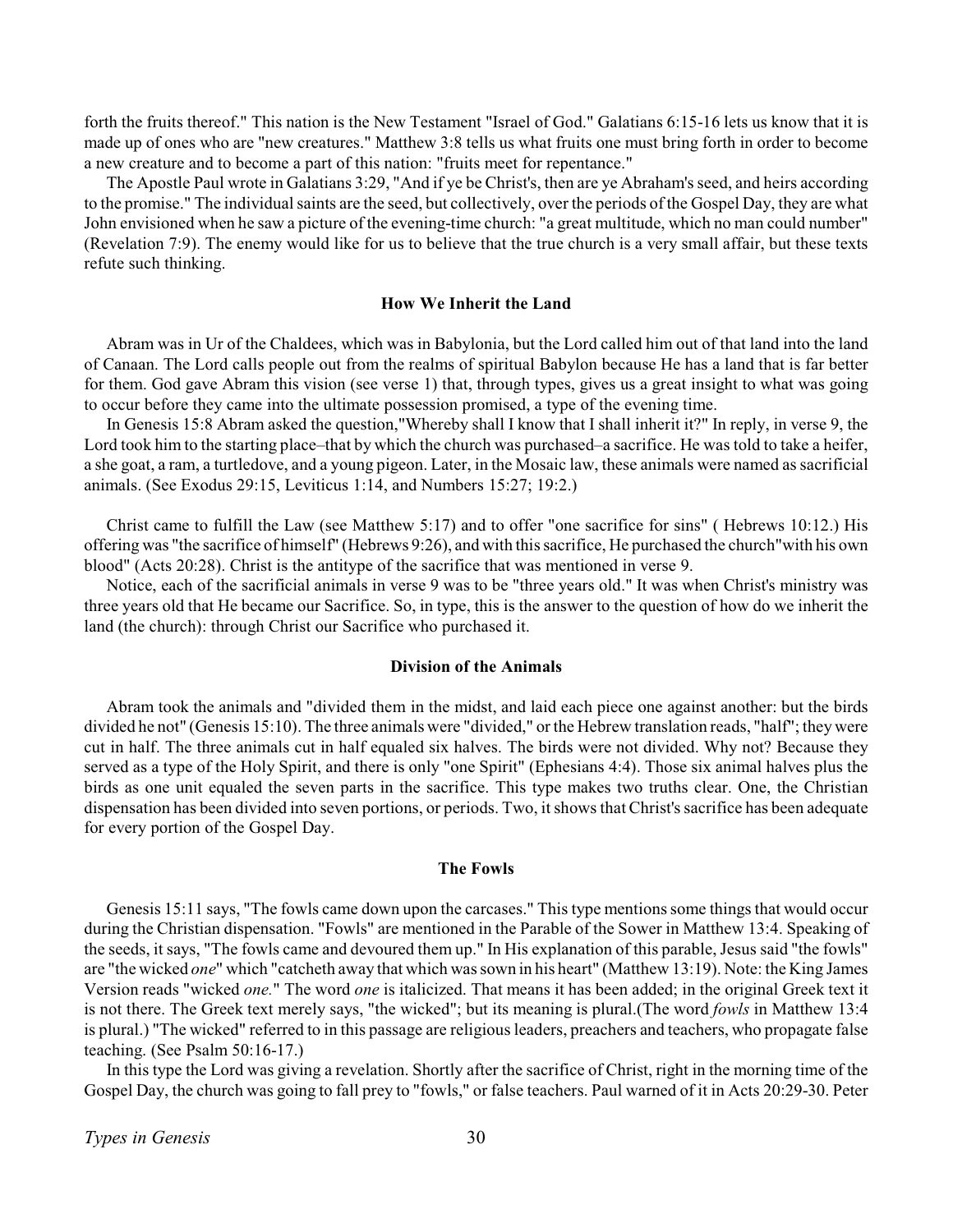spoke of it in 2 Peter 2:1. Jude wrote in A.D. 66 that even then "certain men [had] crept in . . . ungodly men" (Jude 4). What followed the introduction of those false prophets into the Christian community?

### **"The Sun Was Going Down"**

"And when the sun was going down . . ." (Genesis 15:12). This is a type of the morning-time apostasy. In 2 Thessalonians 2:3 the Apostle Paul told the morning-time brethren, "That day [the Second Advent] shall not come, except there come a falling away first." The Greek word for "falling away" is *apostasia*. It means a defection from the truth. There was a massive defection from truth in the morning time. The day that had dawned with the First Advent of Christ and shone so brilliantly was darkened. God spoke in Amos 8:9 and said, "I will cause the sun to go down at noon, and I will darken the earth in the clear day."

Out of that morning-time apostasy came the Dark Ages: a time when God's people were strangers in "a land . . . not theirs" (verse 13). Spiritual darkness was the prevailing condition, and God's people hid away in catacombs and caves.

#### **The Furnace and the Lamp**

Genesis 15:16-17 is an encouraging and inspirational picture: "But . . . they shall come hither again . . . . And it came to pass, that, when the sun went down . . . behold, a smoking furnace, and a burning lamp that passed between those pieces." In Psalm 37:25 the Psalmist declared he had never "seen the righteous forsaken, nor his seed begging bread." Hebrews 13:5 says, "I will never leave thee, nor forsake thee." Certainly, in our text these promises are validated. Right while those pieces, members of Christ's body, were separated,"cut off for our parts" (Ezekiel 37:11), the Lord sent a "smoking furnace, and a burning lamp." These types show the Word and the Spirit ministering to the saints and providing them with divine sustenance during the Dark Ages (see Revelation 12:6).

Jesus called the furnace a "furnace of fire" in Matthew 13:42. Jeremiah 23:29 tells us what the fire is: "Is not my word like as a fire?" Revelation 4:5 reveals to us that "lamps of fire burning" and the "burning lamp" represent the Spirit of God. This type teaches us that regardless of the prevailing conditions in each period of time, the Lord has made provision for His people to be overcomers. God is always faithful to His people! "Great is thy faithfulness" (Lamentations 3:23).

The words, "But . . . they shall come hither again"(verse 16), act as a beautiful type of the restoration of the church in this evening time. Isaiah 35:10 says that "the ransomed of the LORD shall return, and come to Zion with songs of everlasting joy upon their heads." Also, Isaiah 55:11 says, "My word . . . shall not return unto me void, but it shall accomplish that which I please."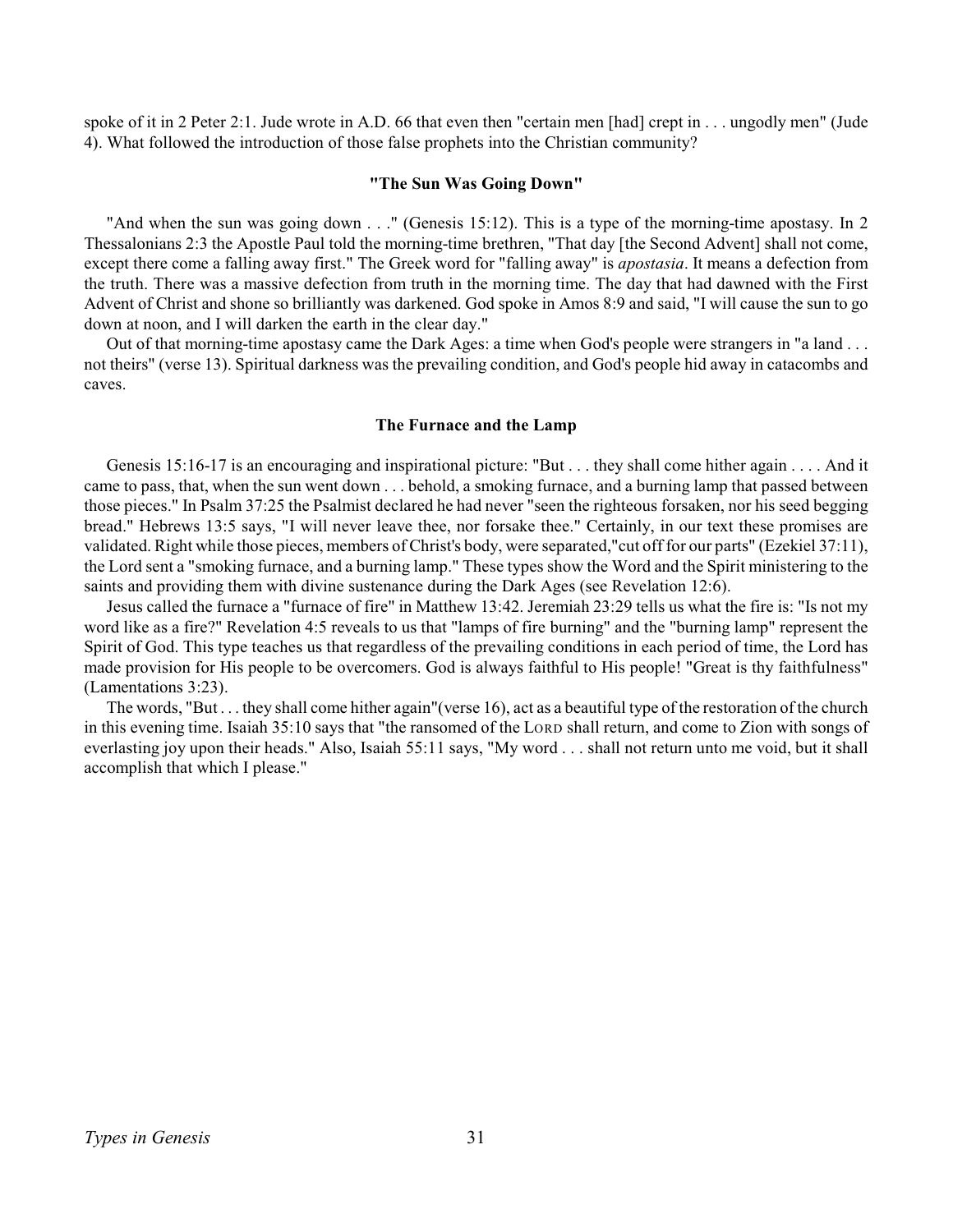# **HAGAR AND SARAH–TYPES OF TWO COVENANTS**

<span id="page-34-0"></span>*Scripture Text: Genesis 16:1 Now Sarai Abram's wife bare him no children: and she had an handmaid, an Egyptian, whose name was Hagar.*

*2 And Sarai said unto Abram, Behold now, the LORD hath restrained me from bearing: I pray thee, go in unto my maid; it may be that I may obtain children by her. And Abram hearkened to the voice of Sarai.*

*3 And Sarai Abram's wife took Hagar her maid the Egyptian, after Abram had dwelt ten years in the land of Canaan, and gave her to her husband Abram to be his wife.*

*4 And he went in unto Hagar, and she conceived: and when she saw that she had conceived, her mistress was despised in her eyes.*

*5 And Sarai said unto Abram, My wrong be upon thee: I have given my maid into thy bosom; and when she saw that she had conceived, I was despised in her eyes: the LORD judge between me and thee.*

*6 But Abram said unto Sarai, Behold, thy maid is in thy hand; do to her as it pleaseth thee. And when Sarai dealt hardly with her, she fled from her face.*

*7 And the angel of the LORD found her by a fountain of water in the wilderness, by the fountain in the way to Shur. 8 And he said, Hagar, Sarai's maid, whence camest thou? and whither wilt thou go? And she said, I flee from the face of my mistress Sarai.*

*9 And the angel of the LORD said unto her, Return to thy mistress, and submit thyself under her hands.*

*10 And the angel of the LORD said unto her, I will multiply thy seed exceedingly, that it shall not be numbered for multitude.*

*11 And the angel of the LORD said unto her, Behold, thou art with child, and shalt bear a son, and shalt call his name Ishmael; because the LORD hath heard thy affliction.*

*12 And he will be a wild man; his hand will be against every man, and every man's hand against him; and he shall dwell in the presence of all his brethren.*

*13 And she called the name of the LORD that spake unto her, Thou God seest me: for she said, Have I also here looked after him that seeth me?*

*14 Wherefore the well was called Beerlahairoi; behold, it is between Kadesh and Bered.*

*15 And Hagar bare Abram a son: and Abram called his son's name, which Hagar bare, Ishmael.*

*16 And Abram was fourscore and six years old, when Hagar bare Ishmael to Abram.*

*Galatians 4:22 For it is written, that Abraham had two sons, the one by a bondmaid, the other by a freewoman. 23 But he who was of the bondwoman was born after the flesh; but he of the freewoman was by promise.*

*24 Which things are an allegory: for these are the two covenants; the one from the mount Sinai, which gendereth to bondage, which is Agar.*

*25 For this Agar is mount Sinai in Arabia, and answereth to Jerusalem which now is, and is in bondage with her children.*

*26 But Jerusalem which is above is free, which is the mother of us all.*

*27 For it is written, Rejoice, thou barren that bearest not; break forth and cry, thou that travailest not: for the desolate hath many more children than she which hath an husband.*

*28 Now we, brethren, as Isaac was, are the children of promise.*

*29 But as then he that was born after the flesh persecuted him that was born after the Spirit, even so it is now.*

*30 Nevertheless what saith the scripture? Cast out the bondwoman and her son: for the son of the bondwoman shall not be heir with the son of the freewoman.*

*31 So then, brethren, we are not children of the bondwoman, but of the free.*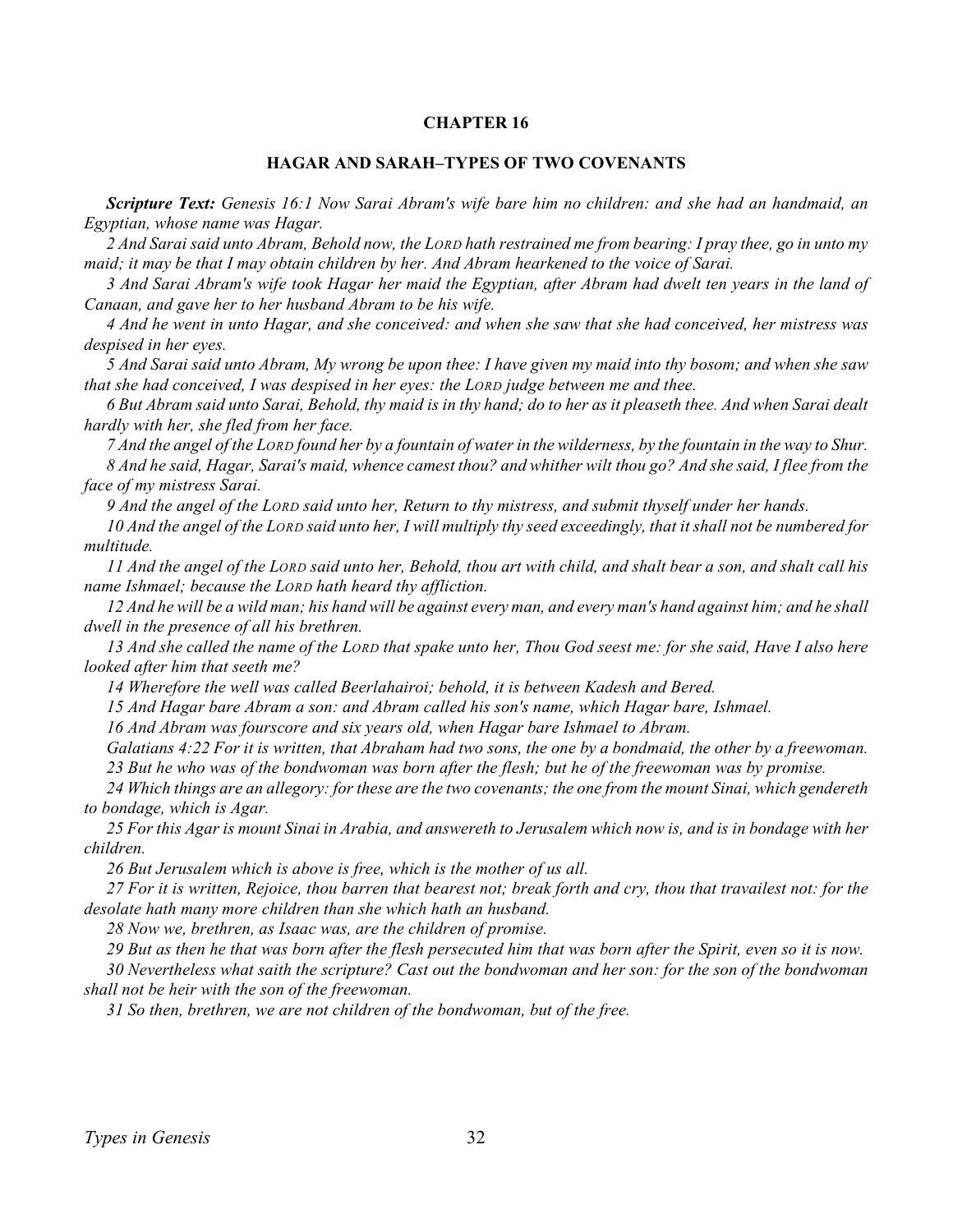#### **Two Women–Two Covenants**

The Apostle Paul alluded to the Old Testament characters, Hagar and Sarah (Sarai), and declared they were an "allegory" (Galatians 4:24), representing two covenants. The word *allegory* in original Greek is *allegoreo*, and according to *Vine's Expository Dictionary of New Testament Words*, it means "to speak not according to the primary sense of the word but so that the facts stated are applied to illustrate principles."

 The fact that the overall account of Hagar and Sarah (Sarai) serves as an allegory does not prevent the details of the account from serving as individual types. Indeed, the types incorporated in this text do give us some insight as to the character of each covenant.

It is obvious from Paul's words in Galatians 4:23 that the "bondwoman" is Hagar. She represents the first covenant. Verse 25 reveals that she represents "mount Sinai" and the bondage of the old covenant, the Law. She was an "Egyptian" (Genesis 16:1). Egypt was where God's people were held in bondage. According to Galatians 4:25, the old Law–given on Mount Sinai–was "bondage."

It is also worthy to note that after Ishmael came–after "he that was born after the flesh [came]" (Galatians 4:29), or even after the old covenant was instituted–they still continued to look by faith for the fulfillment of the promise.

The "freewoman" (verse 23) is Sarai, or Sarah. She bore Isaac, the son of promise (verse 28). She represents the second covenant and "Jerusalem which is above" (verse 26), the "heavenly Jerusalem [the New Testament church]" (Hebrews 12:22-23), which became a reality under the new covenant.

### **The First Covenant**

Genesis 16:1 says, "Sarai . . . bare him no children." The time for the fulfillment of the promise had not come at this juncture. "At the set time" (Genesis 21:2) Isaac would be born. So it was with Christ: "When the fulness of time was come, God sent forth his Son" (Galatians 4:4). When Christ came, He ushered in the new covenant. The fleshly covenant, or the old covenant, came before the spiritual covenant, the new covenant. Galatians 4:29 refers to Ishmael as the one born "after the flesh" and to Isaac as the one born "after the Spirit." This gives us an insight as to the natures of these two covenants.

The first covenant was a fleshly, or literal, covenant. It was a covenant that was flawed. Hebrews 8:7-8 says: "For if that first covenant had been faultless, then should no place have been sought for the second. For finding fault with them, he saith, Behold, the days come, saith the Lord, when I will make a new covenant . . ." (read Hebrews 8:9-11).

Where did the fault lie in this first covenant? Romans 8:3 tells us it was "weak through the flesh." In Romans 7:23 when Paul described his condition under the old Mosaic law, he said, "I see another law in my members . . . the law of sin." The old covenant was weak "through the flesh" and did not bring deliverance from sin. Then what was its purpose? The answer is, it brought the "knowledge of sin" (Romans 3:20). This is why one who tries to have an acceptable experience with God by observing the Law is doomed to defeat, "for the law made nothing perfect" (Hebrews 7:19).

#### **"A Wild Man"**

"He will be a wild man; his hand will be against every man" (Genesis 16:12). This phrase portrays the powerless condition of man under the old covenant. The flesh was uncontrollable; it was a "wild man." There was no power to restrain, or control, the sinful impulses of the flesh. The Apostle Paul said in Romans 7:18, "For I know that in me (that is, in my flesh,) dwelleth no good thing: for to will is present with me; but how to perform that which is good I find not." Hebrews 7:18 says that the old covenant was full of "weakness and unprofitableness."

The phrase "be against every man" depicts a man's greatest foe–his own flesh. The flesh is "against every man." It is as Haggai 1:6 says, a "bag with holes." It is something that can never be satisfied. So was the condition of mankind under the old covenant.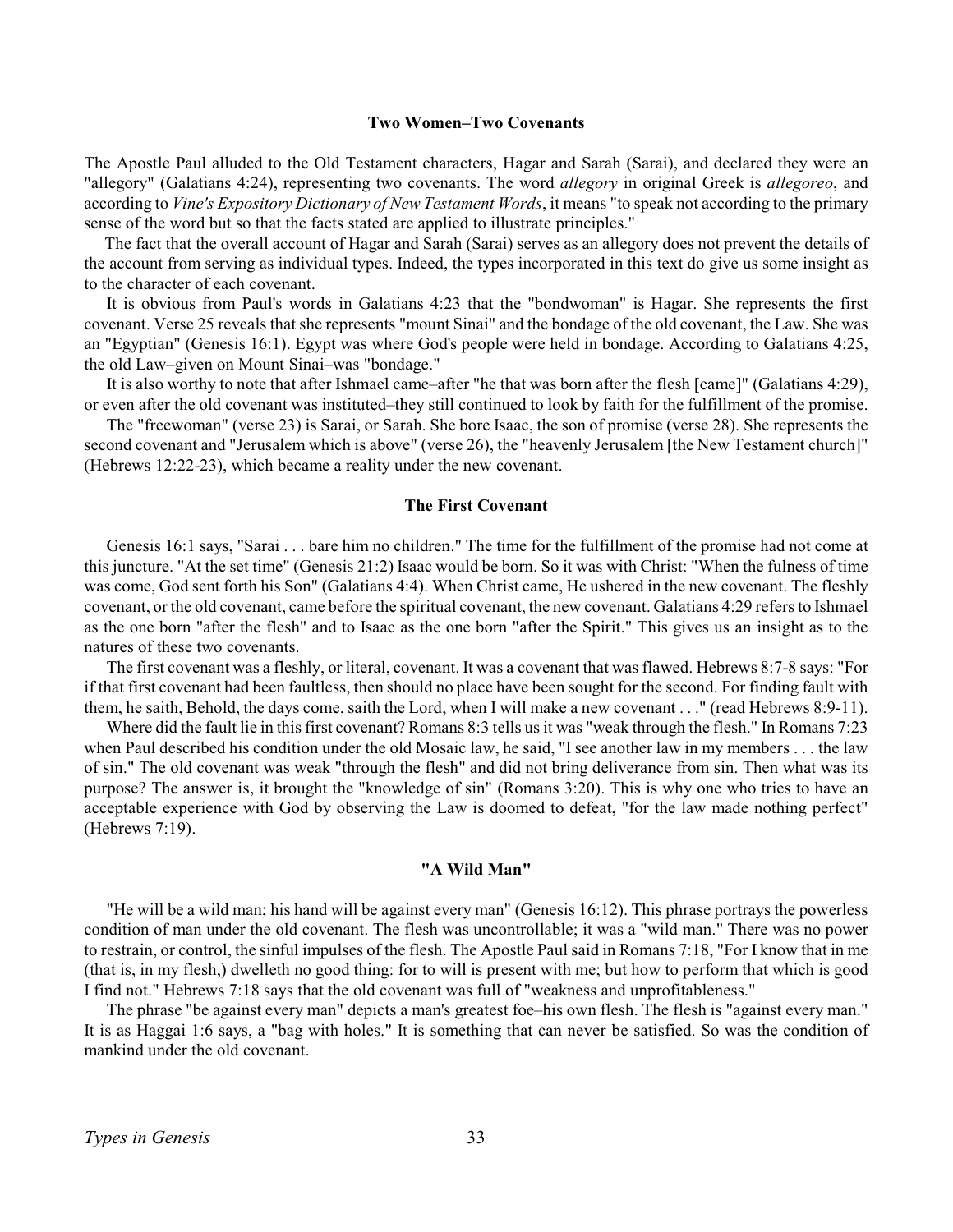#### **The Second Covenant**

Now, let us study the nature, or character, of the second covenant. This second covenant is "after the Spirit" (Galatians 4:29). In Hebrews 8:9 the Lord said it would "not [be] according to the covenant that I made with their fathers." That covenant was written on tables of stone. The new covenant is written "not with ink, but with the Spirit of the living God; not in tables of stone, but in fleshy tables of the heart" (2 Corinthians 3:3). God said in Hebrews 8:10, "I will put my laws into their mind, and write them in their hearts." See Jeremiah 31:31-34 and Hebrews 10:15- 17.

The new covenant is referred to as a "better covenant" (Hebrews 8:6). It is a spiritual covenant. It does not leave one in bondage, hoping for a better day, but rather it makes one part of "the free" (Galatians 4:31). Romans 8:2 proclaims, "For the law of the Spirit of life in Christ Jesus hath made me free from the law of sin and death." No wonder Hebrews 10:20 calls this "a new and living way"! "God sending his own Son in the likeness of sinful flesh, and for sin, condemned sin in the flesh" (Romans 8:3). Now through the redemption that is in Christ, we can be "born after the Spirit" (Galatians 4:29; also, see John 3:5) and be "children . . . of the free" (Galatians 4:31). We can have His law written in our hearts by the presence of His Spirit. No wonder Paul told those who were being influenced by Judaizers to "cast out the bondwoman [old covenant] and her son [those bound by the flesh]" (Galatians 4:30). We live in a dispensation when men may be free!

### **The Flesh Persecutes the Spirit**

"I was despised in her eyes: . . . And when Sarai dealt hardly with her, she fled" (Genesis 16:5-6). This type reveals the true nature of our battle: the flesh versus the Spirit. Galatians 4:29 tells us that as "he that was born after the flesh persecuted him that was born after the Spirit, even so it is now." Galatians 5:17 says, "For the flesh lusteth against the Spirit, and the Spirit against the flesh: and these are contrary the one to the other." Just as there was enmity between Hagar and Sarai and Ishmael and Isaac, so the flesh opposes us. Every temptation we receive comes through this avenue. The only way the enemy can work on us is through our human desires (see James 1:14 and 1 John 2:15-16).

God has promised to enable us to be "more than conquerors" (Romans 8:37). But how? We must be hard on the flesh! We must make no provision for it "to fulfil the lusts thereof" (Romans 13:14). We must handle it roughly, as Sarai handled Hagar. In 1 Corinthians 9:27 the Apostle Paul said, "But I keep under my body, and bring it into subjection." The Amplified Bible's rendering is more descriptive: "But [like a boxer] I buffet my body [handle it roughly, discipline it by hardships] and subdue it."

Thank God for this "better covenant" (Hebrews 8:6)! It enables us to be "born after the Spirit" (Galatians 4:29), to "mortify the deeds of the body" (Romans 8:13), to "walk in the Spirit" (Galatians 5:16), and to be "led of the Spirit" (Galatians 5:18). We do not have to be bound by the flesh and "fulfil the lust of the flesh" (Galatians 5:16). Thank God for this "new and living way" (Hebrews 10:20), a way of freedom and victory!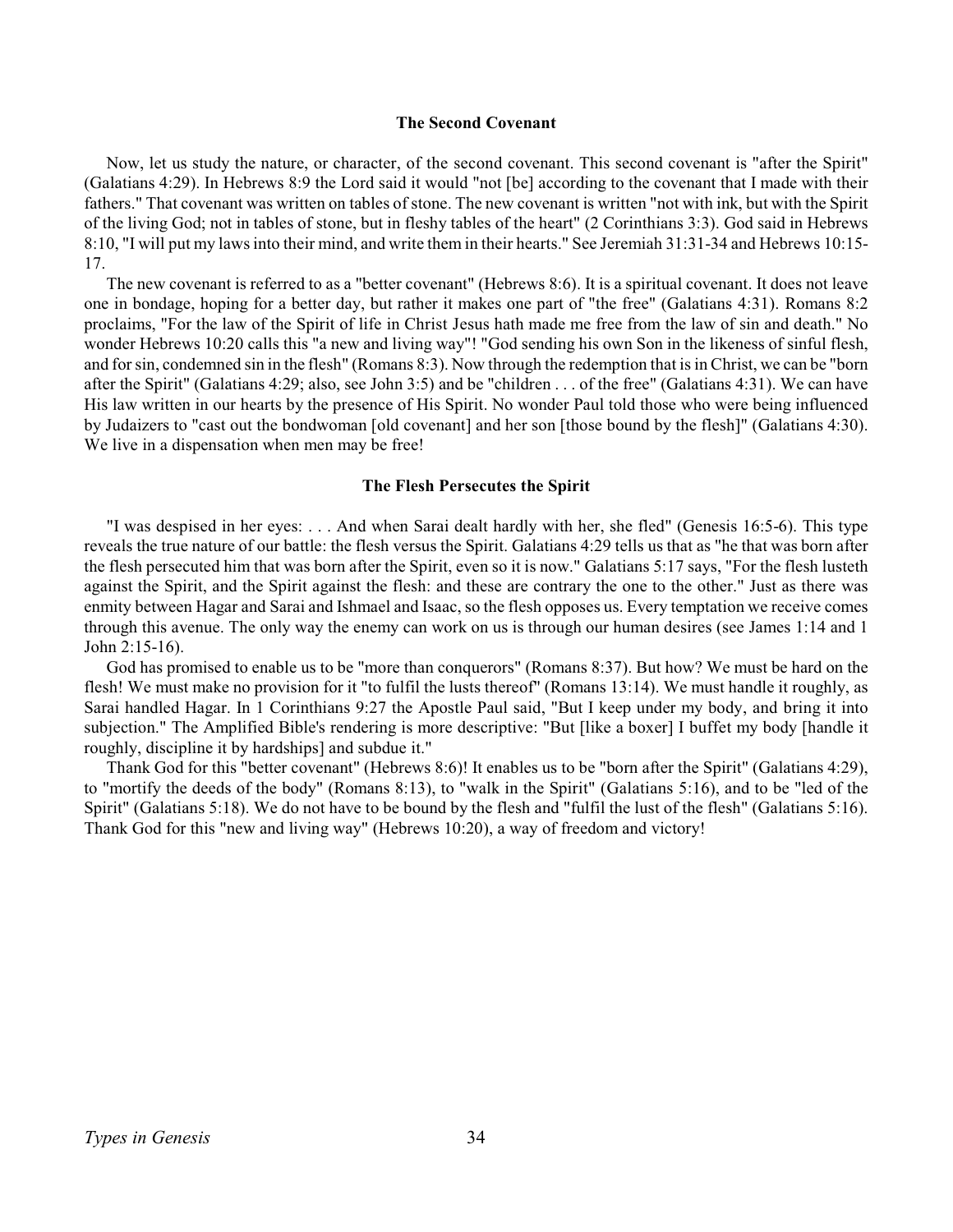# **ABRAM'S NAME CHANGE AND CIRCUMCISION– A TYPE OF CONVERSION AND SPIRITUAL CIRCUMCISION**

<span id="page-37-0"></span>*Scripture Text: Genesis 17:1 And when Abram was ninety years old and nine, the LORD appeared to Abram, and said unto him, I am the Almighty God; walk before me, and be thou perfect.*

*2 And I will make my covenant between me and thee, and will multiply thee exceedingly.*

*3 And Abram fell on his face: and God talked with him, saying,*

*4 As for me, behold, my covenant is with thee, and thou shalt be a father of many nations.*

*5 Neither shall thy name any more be called Abram, but thy name shall be Abraham; for a father of many nations have I made thee.*

*6 And I will make thee exceeding fruitful, and I will make nations of thee, and kings shall come out of thee.*

*7 And I will establish my covenant between me and thee and thy seed after thee in their generations for an everlasting covenant, to be a God unto thee, and to thy seed after thee.*

*8 And I will give unto thee, and to thy seed after thee, the land wherein thou art a stranger, all the land of Canaan, for an everlasting possession; and I will be their God.*

*9 And God said unto Abraham, Thou shalt keep my covenant therefore, thou, and thy seed after thee in their generations.*

*10 This is my covenant, which ye shall keep, between me and you and thy seed after thee; Every man child among you shall be circumcised.*

*11 And ye shall circumcise the flesh of your foreskin; and it shall be a token of the covenant betwixt me and you. 12 And he that is eight days old shall be circumcised among you, every man child in your generations, he that is born in the house, or bought with money of any stranger, which is not of thy seed.*

*13 He that is born in thy house, and he that is bought with thy money, must needs be circumcised: and my covenant shall be in your flesh for an everlasting covenant.*

*14 And the uncircumcised man child whose flesh of his foreskin is not circumcised, that soul shall be cut off from his people; he hath broken my covenant.*

*15 And God said unto Abraham, As for Sarai thy wife, thou shalt not call her name Sarai, but Sarah shall her name be.*

*16 And I will bless her, and give thee a son also of her: yea, I will bless her, and she shall be a mother of nations; kings of people shall be of her.*

*17 Then Abraham fell upon his face, and laughed, and said in his heart, Shall a child be born unto him that is an hundred years old? and shall Sarah, that is ninety years old, bear?*

*18 And Abraham said unto God, O that Ishmael might live before thee!*

*19 And God said, Sarah thy wife shall bear thee a son indeed; and thou shalt call his name Isaac: and I will establish my covenant with him for an everlasting covenant, and with his seed after him.*

*20 And as for Ishmael, I have heard thee: Behold, I have blessed him, and will make him fruitful, and will multiply him exceedingly; twelve princes shall he beget, and I will make him a great nation.*

*21 But my covenant will I establish with Isaac, which Sarah shall bear unto thee at this set time in the next year. 22 And he left off talking with him, and God went up from Abraham.*

*23 And Abraham took Ishmael his son, and all that were born in his house, and all that were bought with his money, every male among the men of Abraham's house; and circumcised the flesh of their foreskin in the selfsame day, as God had said unto him.*

*24 And Abraham was ninety years old and nine, when he was circumcised in the flesh of his foreskin.*

*25 And Ishmael his son was thirteen years old, when he was circumcised in the flesh of his foreskin.*

*26 In the selfsame day was Abraham circumcised, and Ishmael his son.*

*27 And all the men of his house, born in the house, and bought with money of the stranger, were circumcised with him.*

*Types in Genesis* 35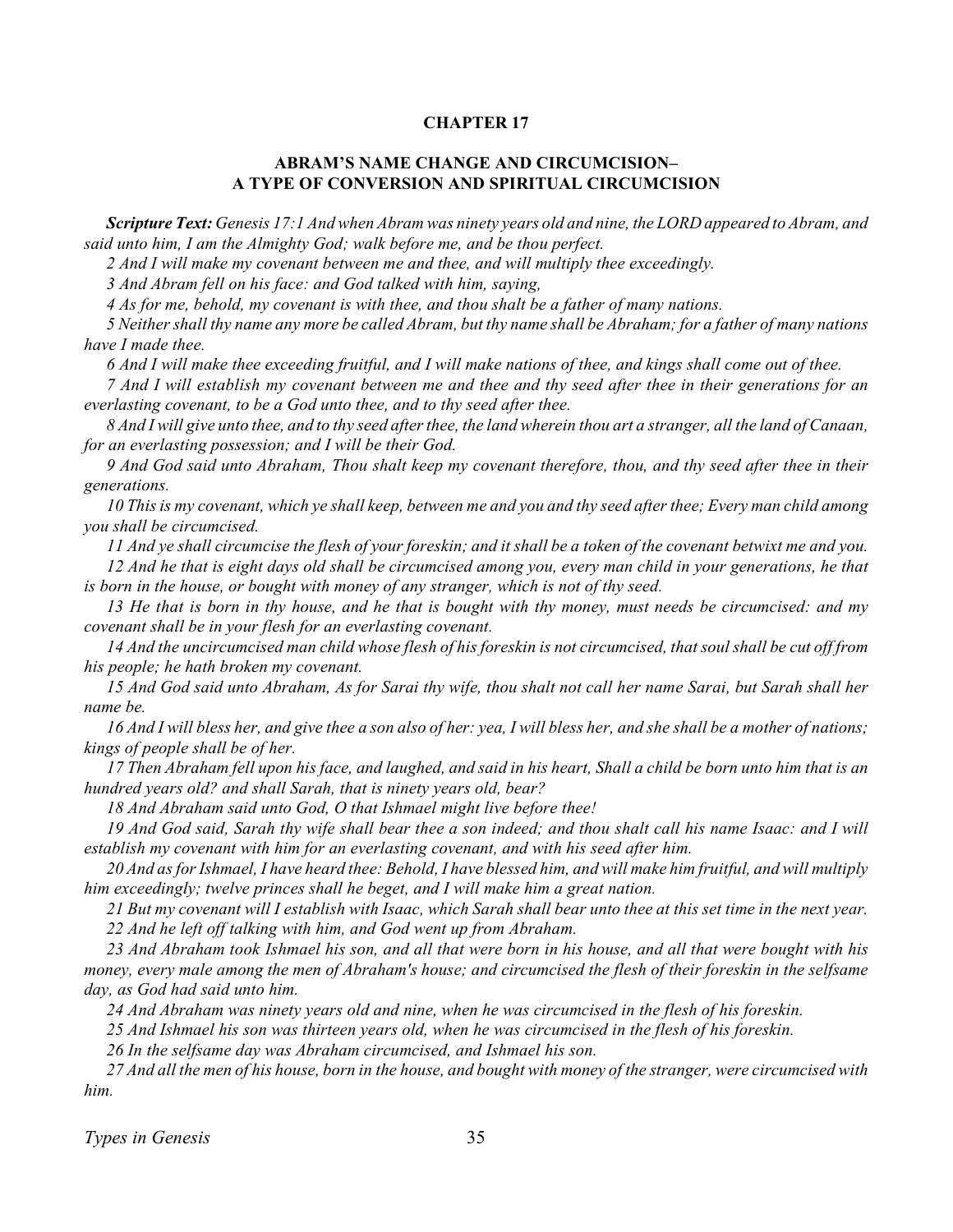*Romans 2:28 For he is not a Jew, which is one outwardly; neither is that circumcision, which is outward in the flesh:*

*29 But he is a Jew, which is one inwardly; and circumcision is that of the heart, in the spirit, and not in the letter; whose praise is not of men, but of God.*

### **The Revelation, Requirements, and Response**

In this chapter we see the institution of a "token of the covenant" (verse 11) established between "Almighty God" (verse 1) and Abram. The instruction in Genesis 17:10 was, "Every man child among you shall be circumcised." This token symbolized a profound truth that was even realized in the time of Moses. Deuteronomy 10:16 says, "Circumcise therefore the foreskin of your heart, and be no more stiffnecked." Paul let us know that "circumcision, which is outward in the flesh" (Romans 2:28) was not the reality but merely the type. The reality, the antitype, was "circumcision . . . of the heart, in the spirit" (Romans 2:29). Here we can clearly see that the reality is a spiritual experience. So this literal account recorded in Genesis is one of the "figures of the true" (Hebrews 9:24).

Genesis 17:1-3 says: "I am the Almighty God; walk before me, and be thou perfect . . . And Abram fell on his face." In this text we have a systematic description of the components that comprise, or make up, conversion. First, Abram received a revelation from the Lord: he was made vividly aware of who was speaking to him. This is the very first component that is vitally necessary to conversion. The Lord must speak to the sinner, and the sinner must realize that it is the Lord who is speaking.

In Acts 9:5 when Saul of Tarsus heard the voice on the road to Damascus, his first words were, "Who art thou, Lord [the Greek says 'Sir']?" In Acts 9:6, once Christ's identity was established, Saul's response was, "Lord, what wilt thou have me to do?" Until an individual is convinced of the identity and authority of the One speaking, he or she will not feel the full impact of conviction, so there must first be a divine revelation made to the soul.

Immediately following the revelation to Abram were these words: "Walk before me, and be thou perfect." When the Lord begins to speak to souls and convict them, He then informs them of His requirements. When Jesus taught, He always made the requirements clear. In Luke 14:28 Jesus spoke of sitting down first and counting the cost. How can people do this if they are not fully aware of the requirements? Jesus was so faithful and explicit in letting ones know the requirements that John 6:66 says "from that time many of his disciples went back, and walked no more with him."

The Lord told Ananias, concerning Saul, "For I will shew him how great things he must suffer for my name's sake" (Acts 9:16). In His words to Abram, God was faithful to lay the requirements before him in a clear manner, a type of how He deals with souls under conviction.

Wouldn't it be a wonderful thing if every soul the Lord spoke to responded in this manner? Abram completely humbled himself before God. This is the only way to obtain salvation. James 4:6 tells us, "God resisteth the proud, but giveth grace unto the humble." Ephesians 2:8 says, "For by grace are ye saved through faith." The only proper response to conviction is humility!

#### **The Regeneration**

We have seen depicted in type, thus far, the revelation, the requirements, and the response. After these occur, there is another event that takes place–regeneration. According to *Webster's New World Dictionary,* one of the definitions of the word *regenerate* is "to reestablish on a new basis." Regeneration is a spiritual rebirth, or conversion.

The Lord said to Abram, "Neither shall thy name any more be called Abram, but . . . Abraham." (Genesis 17:5). Here we have a type of regeneration: Abram's name and his life were reestablished on a new basis. So it was with Sarai. In verse 15 God said to Abraham, "As for Sarai thy wife, thou shalt not call her name Sarai, but Sarah shall her name be." In these words we see a clear type of conversion. They reveal that real salvation makes a life-altering change.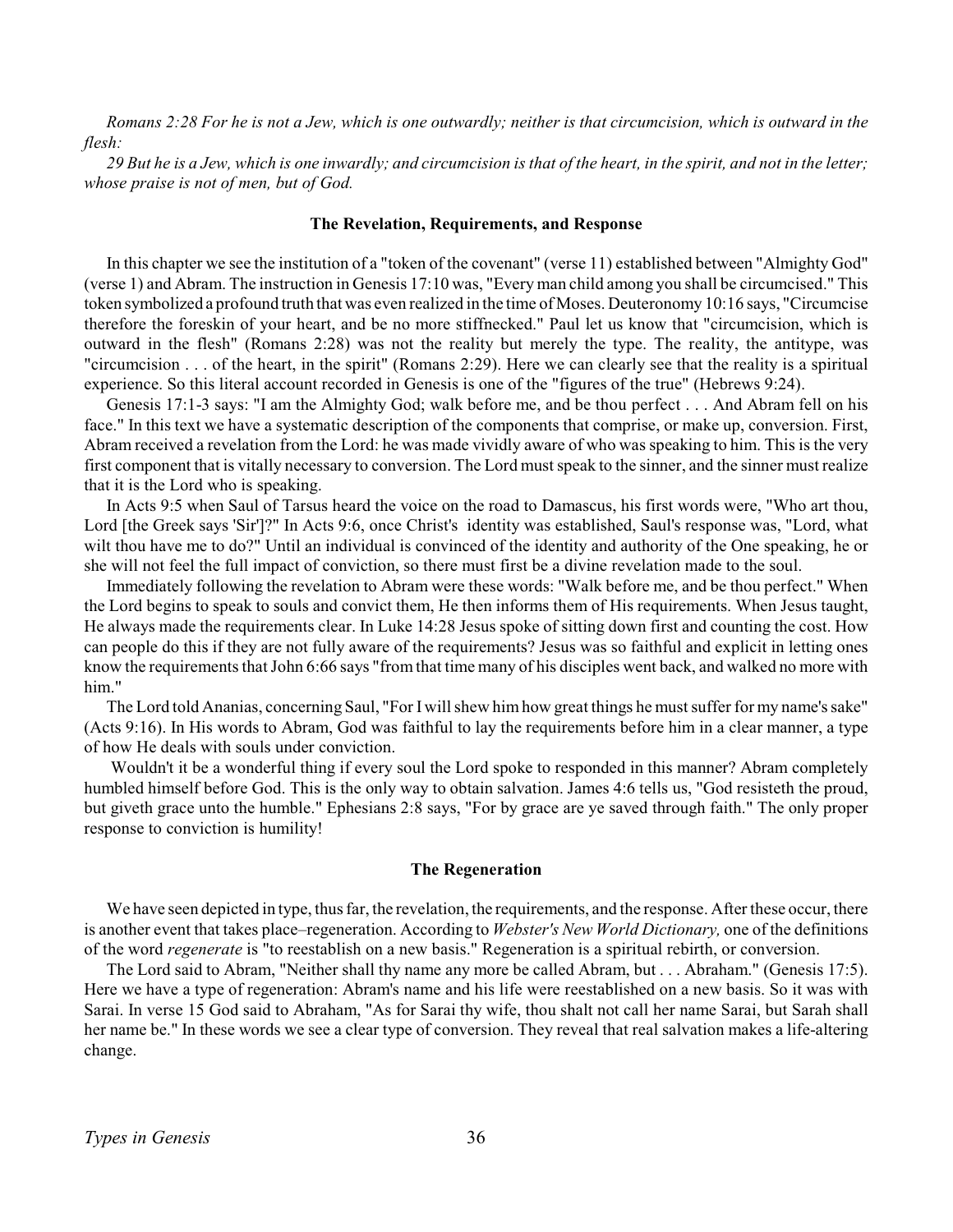#### **The Visible Reality**

When salvation is wrought in an individual's life, initially, it is an unseen reality. However, the Lord wants it to become visible. So, He instituted a "token of the covenant": "Ye shall circumcise the flesh of your foreskin" (Genesis 17:11). This act served several purposes. One, it was a visible, outward sign of a divine covenant. Two, it constantly reminded them, as they saw themselves, that they were the people of that covenant–the people of God. Three, this purpose was the most typical: it was a conscious act of removal, a type of the removal of sin from the heart. The literal observance of circumcision was most strict. It had to be observed when the child was "eight days old" (Genesis 17:12). Centuries later, as part of his Hebrew credentials, Paul said he had been "circumcised the eighth day" (Philippians 3:5).

Why was the literal observance so strictly enforced? Because of the type of which it served. Read the stout words the Lord uttered in Genesis 17:14: "And the uncircumcised man child whose flesh of his foreskin is not circumcised, that soul shall be cut off from his people" There is no room, or allowance, for any sin to be in the heart. God has no tolerance for *any* sin that remains in your life while you profess to be a part of the people of God.

Consider the reality of this type. In Deuteronomy 30:6 Moses prophesied of a time when the "LORD thy God will circumcise thine heart . . . to love the LORD thy God with all thine heart, and with all thy soul."Jeremiah 4:4 admonishes ones to "circumcise yourselves to the LORD, and take away the foreskins of your heart."These verses reveal the reality of which circumcision served as a type.

In Colossians 2:11 the Apostle Paul declared, "Ye are circumcised with the circumcision made without hands, in putting off the body of the sins of the flesh by the circumcision of Christ." The "circumcision of Christ"–true spiritual circumcision–is the removal of sin and its power from the heart. Romans 2:28-29 tells us that with the availability of spiritual circumcision through Jesus Christ, a transition takes place. Just as literal circumcision was the mark of the literal Jewish lineage, spiritual circumcision identifies those who are the lineage of the New Testament Jews.

### **Reproduction of the Church**

Now, the natural outgrowth of salvation and spiritual regeneration is reproduction. Genesis 17:6, says "I will make thee exceeding fruitful." In Revelation 12:5, the "man child" refers to converts. When we are spiritually fit, we will be spiritually fruitful as Christians: we will produce converts. Jesus desires that we be fruitful and "bring forth more fruit" (John 15:2), and yea, even "much fruit" (John 15:5). In the language of our text, we should be "exceeding fruitful."

The Lord desires that we "go . . . into all the world, and preach the gospel to every creature" (Mark 16:15). He desires that we be evangelistic and think in terms of reproducing more saints. If we are mindful of our responsibility to be fruitful and if we exert the effort, then God will bless that effort.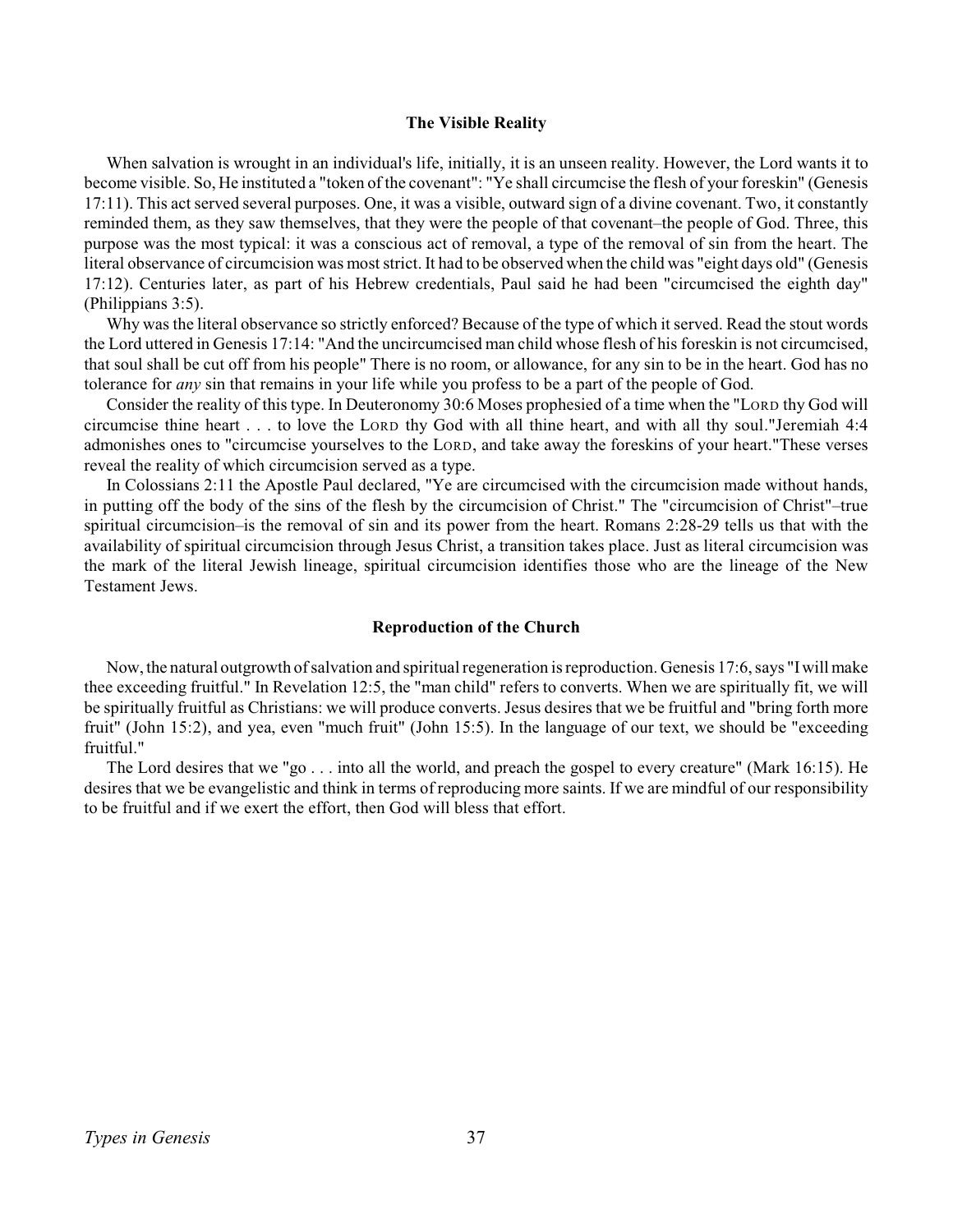# **ABRAHAM'S IMPORTUNITY–A TYPE OF IMPORTUNING PRAYER**

<span id="page-40-0"></span>*Scripture Text: Genesis 18:1 And the LORD appeared unto him in the plains of Mamre: and he sat in the tent door in the heat of the day;*

*2 And he lift up his eyes and looked, and, lo, three men stood by him: and when he saw them, he ran to meet them from the tent door, and bowed himself toward the ground,*

*3 And said, My Lord, if now I have found favour in thy sight, pass not away, I pray thee, from thy servant:*

*4 Let a little water, I pray you, be fetched, and wash your feet, and rest yourselves under the tree:*

*5 And I will fetch a morsel of bread, and comfort ye your hearts; after that ye shall pass on: for therefore are ye come to your servant. And they said, So do, as thou hast said.*

*6 And Abraham hastened into the tent unto Sarah, and said, Make ready quickly three measures of fine meal, knead it, and make cakes upon the hearth.*

*7 And Abraham ran unto the herd, and fetched a calf tender and good, and gave it unto a young man; and he hasted to dress it.*

*8 And he took butter, and milk, and the calf which he had dressed, and set it before them; and he stood by them under the tree, and they did eat.*

*9 And they said unto him, Where is Sarah thy wife? And he said, Behold, in the tent.*

*10 And he said, I will certainly return unto thee according to the time of life; and, lo, Sarah thy wife shall have a son. And Sarah heard it in the tent door, which was behind him.*

*11 Now Abraham and Sarah were old and well stricken in age; and it ceased to be with Sarah after the manner of women.*

*12 Therefore Sarah laughed within herself, saying, After I am waxed old shall I have pleasure, my lord being old also?*

*13 And the LORD said unto Abraham, Wherefore did Sarah laugh, saying, Shall I of a surety bear a child, which am old?*

*14 Is any thing too hard for the LORD? At the time appointed I will return unto thee, according to the time of life, and Sarah shall have a son.*

*15 Then Sarah denied, saying, I laughed not; for she was afraid. And he said, Nay; but thou didst laugh.*

*16 And the men rose up from thence, and looked toward Sodom: and Abraham went with them to bring them on the way.*

*17 And the LORD said, Shall I hide from Abraham that thing which I do;*

*18 Seeing that Abraham shall surely become a great and mighty nation, and all the nations of the earth shall be blessed in him?*

*19 For I know him, that he will command his children and his household after him, and they shall keep the way of the LORD, to do justice and judgment; that the LORD may bring upon Abraham that which he hath spoken of him.*

*20 And the LORD said, Because the cry of Sodom and Gomorrah is great, and because their sin is very grievous;*

*21 I will go down now, and see whether they have done altogether according to the cry of it, which is come unto me; and if not, I will know.*

*22 And the men turned their faces from thence, and went toward Sodom: but Abraham stood yet before the LORD. 23 And Abraham drew near, and said, Wilt thou also destroy the righteous with the wicked?*

*24 Peradventure there be fifty righteous within the city: wilt thou also destroy and not spare the place for the fifty righteous that are therein?*

*25 That be far from thee to do after this manner, to slay the righteous with the wicked: and that the righteous should be as the wicked, that be far from thee: Shall not the Judge of all the earth do right?*

*26 And the LORD said, If I find in Sodom fifty righteous within the city, then I will spare all the place for their sakes.*

*27 And Abraham answered and said, Behold now, I have taken upon me to speak unto the Lord, which am but dust*

*Types in Genesis* 38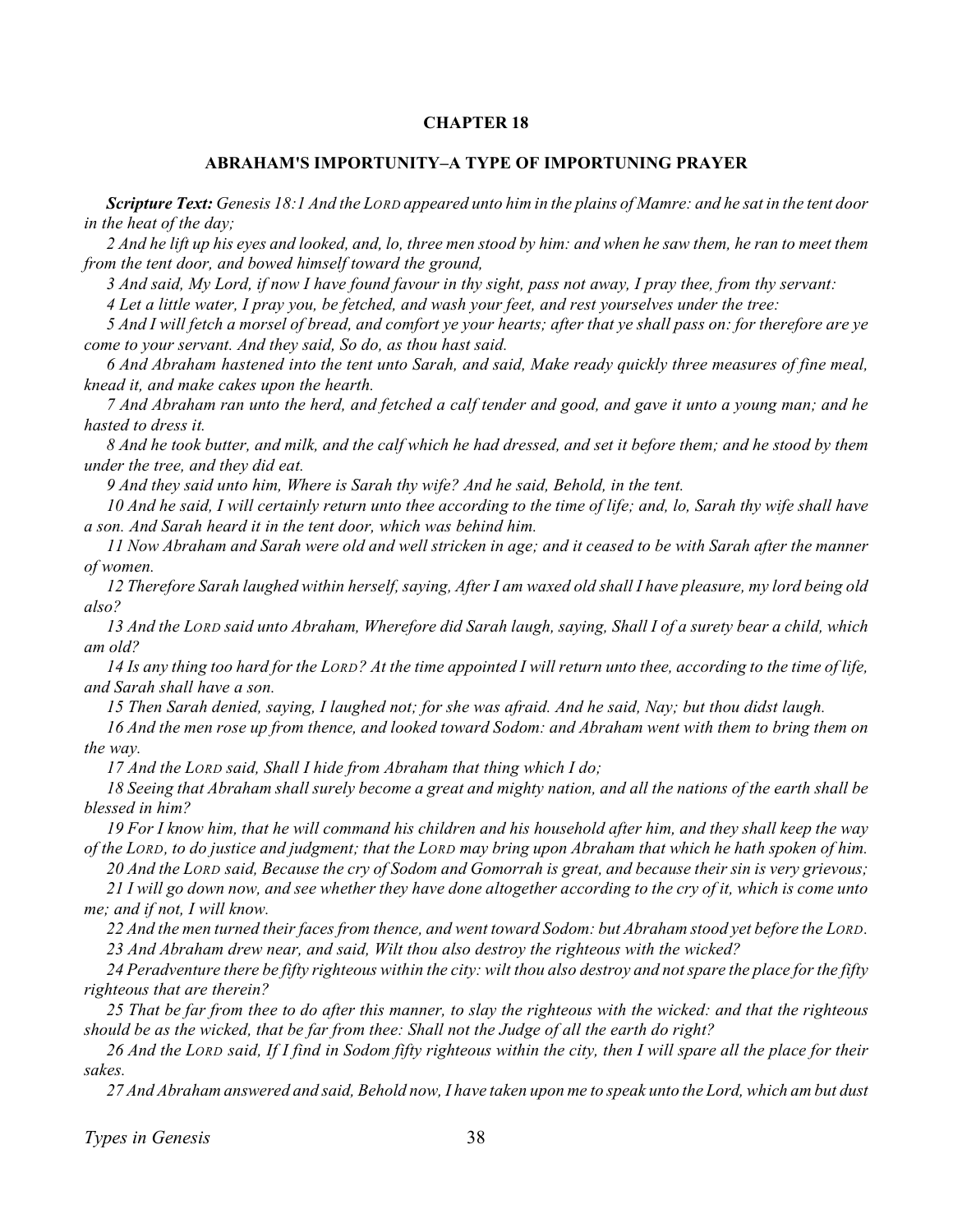*and ashes:*

*28 Peradventure there shall lack five of the fifty righteous: wilt thou destroy all the city for lack of five? And he said, If I find there forty and five, I will not destroy it.*

*29 And he spake unto him yet again, and said, Peradventure there shall be forty found there. And he said, I will not do it for forty's sake.*

*30 And he said unto him, Oh let not the Lord be angry, and I will speak: Peradventure there shall thirty be found there. And he said, I will not do it, if I find thirty there.*

*31 And he said, Behold now, I have taken upon me to speak unto the Lord: Peradventure there shall be twenty found there. And he said, I will not destroy it for twenty's sake.*

*32 And he said, Oh let not the Lord be angry, and I will speak yet but this once: Peradventure ten shall be found there. And he said, I will not destroy it for ten's sake.*

*33 And the LORD went his way, as soon as he had left communing with Abraham: and Abraham returned unto his place.*

#### **The Lord Appeared**

This Scripture text relates another Christophany. In verse 17 the Lord appeared unto Abraham and said, "Shall I hide from Abraham that thing which I do?" When Abraham learned that the destruction of Sodom and Gomorrah was imminent, he began to importune, or plead, to the Lord in verses 23-32.

Jesus taught the value of importuning prayer in Luke 11:5-8. There He told the story of one who asked a friend for some loaves of bread at midnight. In verse 8 Jesus said, "Because of his importunity he will rise and give him as many as he needeth."

Luke 11:9 gives us a good definition of importunity: "Ask, and it shall be given you; seek, and ye shall find; knock, and it shall be opened unto you." The words "Ask," "seek," and "knock" are in the present tense and are used in a continual sense. Wuest's Expanded Translation of the Greek New Testament renders Luke 11:9: "Keep on asking . . . keep on seeking . . . keep on reverently knocking." The Amplified Bible says, "Ask and keep on asking . . . seek and keep on seeking . . . knock and keep on knocking." So Abraham's prayer gives us a valuable lesson in type concerning the importance of importuning prayer.

In Genesis 18:1 it says that the Lord "appeared unto him [Abraham] . . . in the heat of the day." This was the Christophany. We know this was Christ making an appearance because in verses 12-13 when Sarah laughed within herself, the Lord asked Abraham, "Wherefore did Sarah laugh?" The trait of being omniscient, or all-knowing, is a characteristic belonging to Christ. In Matthew 9:3-4 it is recorded that "certain of the scribes said within themselves, This man blasphemeth. And Jesus knowing their thoughts said, Wherefore think ye evil in your hearts?"

It is also evident that this was Christ, for after the Lord revealed to Abraham what was going to occur, Abraham knew he was speaking to the Lord. In verse 25 he referred to Him as "the Judge of all the earth." In 2 Timothy 4:1 Paul said that it is "the Lord Jesus Christ, who shall judge the quick [alive] and the dead at his appearing."

Many times some wonder why the Lord never appears to them or why the Lord never seems to speak to them. Verse 1 reveals a very important truth. It says the Lord appeared to Abraham "in the plains of Mamre: and he sat in the tent door in the heat of the day." The severe heat of midday in the middle-eastern climate forced the people to cease all activity for a period of time each day.

It was "in the heat of the day" that Abraham took time to stop, sit down, reflect, and meditate. In today's society we are so taken up with the "cares of this life" (Luke 21:34) and our own programs of life that we take little time to stop, reflect, and see those about us. This picture of Abraham reveals to us that the one who takes the time and makes an effort to stop to reflect is the one whom the Lord will appear and speak to.

### **Hospitality**

In Genesis 18:2 Abraham "lift up his eyes and looked, and . . . he saw them." After Abraham took time to stop, sit, and reflect, then he "looked" and "saw." When Abraham saw the men, he immediately realized they would need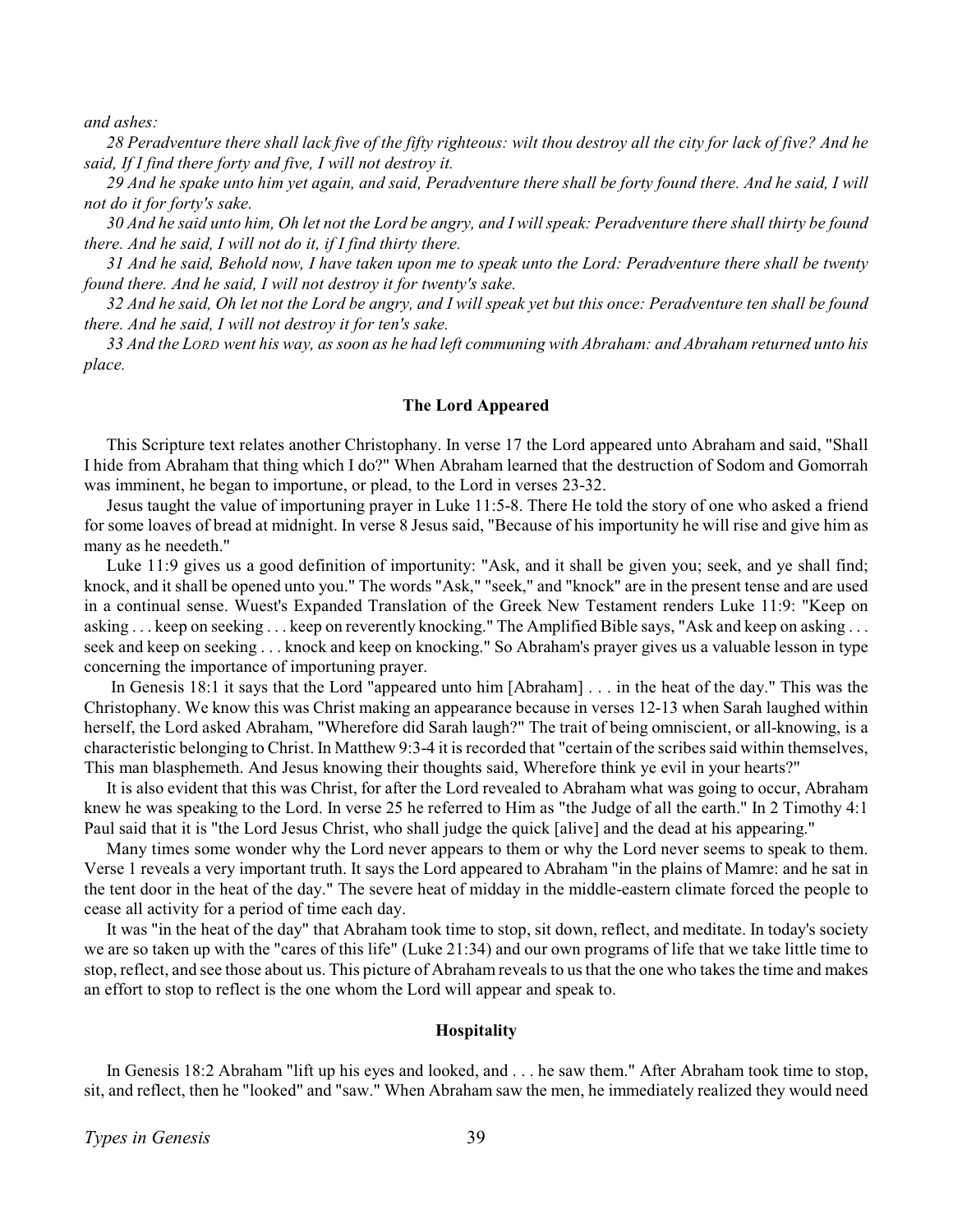water, food, and refreshment. He went to great lengths to extend hospitality to them (see verses 2-8). Today hospitality is becoming a lost practice.

When Abraham extended his offer of hospitality, he did not realize whom he was going to entertain, but verse 2 says they were "three men." Hebrews 13:2 admonishes us to "be not forgetful to entertain strangers: for thereby some have entertained angels unawares." Two of the three men *were* angels. Verse 22 says, "And the men [two of them] turned their faces from thence, and went toward Sodom." Genesis 19:1 tells us, "There came two angels to Sodom."

Jesus taught the importance of caring for others. Matthew 25:40 says, "Inasmuch as ye have done it unto one of the least of these my brethren, ye have done it unto me." Being "given to hospitality" (1 Timothy 3:2) is also one of the qualifications of a bishop, and the saints, too, are commanded to be hospitable. First Peter 4:9 says, "Use hospitality one to another without grudging." Of all people, the saints of God should be the most hospitable.

### **The Men Did Eat**

"They did eat," says Genesis 18:8. There are two types depicted here. One type: "they" means the three men. When the Lord appeared, He did not appear alone. Verse 2 says there were "three men." This depicts the truth that when Christ appears, He appears with the Word and the Spirit. The angels were Christ's agents to deliver Lot and his family (see Genesis 19:16). They serve as types of the agents God uses to deliver man today–the Word and the Spirit.

The second type: the phrase "they did eat" portrays what Jesus said in Revelation 3:20: "I will come in to him, and will sup with him, and he with me." Christ will take what we have and give us what He has.

### **Preparation for Importunity**

Many things had to transpire before Abraham's importuning prayer took place in Genesis 18:23-32. Again, notice the vivid description of how one must prepare for importuning prayer. First, Abraham took time to stop "in the heat of the day." It was during this time of pause that the Lord revealed to Abraham the impending doom and judgment on Sodom and Gomorrah. Again, we are in a heated day, spiritually speaking, but we must still take time to stop and see the needs of others.

Importunity comes from taking time to pause, reflect, see the need, and assume a burden. Too many of us rush on, and the Lord cannot get our attention or reveal a need to us as He would desire. However, if we will do as the song says, "Take Time to Be Holy," the Lord will be faithful to show us the needs and give us the proper burden.

#### **Have a Burden and Importune**

When the Lord revealed the condition of Sodom and Gomorrah to Abraham and when it became clear to him that the Lord's intention was to destroy those cities, Abraham immediately assumed a burden and began to make intercessory prayer: "Wilt thou also destroy the righteous with the wicked? Peradventure there be fifty" . . . (Genesis 18:23-24). Today we live in a world that is much like Sodom and Gomorrah. Jesus said it would be (see Luke 17:28- 30). Judgment is on the horizon. Destruction is at hand. What type of burden do we have? Are we making intercessory prayer for others? Are we importuning as we ought? This is a very sobering truth–the saints and their prayers are the only things standing between the Lord and His judgment on evildoers.

Abraham started his petition asking for "fifty" and continued until he reached "ten" (verse 32). No doubt he felt that with Lot, Lot's wife, the two daughters who were still at home, and the rest of Lot's family (see Genesis 19:14-15) there would be at least ten righteous people. In reality, he importuned to the point where he felt there would not be any destruction. This should be our burden and desire also. We should not want to see judgment or destruction come to any soul.

In Luke 18:1-8 Jesus gave a great lesson concerning the importuning widow and spoke of "her continual coming" (Luke 18:5). That is what He desires that we do in behalf of souls. We are repeatedly told that "men ought always to pray" (Luke 18:1) or to "pray without ceasing" (1 Thessalonians 5:17). Certainly, we need to take this stance in relation to souls. May God help us to pause in our busy programs of life long enough to see the needs of others, hear the cries of their souls, and importune in their behalf.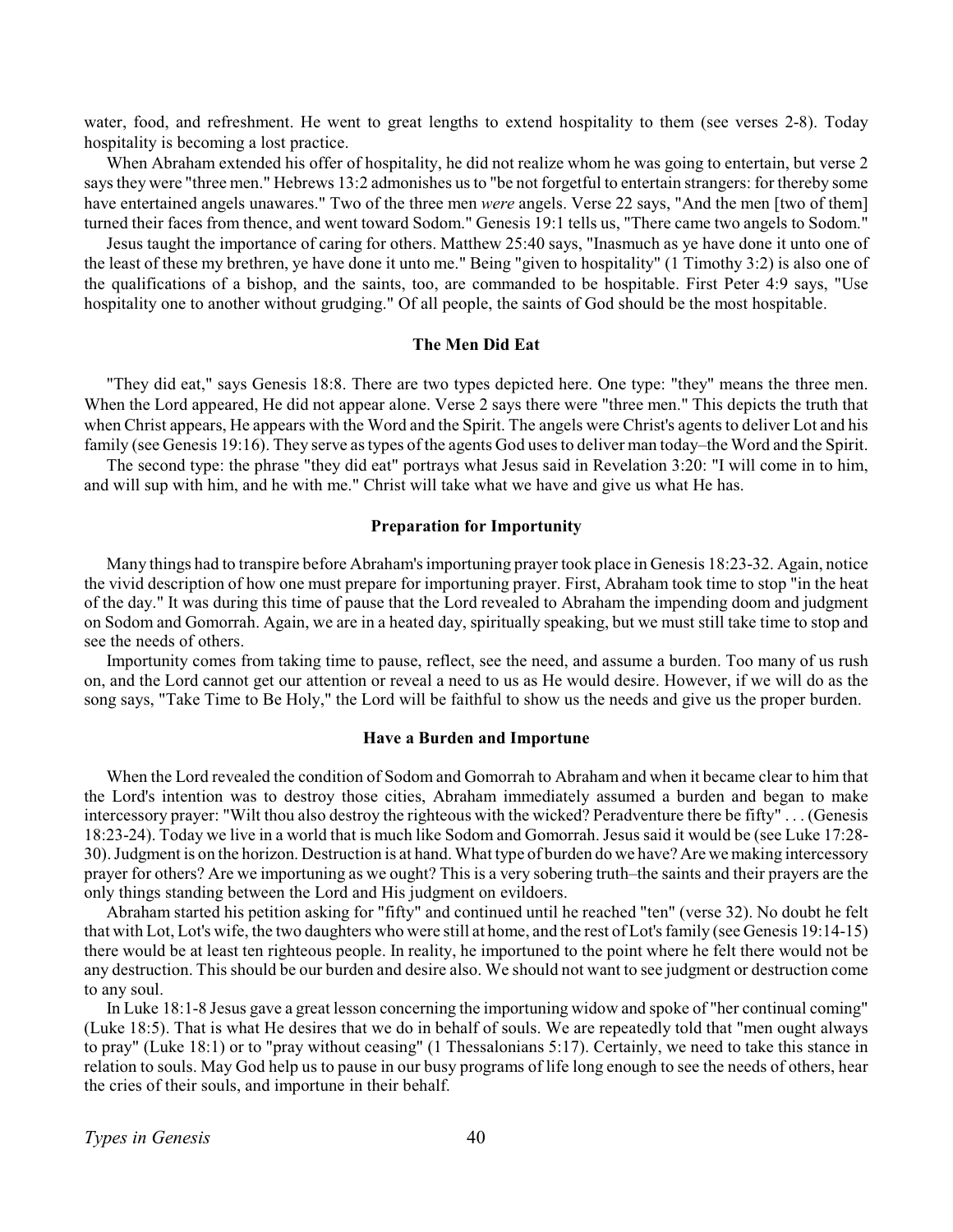### **THE SACRIFICE OF ISAAC–A TYPE OF CHRIST OUR SACRIFICE**

<span id="page-43-0"></span>*Scripture Text: Genesis 22:1 And it came to pass after these things, that God did tempt Abraham, and said unto him, Abraham: and he said, Behold, here I am.*

*2 And he said, Take now thy son, thine only son Isaac, whom thou lovest, and get thee into the land of Moriah; and offer him there for a burnt offering upon one of the mountains which I will tell thee of.*

*3 And Abraham rose up early in the morning, and saddled his ass, and took two of his young men with him, and Isaac his son, and clave the wood for the burnt offering, and rose up, and went unto the place of which God had told him.*

*4 Then on the third day Abraham lifted up his eyes, and saw the place afar off.*

*5 And Abraham said unto his young men, Abide ye here with the ass; and I and the lad will go yonder and worship, and come again to you.*

*6 And Abraham took the wood of the burnt offering, and laid it upon Isaac his son; and he took the fire in his hand, and a knife; and they went both of them together.*

*7 And Isaac spake unto Abraham his father, and said, My father: and he said, Here am I, my son. And he said, Behold the fire and the wood: but where is the lamb for a burnt offering?*

8 And Abraham said, My son, God will provide himself a lamb for a burnt offering: so they went both of them *together.*

*9 And they came to the place which God had told him of; and Abraham built an altar there, and laid the wood in order, and bound Isaac his son, and laid him on the altar upon the wood.*

*10 And Abraham stretched forth his hand, and took the knife to slay his son.*

*11 And the angel of the LORD called unto him out of heaven, and said, Abraham, Abraham: and he said, Here am I.*

*12 And he said, Lay not thine hand upon the lad, neither do thou any thing unto him: for now I know that thou fearest God, seeing thou hast not withheld thy son, thine only son from me.*

*13 And Abraham lifted up his eyes, and looked, and behold behind him a ram caught in a thicket by his horns: and Abraham went and took the ram, and offered him up for a burnt offering in the stead of his son.*

*14 And Abraham called the name of that place Jehovahjireh: as it is said to this day, In the mount of the LORD it shall be seen.*

*15 And the angel of the LORD called unto Abraham out of heaven the second time,*

*16 And said, By myself have I sworn, saith the LORD, for because thou hast done this thing, and hast not withheld thy son, thine only son:*

*17 That in blessing I will bless thee, and in multiplying I will multiply thy seed as the stars of the heaven, and at the sand which is upon the sea shore; and thy seed shall possess the gate of his enemies;*

*18 And in thy seed shall all the nations of the earth be blessed; because thou hast obeyed my voice.*

*19 So Abraham returned unto his young men, and they rose up and went together to Beersheba; and Abraham dwelt at Beersheba.*

### **Hearing the Call**

In this chapter, we will see several attributes that we should have working in our lives if we are to successfully understand and accept the sacrificial work of Jesus Christ.

"God did tempt Abraham, and said . . . Abraham: and he said, Behold, here I am" (Genesis 22:1). Abraham had heard a call from God. The King James Version says that God "did tempt" Abraham; but James 1:13 tells us that "God cannot be tempted with evil, neither tempteth he any man." So what was happening here? The Hebrew word that was used actually means "testing." Hebrews 11:17 says that Abraham was "tried," so he was being tested.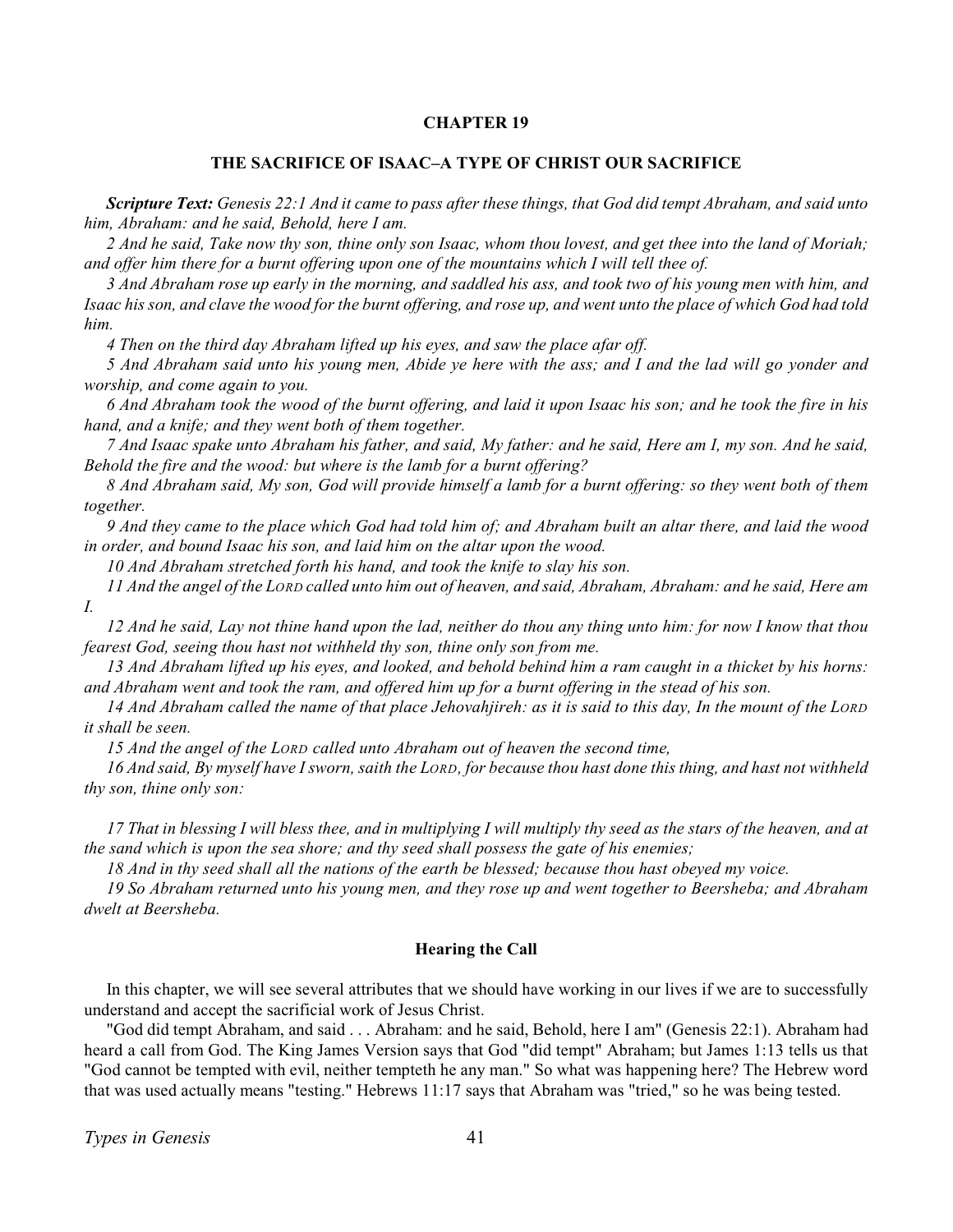How did the great patriarch respond? He said, "Behold, here I am." An immediate response is an essential attribute in a successful relationship with God. Remember the words of the Prophet Samuel? "Speak; for thy servant heareth" (1 Samuel 3:10). The reason some people struggle and falter when they are in trials is that they are not as responsive to the voice of the Lord as they should be. To successfully navigate, or go through, trials we must have a keen ear to hear that "still small voice" (1 Kings 19:12).

### **The Types**

This Scripture text portrays some of the clearest and most beautiful types in the Old Testament. Genesis 22:2 says,"Take now thy son, thine only son Isaac, whom thou lovest." The types here are very clear. Abraham is portrayed as a type of God, the Father. He is called "Father Abraham" in Luke 16:24 and "the father of all them that believe" in Romans 4:11.

Then we have Isaac. He is typical of Christ, the "beloved Son" (Matthew 3:17). Isaac was a willing sacrifice and so was Christ. The very famous verse, John 3:16, reads, "God so loved the world, that he gave his only begotten Son." Jesus did "put away sin by the sacrifice of himself" (Hebrews 9:26). But first, God had to offer His "beloved Son" (Matthew 17:5) as a sacrifice. This is the antitype of the type portrayed in the text. Jesus said, "Greater love hath no man than this, that a man lay down his life for his friends" (John 15:13). In John 10:17-18 Jesus said: "I lay down my life . . . . No man taketh it from me, but I lay it down of myself."

When Abraham took up the knife to kill Isaac, in his heart he slew him. Hebrews 11:19 says Abraham believed that God was able to raise Isaac up, "even from the dead; from whence also he received him in a figure." In his heart Abraham had slain Isaac and envisioned him being raised from the dead. This typifies Christ's death and resurrection.

It was after Isaac's life was restored to him that he was able to produce a seed. So it is with Christ. By virtue of His resurrection, He has been able to produce a spiritual seed. Hebrews 11:18 tells us, "In Isaac shall thy seed be called." Isaiah 53:10, speaking of Christ, says, "He shall see his seed." Romans 5:10 tells us if we "were reconciled to God by the death of his Son," then we are "saved by his life," or as The Amplified Bible says, we are "(daily delivered from sin's dominion) through His [resurrection] life."

# **Obedience**

Genesis 22:3 says that Abraham rose up early in the morning and " went unto the place of which God had told him." We know that Christ became our "sacrifice" for sin (Hebrews 9:26). He is likened, repeatedly, to a lamb, a sacrificial lamb (see John 1:29 and 1 Peter 1:19). The Apostle Paul referred to that fact in 1 Corinthians 5:7 when he said, "Christ our passover is sacrificed for us." Christ was our Paschal Lamb. Even in the chapter text Abraham became prophetic and said, "God will provide himself a lamb" (verse 8).

Now, to successfully avail ourselves of Christ our Sacrifice, we should have the same attributes working in our lives as those that were exhibited by Abraham. The first attribute is obedience. When God said, "Abraham," he said, "Behold, here I am" (verse 1).The command was, "Take now thy son, thine only son Isaac . . . and get thee into the land of Moriah" (verse2). Abraham was immediately obedient. Blessings are promised to those who are obedient. Read Exodus 19:5, Deuteronomy 5:29, 1 Kings 3:14, James 1:25, and Revelation 22:14.

Oh, what folly has been wrought and what disaster has been invited because ones have failed to be obedient! Those who were disobedient are the saddest cases recorded in the Scriptures. Study the lives of Saul (1 Samuel 13:9- 14), Solomon (1 Kings 11:1-11), and many others. Obedience is essential in order to please God.

#### **Faith**

"Abide ye here . . . and I and the lad will go yonder and worship, and come again to you" (Genesis 22:5). Another attribute, perhaps the one for which Abraham is most noted, is faith. Hebrews 11:17 says, "By faith Abraham . . . offered up Isaac." Romans 4:21 says that Abraham was "fully persuaded that, what he [God] had promised, he was able to perform."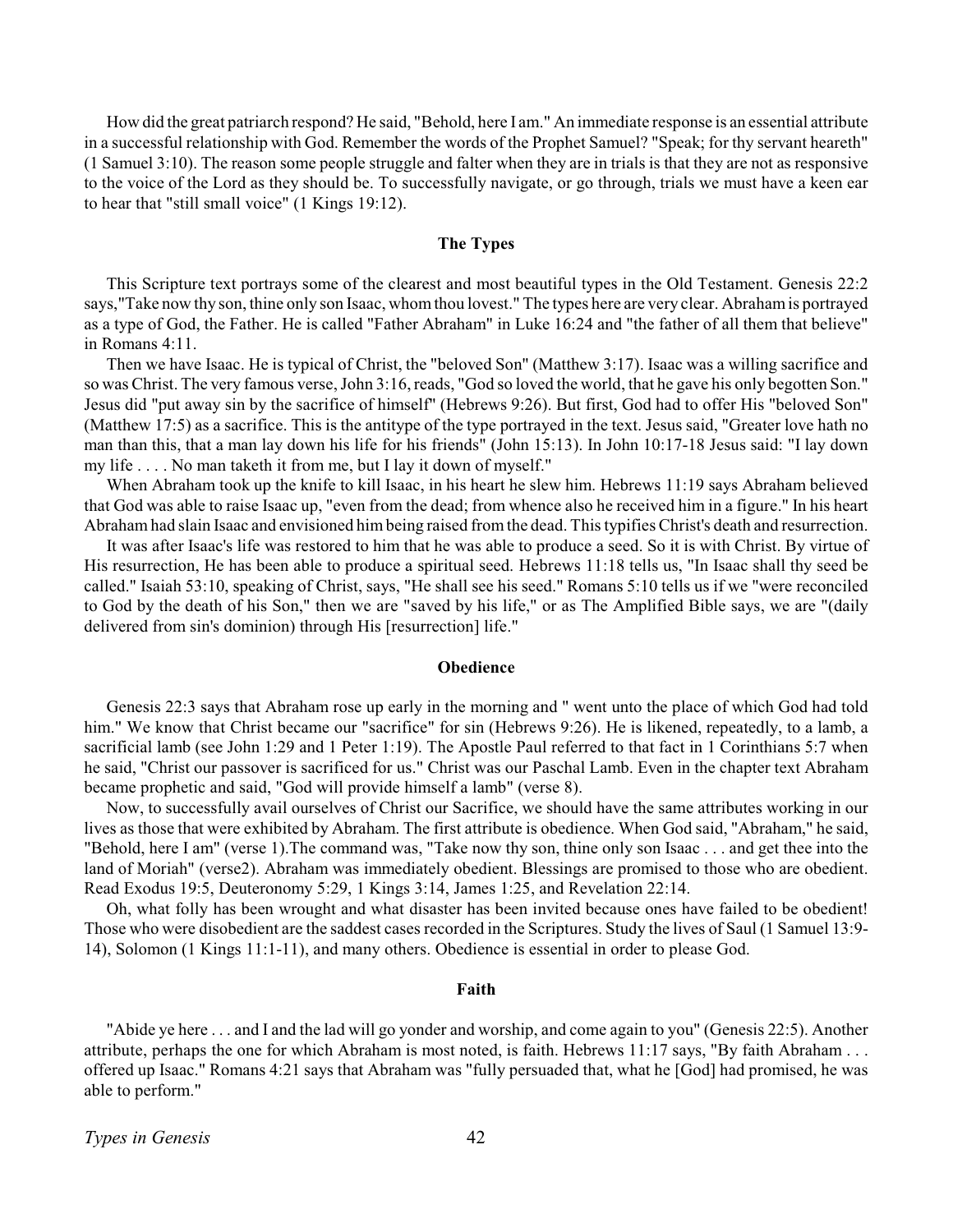In our text Abraham said unto his young men, "Abide ye here . . . and I and the lad will go yonder and worship, and come again to you [who would come back? Abraham and the lad]." The Septuagint renders Genesis 22:5 as: "I and the lad will proceed thus far, and having worshipped, *we* will return to you." That was Abraham's faith speaking. He had been instructed to kill his son; but he realized that even if he did so, for God to honor His promises, He would have to raise Isaac up.

This teaches us that we need to look beyond the moment and beyond the situation at hand, regardless of how it may appear, and "walk by faith, not by sight" (2 Corinthians 5:7). We need to realize that the Lord will never contradict His Word or His promises.

### **Sacrifice**

The last attribute we want to consider is that which Abraham was willing to do: sacrifice that which the Lord had given him. (Hannah is a good example of this. The Lord heard and honored her cry and gave her a son, and she "lent him to the LORD" [1 Samuel 1:28]. She gave him back.) Sometimes the work of God is hindered, its progress is slowed, and its witness is obscured when we are unwilling to sacrifice. Abraham had waited twenty-five years for Isaac (see Genesis 12:3-4 and Genesis 21:5), but he was willing to sacrifice him if that was what the Lord wanted.

In order for God to bless you and make your experience more fruitful and profitable, He may ask you to make some sacrifices. If you do, He will more than repay you. What did Jesus say about giving? "Give, and it shall be given unto you; good measure, pressed down, and shaken together, and running over, shall men give into your bosom" (Luke 6:38).

We must realize that we are in a spiritual kingdom that operates under spiritual principles and spiritual attributes. We need to lift our eyes and our thinking above the natural level. Through faith, we must embrace the spiritual realities that the Lord desires that we lay hold of and incorporate into our lives.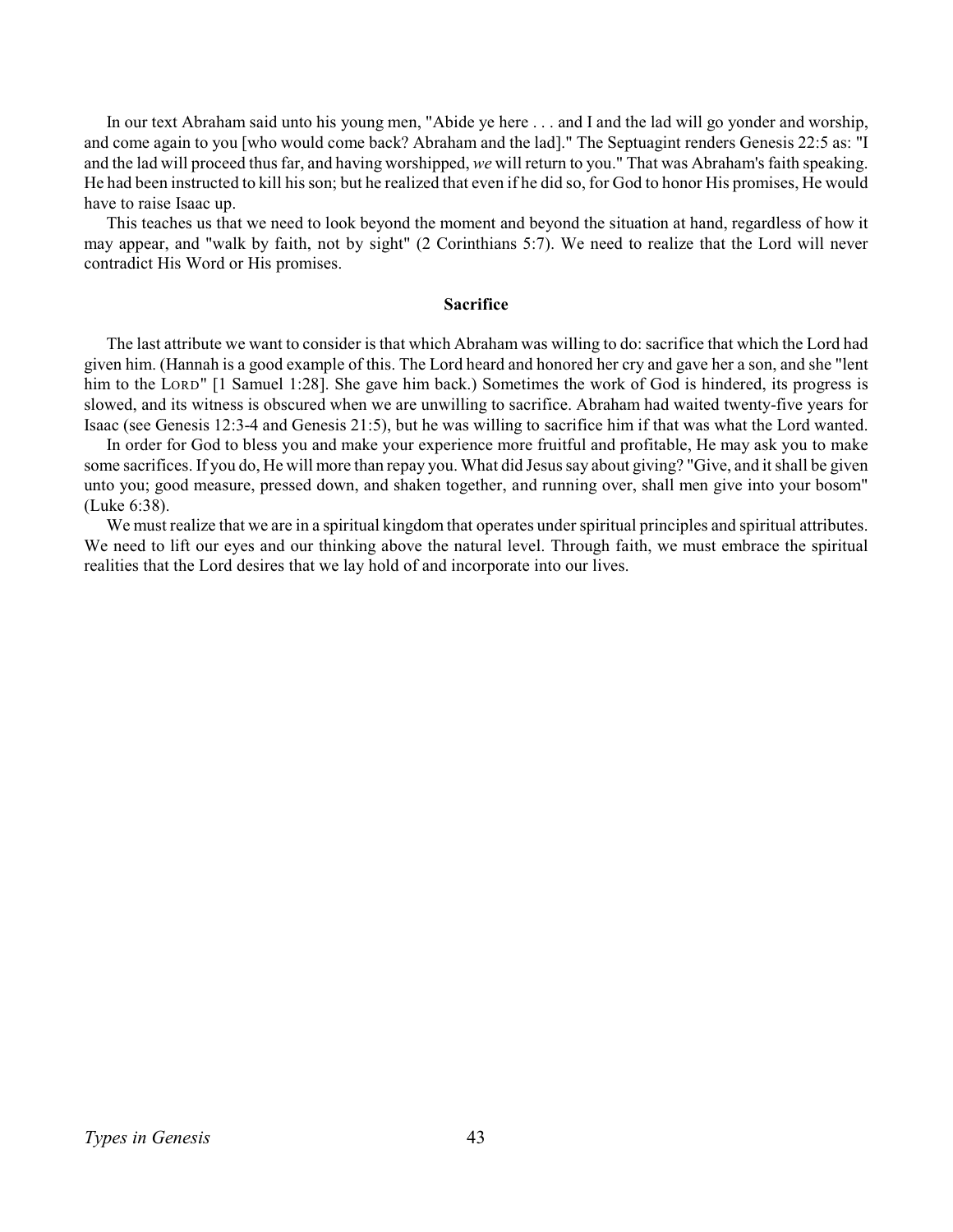# **ISAAC'S BRIDE–A TYPE OF THE BRIDE OF CHRIST**

<span id="page-46-0"></span>*Scripture Text: Genesis 24:1 And Abraham was old, and well stricken in age: and the LORD had blessed Abraham in all things.*

*2 And Abraham said unto his eldest servant of his house, that ruled over all that he had, Put, I pray thee, thy hand under my thigh:*

*3 And I will make thee swear by the LORD, the God of heaven, and the God of the earth, that thou shalt not take a wife unto my son of the daughters of the Canaanites, among whom I dwell:*

*4 But thou shalt go unto my country, and to my kindred, and take a wife unto my son Isaac.*

*5 And the servant said unto him, Peradventure the woman will not be willing to follow me unto this land: must I needs bring thy son again unto the land from whence thou camest?*

*6 And Abraham said unto him, Beware thou that thou bring not my son thither again.*

*7 The LORD God of heaven, which took me from my father's house, and from the land of my kindred, and which spake unto me, and that sware unto me, saying, Unto thy seed will I give this land; he shall send his angel before thee, and thou shalt take a wife unto my son from thence.*

*8 And if the woman will not be willing to follow thee, then thou shalt be clear from this my oath: only bring not my son thither again.*

*9 And the servant put his hand under the thigh of Abraham his master, and sware to him concerning that matter.*

*61 And Rebekah arose, and her damsels, and they rode upon the camels, and followed the man: and the servant took Rebekah, and went his way.*

*62 And Isaac came from the way of the well Lahairoi; for he dwelt in the south country.*

*63 And Isaac went out to meditate in the field at the eventide: and he lifted up his eyes, and saw, and, behold, the camels were coming.*

*64 And Rebekah lifted up her eyes, and when she saw Isaac, she lighted off the camel.*

*65 For she had said unto the servant, What man is this that walketh in the field to meet us? And the servant had said, It is my master: therefore she took a veil, and covered herself.*

*66 And the servant told Isaac all things that he had done.*

*67 And Isaac brought her into his mother Sarah's tent, and took Rebekah, and she became his wife; and he loved her: and Isaac was comforted after his mother's death.*

### **Identifying the Types in the Personalities**

This Scripture text is one that is most rich in types. It relates the account of how Isaac's bride was secured, a vivid type of how Christ secures *His* bride. In verse 4 Abraham instructed his servant to take a wife for his son, Isaac. In Revelation 19:7 we see the antitype of that. John declared, "The marriage of the Lamb [Christ] is come, and his wife hath made herself ready." The events that are chronicled in our Scripture text give us great insight to the spiritual realities of our day. The truths conveyed to us through these types should enable us to see the divine institution and operation of the church.

"And Isaac spake unto Abraham his father" (Genesis 22:7).The name *Abraham* literally means "father of a multitude." In Luke 16:24 Jesus refers to him as "Father [with a capital F] Abraham." Romans 4:11 speaks of him as "the father of all them that believe." Abraham is a type of God the Father.

Another personality spoken of is that of Isaac*.* Genesis 21:3 tells us, "Abraham called the name of his *son* that was born unto him . . . Isaac." So Isaac was Abraham's son. But specifically, Galatians 4:23 proclaims that he was born "by promise." Galatians 4:29 says he was born "after the Spirit," Genesis 21:2 tells us his birth occurred "at the set time," and Genesis 22:2 says, "Take now thy son, thine only son Isaac, whom thou lovest."

All these expressions serve as types. Christ was the Son of promise ( see Isaiah 9:6). He came "when the fulness of the time was come" (Galatians 4:4). He was born of a spiritual birth (see Luke 1:35), and He was an only Son who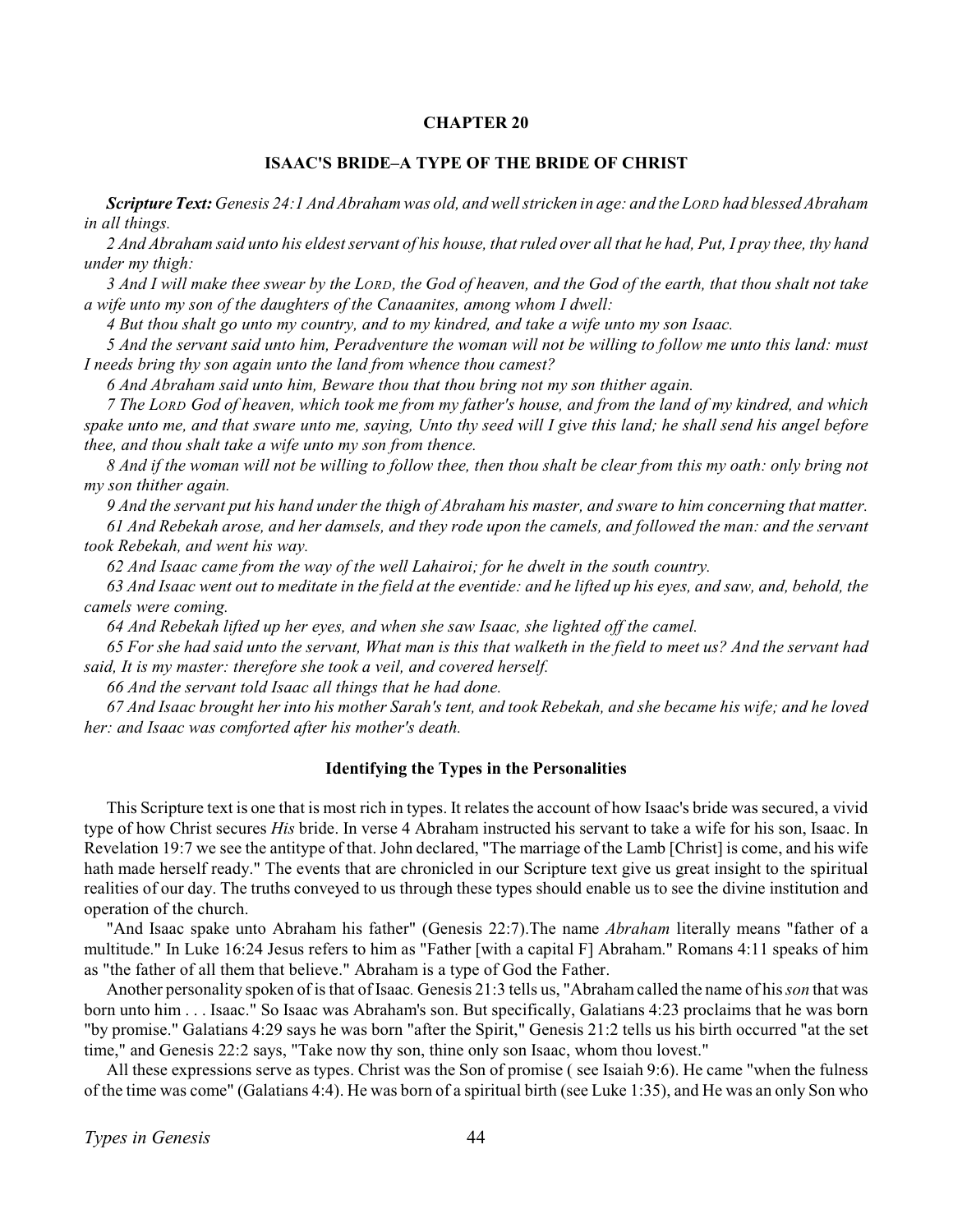was loved (see John 3:16 and Matthew 17:5). So Isaac is a very clear type of Christ.

Now, the charge to the servant was to "take a wife unto my son" (verse 4). Notice the characteristics of this wife. Genesis 24:16 declares, "The damsel was very fair to look upon, a virgin." These two characteristics give us insight as to who she typifies. The Song of Solomon 4:7 says, "Thou art all fair, my love; there is no spot in thee."

Who is this bride, this wife so "fair," with "no spot" in her? She is a type of the church. Paul told us in Ephesians 5:27 that she is without "spot." Because of her purity, the church is referred to as a "virgin." In 2 Corinthians 1:1 the Apostle Paul wrote to the "church of God." In 2 Corinthians 11:2 he referred to the church as a "chaste virgin." She was named "Rebekah" (Genesis 24:15). The name in Hebrew literally means "a rope with a noose." This expression will take on more significance as we proceed through this chapter.

### **The Servant**

Genesis 24:4 says, "Thou shalt go . . . and take a wife unto my son Isaac." Abraham told his eldest servant, "Eliezer" (Genesis 15:2), to take a wife for Isaac. The name *Eliezer* means "help of God,"and in this servant are some beautiful types of the institution and the operation of the church*.* This servant ruled over all that Abraham had. Verse 10 says, "*All* the goods of his master were in his hand." Eliezer is a type of the Holy Spirit. Jesus spoke of the Holy Spirit and said, "He will guide you into *all* truth: for he shall . . . receive of mine, and shall shew it unto you" (John 16:13-14).

The servant bringing Rebekah to Isaac is a picture of the personality of the Holy Spirit uniting the church–the bride, with Christ–the Bridegroom, on the Day of Pentecost. John said in Revelation 21:2, he saw the "holy city, new Jerusalem, coming down from God out of heaven, prepared as a bride . . . ." The church came down, or was instituted, on the Day of Pentecost when the Holy Spirit filled those in the Upper Room (see Acts 2:1-4).

### **The Camels**

Genesis 24:11 says, "And he made his camels to kneel down . . . by a well of water." In order for Christ and the church to be united, several things had to occur. This verse begins to show us by way of type what had to transpire. For Rebekah and Isaac to be united, camels had to convey Rebekah on the journey.

What do the "camels" typify? They were earthly creatures used for transportation. They carried Rebekah and her belongings. They were a type of the ones ordained to carry the message of the church. These camels represent saved people. In Matthew 19:23-25 Jesus likened a man being saved, or entering into a kingdom experience, to a camel going through the small door of a walled city ("the eye of the needle"). It had to kneel down to go through the door. Likewise, before these camels were fit to carry Rebekah, they had to "kneel down . . . by a well of water."

Think of the lesson in type: Psalm 95:6 proclaims, "Let us kneel before the LORD our maker." In type, these camels had traveled a great distance in this old world. They were dry and thirsty. This is a picture of mankind in an unregenerate state and under conviction. Psalm 32:4 speaks of unregenerate mankind as being a "drought of summer"; another rendering says "dried up." Isaiah 35:7 refers to unregenerate individuals as "parched ground."

Since these camels needed water, the servant led them to a "well of water." This water represents the "wells of salvation" (Isaiah 12:3). This is what unregenerate mankind needs so much, because they are dry, parched, and barren. They need the "living water" (John 7:38): salvation.

Notice that the camels did not receive the water until after they had "kneeled down." Only then could they rise up. This shows us that only through humility and prayer can one receive this experience.

Also, notice that although the servant–the Holy Spirit–led the camels to where the water was, Rebekah–the church–was the one who provided them with water (see Genesis 24:20). This vividly shows that the Holy Spirit will fulfill His role in leading people to come in contact with us, but if they are ever to get a drink, or receive the water, it will be up to us to give it to them. The picture of the camels kneeling, drinking, and rising up is a picture of people gaining the experience of salvation. It was only after all of this had occurred that the "camels" were then fit candidates to carry "Rebekah," the message of the church.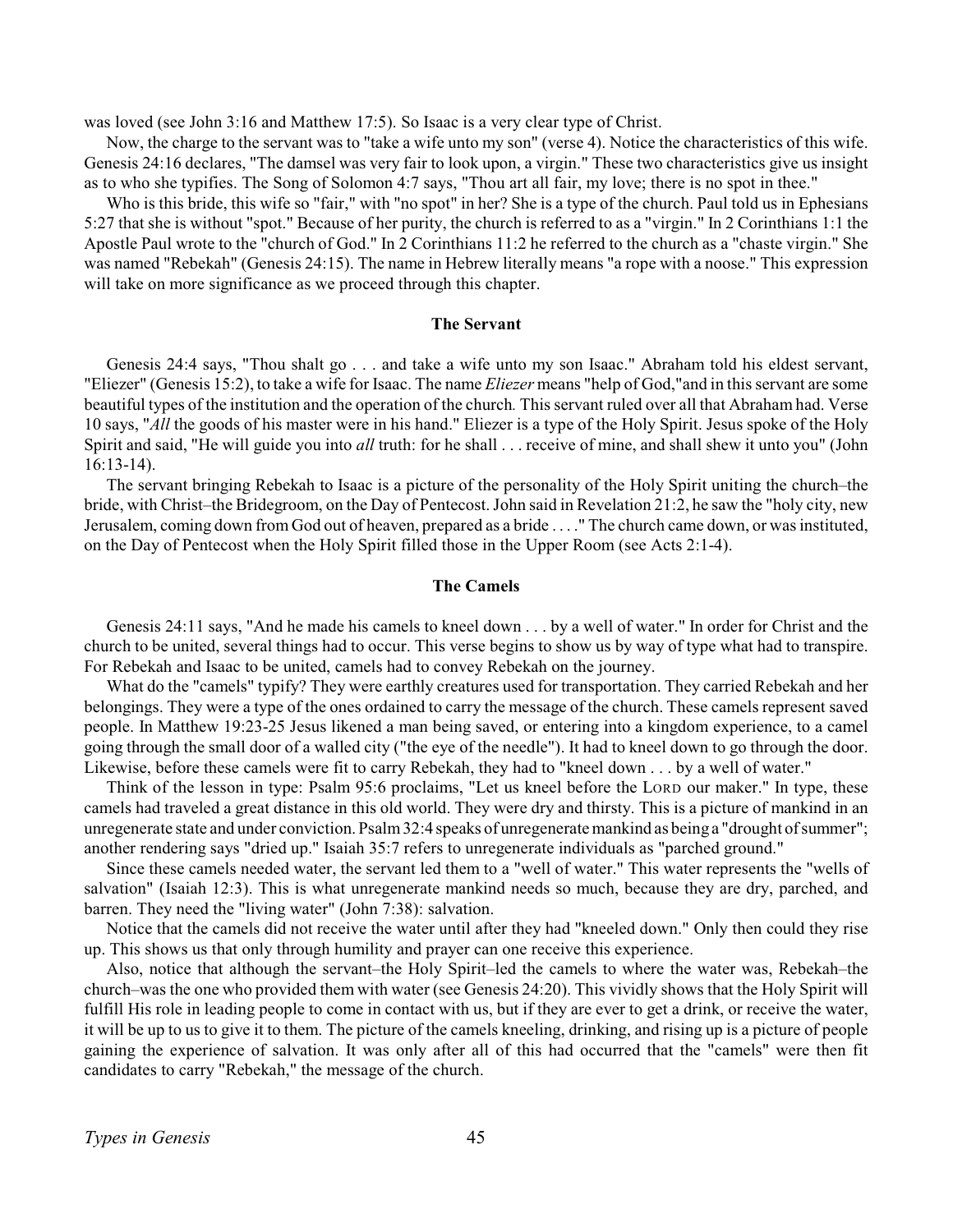#### **Rebekah Followed the Man**

<span id="page-48-0"></span>"And Rebekah arose, and her damsels, and they rode upon the camels, and followed the man" (Genesis 24:61). Though there were "ten camels" (Genesis 24:10), or many people, there was only one bride–one church. She and her damsels rode "*upon* the camels." In other words, Rebekah was lifted up above the level of this old world. The camels elevated her and conveyed her through this world. This is a picture of the saints lifting up the message of the church. Though there are many saints, there is but one church, "one body" (Ephesians 4:4), and it is the responsibility of the saints to uphold the message of the church and convey it through this time world.

Now, there was only one way that the journey could be successful. That was if Rebekah was willing to "follow the man." As it was stated earlier, the name *Rebekah* means "a rope with a noose." If you had a noose about your neck, you could be led with the easiest tug. This portrays how easily the true bride of Christ is led. The Spirit came from Christ and is the only One who knows the way back to Christ. We must follow the leading of the Spirit to properly convey the message of the church to the world. It is also essential that each of us follows the Holy Spirit's guidance so that our own journey through life is successful. Galatians 5:16 admonishes us to "walk in the Spirit." This is the only way the world can see the beauty of the church.

### **CHAPTER 21**

### **THE SELLING OF ESAU'S BIRTHRIGHT–A TYPE OF BACKSLIDING**

*Scripture Text: Genesis 25:24 And when her days to be delivered were fulfilled, behold, there were twins in her womb.*

*25 And the first came out red, all over like an hairy garment; and they called his name Esau.*

*26 And after that came his brother out, and his hand took hold on Esau's heel; and his name was called Jacob: and Isaac was threescore years old when she bare them.*

*27 And the boys grew: and Esau was a cunning hunter, a man of the field; and Jacob was a plain man, dwelling in tents.*

*28 And Isaac loved Esau, because he did eat of his venison: but Rebekah loved Jacob.*

*29 And Jacob sod pottage: and Esau came from the field, and he was faint:*

*30 And Esau said to Jacob, Feed me, I pray thee, with that same red pottage; for I am faint: therefore was his name called Edom.*

*31 And Jacob said, Sell me this day thy birthright.*

*32 And Esau said, Behold, I am at the point to die: and what profit shall this birthright do to me?*

*33 And Jacob said, Swear to me this day; and he sware unto him: and he sold his birthright unto Jacob.*

*34 Then Jacob gave Esau bread and pottage of lentiles; and he did eat and drink, and rose up, and went his way: thus Esau despised his birthright.*

### **Esau and Jacob**

Esau made a decision that was sobering, sad, and irreversible. It serves to remind us that the decisions we make and the actions we take could become permanent, with eternal repercussions. Consider Esau's decision as related in Hebrews 12:16-17: "Esau . . . for one morsel of meat sold his birthright. For ye know how that afterward, when he would have inherited the blessing, he was rejected: for he found no place of repentance, though he sought it carefully with tears."The tragedy of Esau typifies the fate of one who dies in a backslidden state. May the Lord help us to avoid the tragedy that Esau *chose.*

*Types in Genesis* 46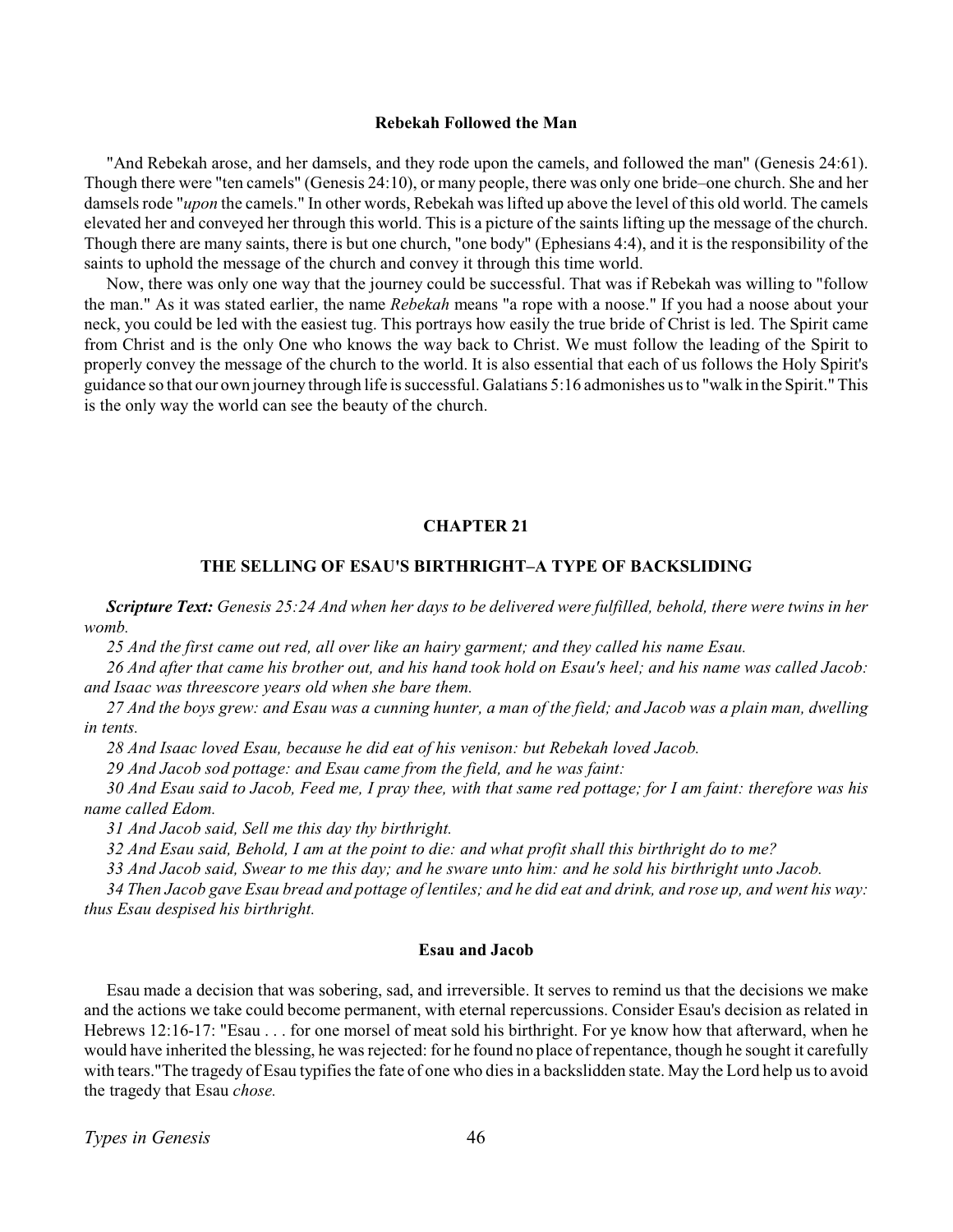"Esau was a cunning hunter, a man of the field . . . Jacob was a plain man, dwelling in tents" (Genesis 25:27). A casual glance at the Scripture text could cause one to jump to the conclusion that Esau made a hasty, rash move. Many times when we see someone backslide, it appears to have happened all at once; but this is not so. Backsliding is a process that occurs over a period of time. The types contained in our text give us an insight as to this process.

Esau had a birthright. It was called "thy birthright" (verse 31). He had possession of the rights and privileges that came with having been born first, and the inheritance was his. This is a clear type of the new birth–the experience of salvation with the rights and privileges of sonship that we receive as a result of that birth–and of the fact that we are "partakers of the inheritance of the saints in light" (Colossians 1:12).

Where did Esau's backsliding get its start? Verse 27 says, "Esau was a cunning hunter." A hunter is one who lives off the life of another. This depicts one who is not maintaining his experience as he ought, but it became even more serious. Esau was a "man of the field." Jesus said in Matthew 13:38, "The field is the world." So, Esau typifies one who spends too much time with worldly associations, feeding his mind on what the world has to offer. The Apostle Paul said in 1 Corinthians 15:33, "Be not deceived: evil communications corrupt good manners." The Amplified Bible makes this verse even clearer: "Do not be so deceived and misled! Evil companionships (communion, associations) corrupt and deprave good manners and morals and character."

Verse 27 goes on to say that Jacob was a "plain man"–a type of a saint. He dwelt in "tents." A tent is a shelter that protects you from the elements; it is between you and the world about you. It is a type of the church.

 Esau went too far from the place ofsafety, too far away from his mother, his family, and the proper nourishment; and it caused him to get very weak. If you spend too much time with worldly people, you will begin to feed on their way of thinking. Soon, you will be failing to nurture your experience as you ought, then you will become weak and be a prime candidate for a backslider.

### **Esau Was Hungry and Faint**

"Esau came from the field, and he was faint" (Genesis 25:29). The Hebrew word for *faint* is *ayeph*, which means "faint, thirsty, weary." One rendering of verse 29 says, "Esau came in . . . famished." An extended association with the world will drain you of all spiritual strength and vitality. This is why, after you have become a "new man" (Ephesians 4:24; Colossians 3:10), in order to stay new, or stay fresh, your inward man must be renewed "day by day" (2 Corinthians 4:16). When you fail to engage in the spiritual activities that keep the "new man" new, you will soon become the "old man" (Romans 6:6) again.

Even lawful things, such as too much overtime on the job or too many social or family activities, can rob your strength if you do not take the time to be holy. First Corinthians 6:12 says, "All things are lawful unto me, but all things are not expedient." The Amplified Bible states it this way: "Everything is permissible (allowable and lawful) for me but not all things are helpful (good for me to do, expedient and profitable when considered with other things)." Lawful things can drain you when they are not held in their proper places. Philippians 4:5 says to "let your moderation be known unto all men."

#### **"Feed Me!"**

Genesis 25:30 says, "Feed me, I pray thee." Notice Esau's downward progression. After too much worldly association, after feeding his mind on what was offered in the world, after he had ventured too far from the Father's house (where the services and activities were) and too far from the mother (the church) and the family (the saints), he grew very weak and faint. Then his flesh cried, "Feed me!"

When your spiritual condition becomes weak, the flesh starts to rise up and cry out, "Feed me! Gratify me! Satisfy my desires!" What happens when one falls to the position Esau did? Proverbs 14:14 says, "The backslider in heart shall be filled with his own ways." Before it is ever *outwardly* apparent, one becomes a backslider in his heart.

Strong spirituality is vitally necessary in order to keep the body under control (see 1 Corinthians 9:27). The Apostle Paul said, "In me (that is, in my flesh,) dwelleth no good thing" (Romans 7:18). "For the flesh lusteth against the Spirit, and the Spirit against the flesh: and these are contrary the one to the other " (Galatians 5:17). When we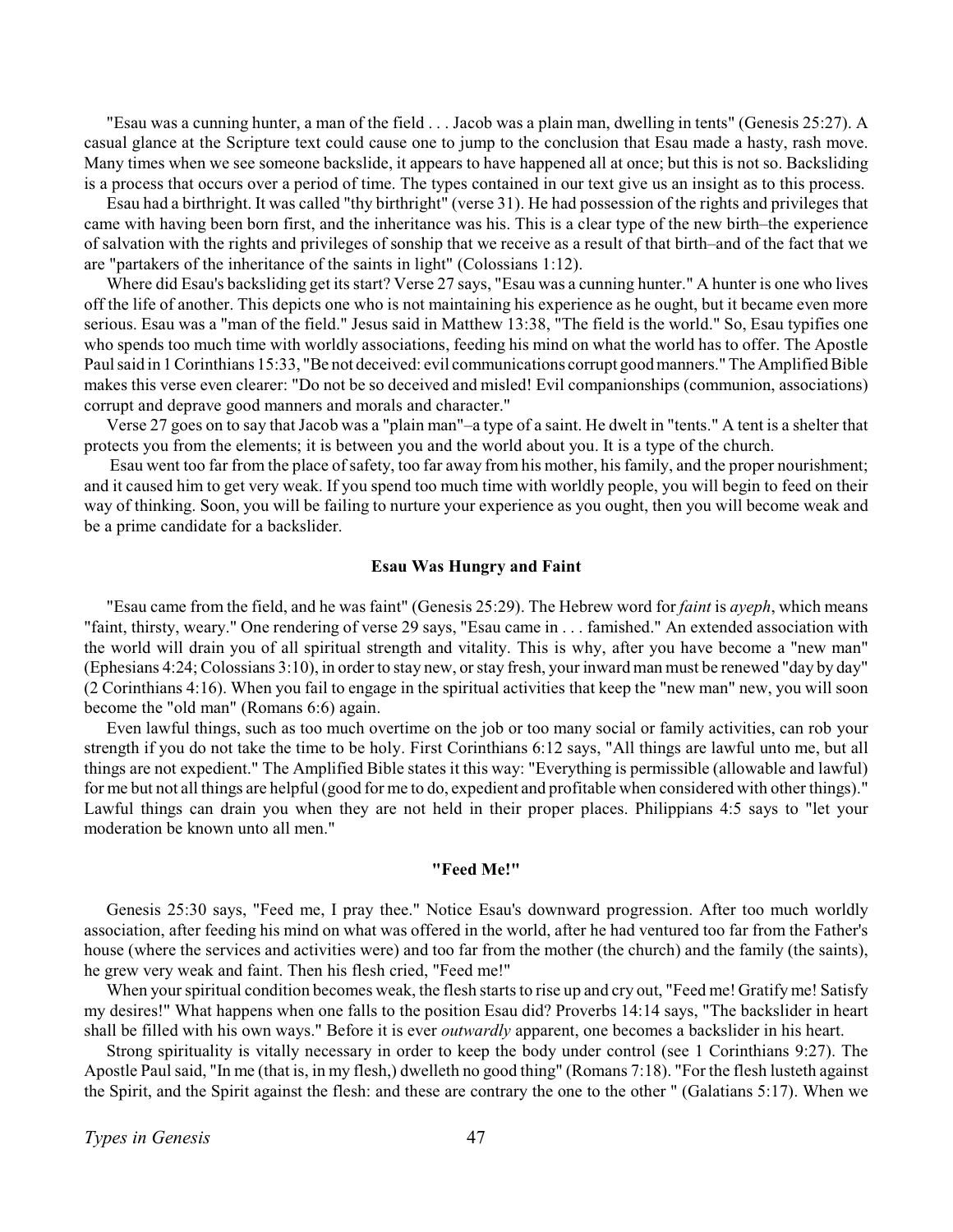<span id="page-50-0"></span>get spiritually weak, our flesh becomes stronger. This is why we are cautioned to "make not provision for the flesh, to fulfil the lusts thereof" (Romans 13:14).

Sad to say, when Esau's flesh cried out, "Feed me!" he endeavored to satisfy it. This episode reveals some truths about the flesh. The phrase "Feed me . . . for I am faint: . . . Behold, I am at the point to die" (verses 30; 32) reveals that the flesh only sees the present moment. The gratification was for a moment, but the consequences were eternal! How many young people, to gratify a moment's heated passion, have had to endure life-long consequences, even eternal consequences?

Another truth is, the flesh never encourages one to take time for meditation, reflection, or prayerful consideration before acting. It always demands immediate action. These attributes are always clear indicators that the flesh is moving, not the Spirit.

### **The Irreversible Move**

When the flesh became dominant, Esau's birthright lost its value, and he lost his vision of the future and of his inheritance. Then "he sold his birthright" (Genesis 25:33). When ones are overtaken by the flesh, they think "it is vain to serve God: and what profit is it that we have kept his ordinance" (Malachi 3:14).

Before Esau ever "sold his birthright," he made a decision–then he made a move–and it was irreversible. When ones decide to backslide, they do not know but what that may be their final decision. How many today, for the pleasures of a moment, may be forfeiting a blessed eternity?

Hebrews 12:17 tells us, "Afterward [at the time of the blessing; see Genesis 27:1-40] . . . he [Esau] was rejected." Why? He had sinned away his opportunity. Jacob was able to obtain the blessing and the inheritance, because he had the proper title to the inheritance, thus the Lord enabled him to obtain it.

Dear saint, do not let the enemy move you to the point of backsliding. Multitudes have made moves that they have regretted, but they cannot reverse them. Do not risk being one like Esau.

# **CHAPTER 22**

# **JACOB'S DREAM OF A LADDER– A TYPE OF CHRIST, THE CHURCH, AND THE OPERATION OF THE MINISTRY**

*Scripture Text: Genesis 28:10 And Jacob went out from Beersheba, and went toward Haran.*

*11 And he lighted upon a certain place, and tarried there all night, because the sun was set; and he took of the stones of that place, and put them for his pillows, and lay down in that place to sleep.*

*12 And he dreamed, and behold a ladder set up on the earth, and the top of it reached to heaven: and behold the angels of God ascending and descending on it.*

*13 And, behold, the LORD stood above it, and said, I am the LORD God of Abraham thy father, and the God of Isaac: the land whereon thou liest, to thee will I give it, and to thy seed;*

*14 And thy seed shall be as the dust of the earth, and thou shalt spread abroad to the west, and to the east, and to the north, and to the south: and in thee and in thy seed shall all the families of the earth be blessed.*

*15 And, behold, I am with thee, and will keep thee in all places whitherthou goest, and will bring thee again into this land; for I will not leave thee, until I have done that which I have spoken to thee of.*

*16 And Jacob awaked out of his sleep, and he said, Surely the LORD is in this place; and I knew it not.*

*17 And he was afraid, and said, How dreadful is this place! this is none other but the house of God, and this is the gate of heaven.*

*18 And Jacob rose up early in the morning, and took the stone that he had put for his pillows, and set it up for a pillar, and poured oil upon the top of it.*

*19 And he called the name of that place Bethel: but the name of that city was called Luz at the first.*

*Types in Genesis* 48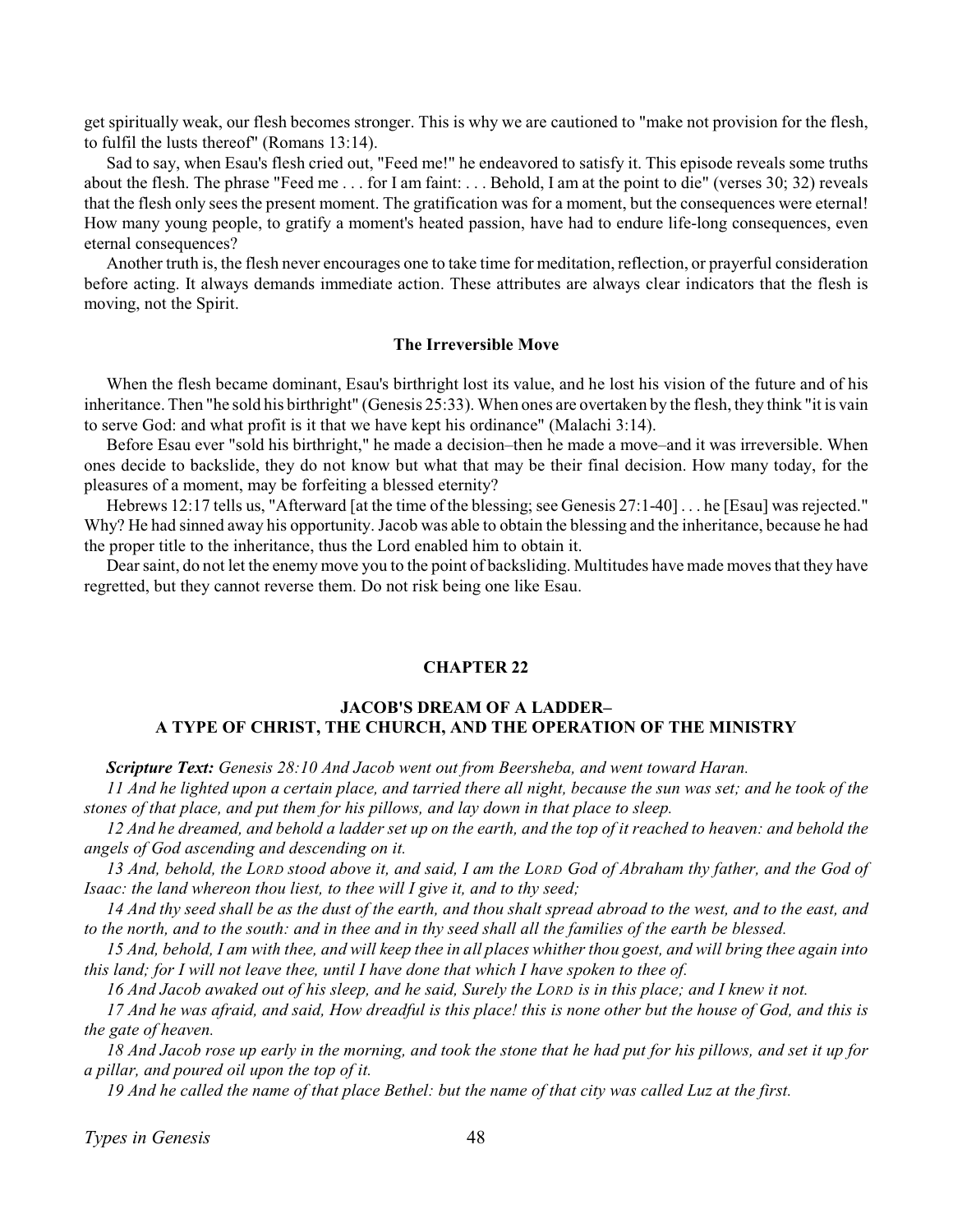### **The Ladder**

This Scripture text states that Jacob had a dream. In that dream Jacob saw a "ladder set up on the earth, and the top of it reached to heaven: and behold [he saw] the angels of God ascending and descending on it" (verse 12). This dream is a type. In John 1:51 we see the antitype: "Verily, verily, I say unto you, Hereafter ye shall see heaven open, and the angels of God ascending and descending upon the Son of man." These words of Jesus let us know clearly that He is the antitype of the "ladder" that Jacob saw.

Genesis 28:12 says,"Behold a ladder set up on the earth, and the top of it reached to heaven." This is the only place that the word *ladder* appears in the King James Version. It comes from the Hebrew word *cullam,* which comes from the root word *calal,* which means "to raise up." John 1:51 shows that this "ladder" represents Christ.

Notice the phrase "a ladder set up." Before a ladder can be "set up on the earth," it must first be set down on the earth. Christ was the "ladder." He was set down in this world through the Incarnation. Hebrews 1:6 declares, "He bringeth in the first begotten into the world."

In John 12:32 Jesus spoke of His being "lifted up from the earth." John 12:33 tells us this signifies what death Christ should die. So, the "ladder set up on the earth" typifies Christ's death (at the Crucifixion) when He was lifted up above the earth, or "set up" between Heaven and earth. This is a portrayal of how Christ bridged the gap between Heaven and earth.

Hebrews 3:1 refers to Christ as the "High Priest of our profession." The word *priest* in Latin is *pontifex.* Literally, it means "bridge builder." Through the Crucifixion, Christ bridged the distance between Heaven and earth and made an access whereby God in Heaven and man on earth could be united. This was why, in John 1:51, Jesus said, "Hereafter ye shall see heaven open." Heaven was closed to mankind until Christ opened a way through His atoning work.

### **God's House–The Church**

The "ladder" (verse 12) certainly represents the work wrought in Christ's corporal body, but it represents even more than that. This "ladder" (the word means "to raise up") not only typifies the work done in Christ's *corporal* body, which enables us to be raised up from a dead state "in trespasses and sins" (Ephesians 2:1) to "walk in newness of life" (Romans 6:4), but also represents the work wrought by His *spiritual* body.

There was a spiritual incarnation: "Christ in you" (Colossians 1:27). By it, we are all the "members of that one body" (1 Corinthians 12:12). We have been "raised . . . up together, and made . . . [to] sit together in heavenly places" (Ephesians 2:6).

"This is none other but the house of God" (Genesis 28:17).This is a beautiful lesson in type. Not only was a literal, fleshly body sent down from God through Christ's incarnation (see Hebrews 10:5), but God has, by virtue of Christ's atoning work, sent down "out of heaven" (Revelation 21:2) a spiritual body, a body of Christ that has had a spiritual incarnation.

Just as Christ's literal body and the work wrought by it bridged the chasm between Heaven and earth, so the church, in his stead, bridges that chasm now. How? First Peter 2:9 says that we are "a royal priesthood." Since we are priests, then we, too, are spiritual bridge builders.

We know the scope of this type includes Christ's spiritual body–the church–because Genesis 28:17 declares, "This ['ladder'] is none other but the house of God." Then 1Timothy 3:15 says that "the house of God . . . is the church of the living God."

Genesis 28:12 tells us that the angels of God ascended and descended on the "ladder." The angels did not ascend or descend on Christ's temporal body; therefore, the "ladder" is typical of Christ and the works wrought by His temporal and spiritual bodies.

### **The Angels of God**

In the Genesis account and in John 1:51, the angels of God were shown "ascending and descending." Remember, the "ladder" (verse 12) was also called the "house of God"–the church–in verse 17.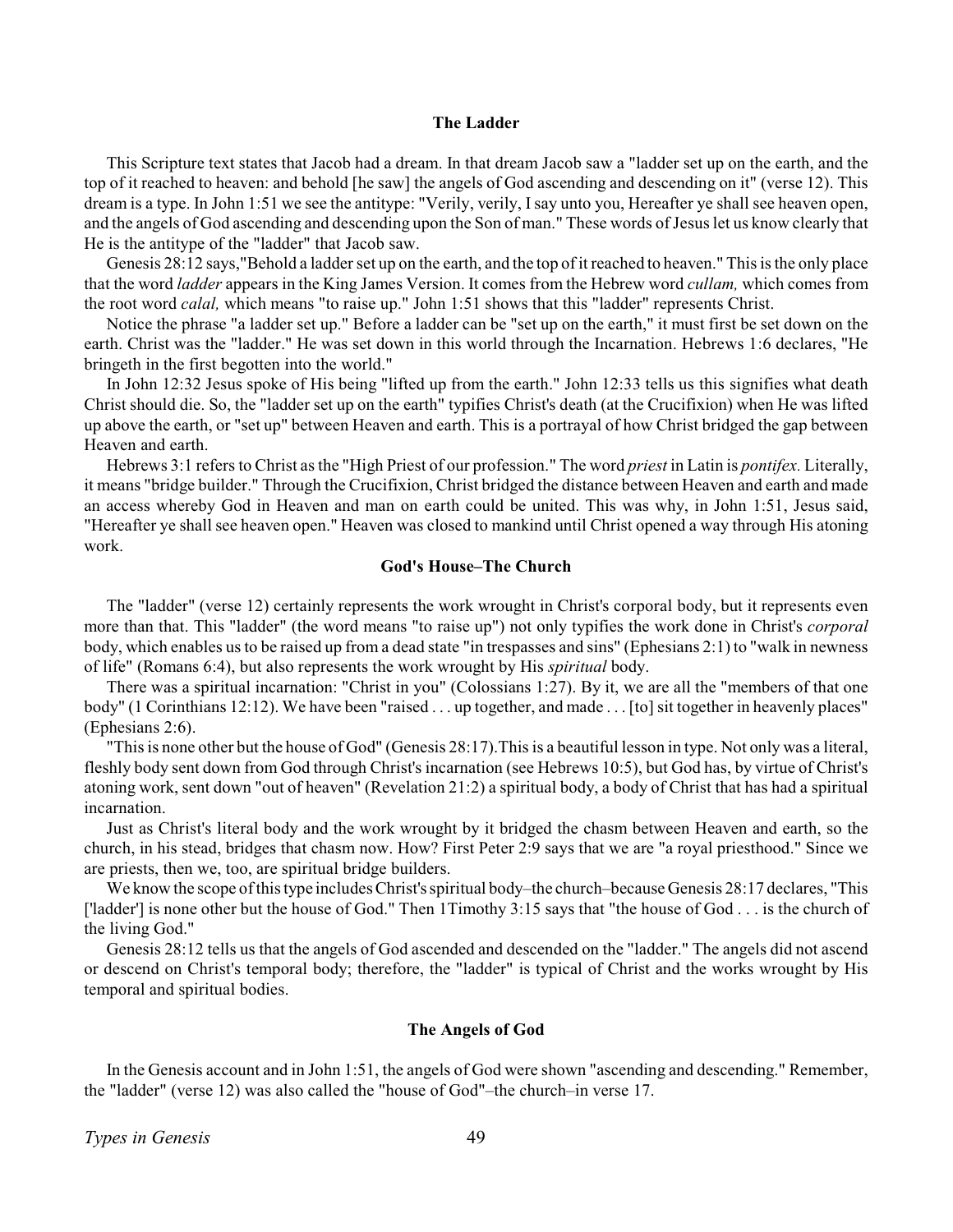<span id="page-52-0"></span>What agents does the Lord work through in His church to convey the message that reconciles lost mankind to God? The text speaks of "angels." The original Hebrew word for *angel* is *malak,* which means "a messenger or an ambassador." Second Corinthians 5:20 says that "we are ambassadors for Christ," and 2 Corinthians 5:18 proclaims that God "hath given to us the ministry of reconciliation."

The "angels" represent a God-called ministry (see Revelation 22:8-9). In Galatians 4:13 the Apostle Paul said, "I preached the gospel unto you," and Galatians 4:14 says, "Ye . . . received me as an angel of God." Repeatedly, the ministry is referred to as "angels," or "messengers of God," as one rendering says.

The depiction of "angels ascending and descending" portrays a God-called ministry in the body of Christ, the true church, ascending to Heaven, to God, to get the message at His mouth. They descend back to earth to deliver it and to minister to men. Ezekiel 33:7 says, "Thou shalt hear the word at my mouth, and warn them from me." First Thessalonians 2:4 tells us, "As we were allowed of God to be put in trust with the gospel, even so we speak." A true ministry only speaks that which they have been put in trust with.

Notice the phrase "ascending and descending" is in the present and continual sense. This typifies that while the "ladder"–the house of God, the church–is still "on the earth" (verse 12), a faithful ministry will continually stay in touch with God and keep bringing a message of truth to the people to keep them in the proper spiritual condition.

### **"The Gate of Heaven"**

"This is the gate of heaven"(Genesis 28:17). The word *gate* in Hebrew is *shaar*. It means "an opening, door, or gate." The Door is Jesus Christ (John 10:9). Where do men find access to Christ? Revelation 1:13 declares that He is "in the midst of the seven candlesticks [the church]" (Revelation 1:20). This typifies that the ministry who receives a divine message fromHeaven is the one the Lord uses to show lost mankind the way to the Door–Jesus Christ. When they find the Door and enter in, they "shall be saved" (John 10:9).

God desires that men be saved, "come unto the knowledge of the truth" (1 Timothy 2:4), and enter into the house of God, the church of the Living God. The ministry has a message of enlightenment that enables those who are saved to get an understanding and a vision of the true church, the one where God sets the members "every one of them in the body" (1 Corinthians 12:18). The "gate of heaven" is found in the church, but the only way people will be introduced to it is through a faithful ministry "ascending" to God to get the message, then "descending" to bring it to man.

### **CHAPTER 23**

### **THE TYPES IN JACOB'S WRESTLING**

*Scripture Text: Genesis 32:24 And Jacob was left alone; and there wrestled a man with him until the breaking of the day.*

*25 And when he saw that he prevailed not against him, he touched the hollow of his thigh; and the hollow of Jacob's thigh was out of joint, as he wrestled with him.*

*26 And he said, Let me go, for the day breaketh. And he said, I will not let thee go, except thou bless me.*

*27 And he said unto him, What is thy name? And he said, Jacob.*

*28 And he said, Thy name shall be called no more Jacob, but Israel: for as a prince hast thou power with God and with men, and hast prevailed.*

*29 And Jacob asked him, and said, Tell me, I pray thee, thy name. And he said, Wherefore is it that thou dost ask after my name? And he blessed him there.*

*30 And Jacob called the name of the place Peniel: for I have seen God face to face, and my life is preserved. 31 And as he passed over Penuel the sun rose upon him, and he halted upon his thigh.*

*Types in Genesis* 50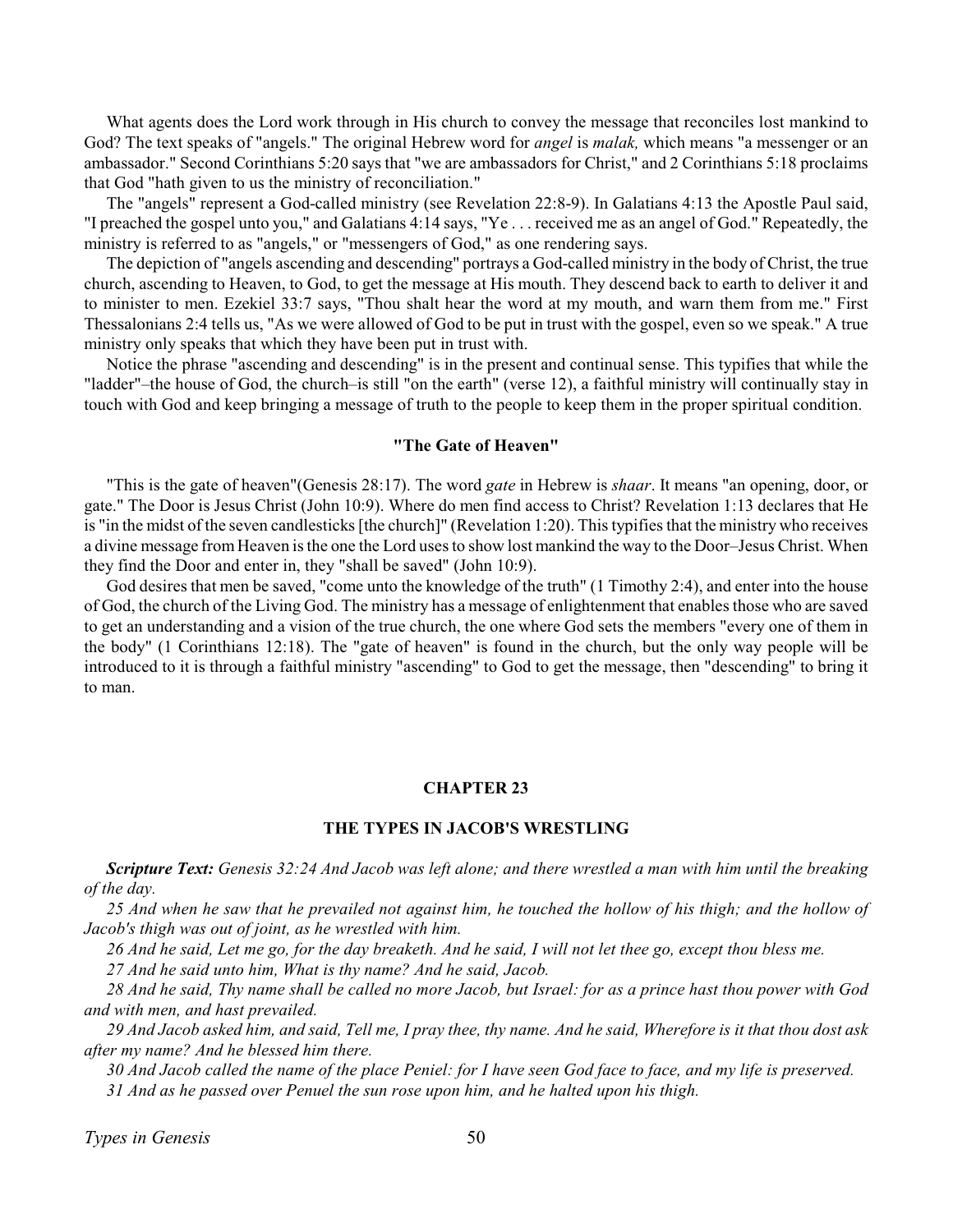*32 Therefore the children of Israel eat not of the sinew which shrank, which is upon the hollow of the thigh, unto this day: because he touched the hollow of Jacob's thigh in the sinew that shrank.*

### **Recognizing the Need**

This Scripture text tells of yet another Christophany.Jacob proclaimed he had seen God "face to face" (verse 30). This event took place in the proximity of 1739 B.C. Yet when the Apostle John penned 1 John 4:12 in A.D. 100, he wrote, "No man hath seen God at any time." In Exodus 33:20 God said no man could see Him and live. So Jacob did not see God the Father. Then who did he see?

John 1:1 tells us that "the Word was God." John 1:14 says, "The Word was made flesh . . . and we beheld his glory." This fleshly manifestation of God was Christ. Our Scripture text states in verse 24 that Jacob wrestled a "man"; yet in verse 30 He was identified as "God." Who was God, the "man"? He was "the man Christ Jesus" (1 Timothy 2:5). This will become even more apparent as we study the other types in this Scripture text.

Jacob was pleading with Christ for deliverance from Esau (see Genesis 32:11). He desired life. The last knowledge he had of Esau was that Esau had purposed to kill him (see Genesis 27:42). Esau, in this instance, stands as a type of sin, and sin "when it is finished, bringeth forth death" (James 1:15). The types in our chapter text depict how salvation and deliverance were obtained through Christ.

"And he rose up that night, and took his two wives . . . and his eleven sons, and passed over the ford Jabbok" (Genesis 32:22). More than twenty years had passed (see Genesis 31:41). Jacob had been blessed with oxen, asses, flocks, servants, wives, and children (see Genesis 32:5 and Genesis 33:5). He was indeed a wealthy man, but when he knew that Esau was coming to meet him, he realized that all his possessions–his family, his temporal goods, his multitude of servants, and all his wealth–were of no benefit to him.

So Jacob "rose up that night." Sin holds one under the power of night. First Thessalonians 5:5 speaks of those "of the night . . . of darkness." Those in sin are under the "power of darkness" (Colossians 1:13). Darkness troubles the soul, and it troubles the mind. It takes a man's peace and rest from him. "There is no peace, saith my God, to the wicked" (Isaiah 57:21).

Genesis 32:23 says, "He took them, and sent them over the brook." When one is troubled in soul, when one is in sin's grasp and is facing the death that sin brings, it is something that cannot be helped by temporal possessions, by social standing, or even by family. It is something intensely personal. Jacob recognized his need and realized that none of those things he possessed or loved dearly could meet his need. Therefore, he sent them all away.

Jesus let us know in Luke 14:26 that to fully be a disciple of His, one has to love less, or put in a secondary position, "father, and mother, and wife, and children, and brethren, and sisters, yea, and his own life also."

#### **Conviction**

 Jacob was so troubled that he was "left alone; and there wrestled a man with him until the breaking of the day" (Genesis 32:24). Individually, we must deal with the matter of our soul and its deliverance. Romans 14:12 tells us, "Every *one* of us shall give account of *himself* to God." Second Corinthians 5:10 says, "For we must all appear before the judgment seat of Christ; that every one may receive the things done in *his* body." Romans 14:4 instructs us that every individual "to his own master . . . standeth or falleth."

Jacob was off to a good start when he put all his possessions and family away and "passed over the ford Jabbok" (Genesis 32:22). The word *Jabbok* literally means "emptying, pouring out." Jacob began to empty himself. Oldfashioned conviction will cause people to start doing away with things and putting things aside.

Verse 24 says, "There wrestled a man with him." We have already found out who this "man" was, but notice this text's wording: "There wrestled a man with him." The Lord initiated the wrestling. This type portrays the words in 2 Peter 3:9: "The Lord is not . . . willing that any should perish."

Who initiated the contact with Saul of Tarsus on the Damascus Road? Acts 9:17 says it was "the Lord, even Jesus" that appeared to him. It was said of Jesus that he "must needs go through Samaria" (John 4:4). Why? Because Christ never passes by an honest heart. As the Good Samaritan, He came where the man was (see Luke 10:33).

He is the One who initiated the wrestling with Jacob, and He is the One who disturbs us. Revelation 3:20 says, "Behold, I stand at the door, and knock." He troubles and convicts us, or "wrestles" with us until we yield. Jacob and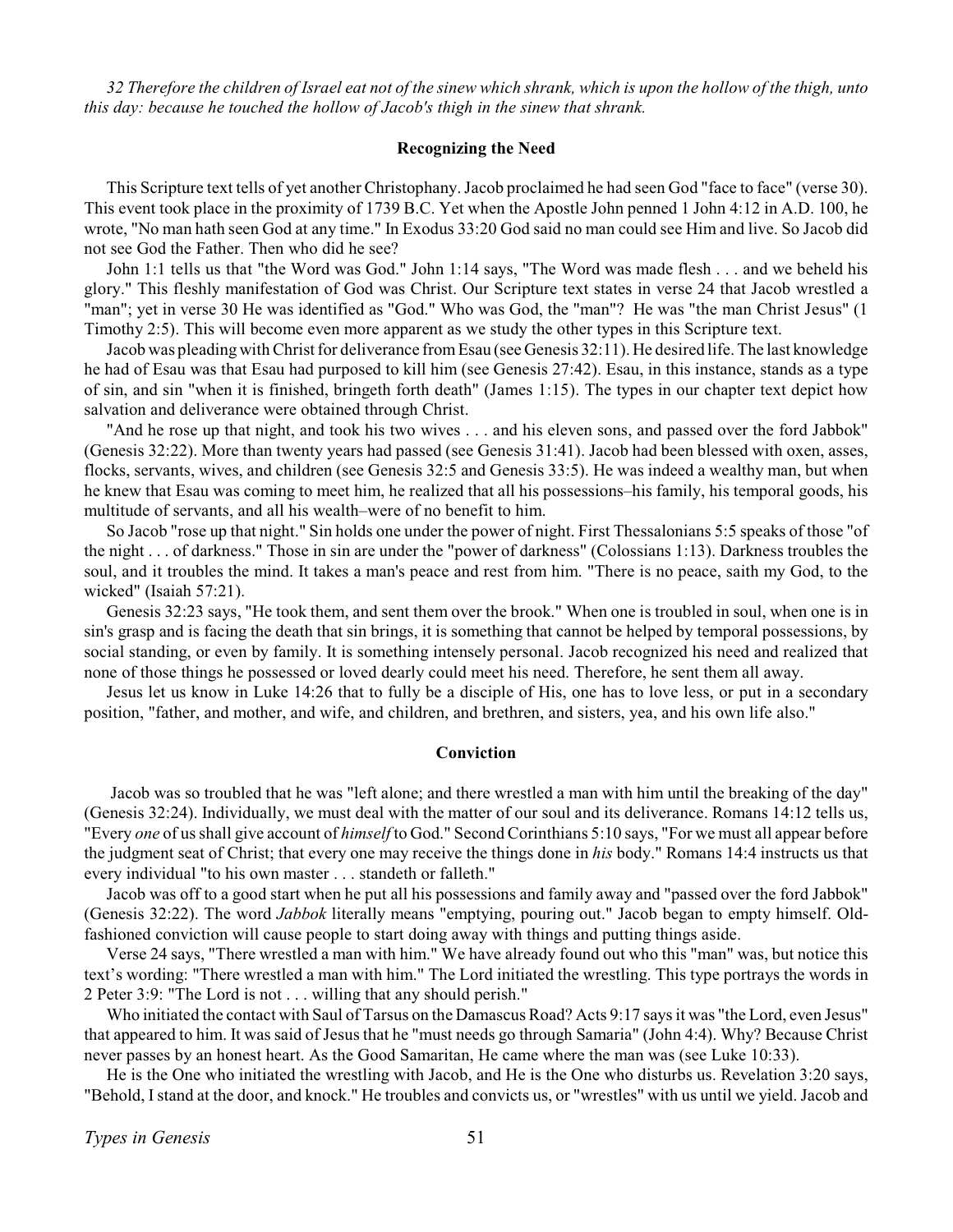Christ wrestled until the "breaking of the day" (Genesis 32:24).What a beautiful type! Conviction continues until light finally breaks through upon our souls.

What was Jacob seeking, and what was it a type of? In verse 26 he said, "I will not let thee go, except thou bless me." This is typical of the greatest blessing man can receive from Christ–salvation. Christ is the exclusive Source of our salvation (see Acts 4:12).

#### **Confession**

In Genesis 32:27 the Lord asked Jacob, "What is thy name? And he said, Jacob." Christ did not unconditionally grant Jacob's request or meet his need. Notice how Christ responded to Jacob's cry. He asked him, "What is thy name?" Why did He ask that question? He is the Lord who knows "the end from the beginning" (Isaiah 46:10). Hebrews 4:13 says, "All things are naked and opened unto the eyes of him with whom we have to do."

Why did Christ ask Jacob his name? To draw him out to confession. There is no salvation without confession. Proverbs 28:13 teaches us that "whoso confesseth and forsaketh them [their sins] shall have mercy"; and 1 John 1:9 tells us, "If we confess our sins, he is faithful and just to forgive us our sins."

Jacob's name revealed his character, his nature. It was an admission, a confession of his need. Jacob, openly and honestly, simply replied, "Jacob." The name *Jacob* literally means "he will trip up the heels; one who supplants, or trips up the heels as racers do."

The word *supplant*, according to *Webster's Dictionary* means "to take the place of, especially through force, scheming, or treachery." Certainly, this described Jacob. He was known as a trickster. He tricked Esau out of the birthright (see Genesis 25:29-34). Later, he tricked him out of the blessing (see Genesis 27:1-40). His whole life was one of supplanting, or trickery; and confession was necessary before he could ever be changed. Many fail to ever obtain a genuine conversion because they fail to honestly and completely confess.

### **Conversion**

After conviction and confession comes conversion. The Lord told Jacob,"Thy name shall be called no more Jacob [Supplanter, Schemer, Trickster], but Israel [Prince]: for as a prince hast thou power with God." This was the beginning of Old Testament Israel. This is the first place the word *Israel* is used in the Bible. It portrays a change in Jacob's nature: from being one who schemed and followed the flesh and prospered at the expense of others to being a "prince" or one who had "power with God."

The name *Israel* has some other meanings, besides "prince," which depict attributes of salvation. It also means "contender." We are to "contend," or be contenders, for the faith (see Jude 3); and it means "soldier of God." Salvation makes you a "good soldier of Jesus Christ" (2 Timothy 2:3).

### **Reconciliation**

All these types portray essential and necessary aspects for obtaining real salvation; and when one receives salvation, the Lord "maketh even his enemies to be at peace with him" (Proverbs 16:7). And so it was with Esau. After conviction and confession and conversion, there was reconciliation (see Genesis 33:1-11). Real conversion in a man's nature, when it truly has been changed, will bring about reconciliation with ones he has previously wronged. Thank God for this miraculous change!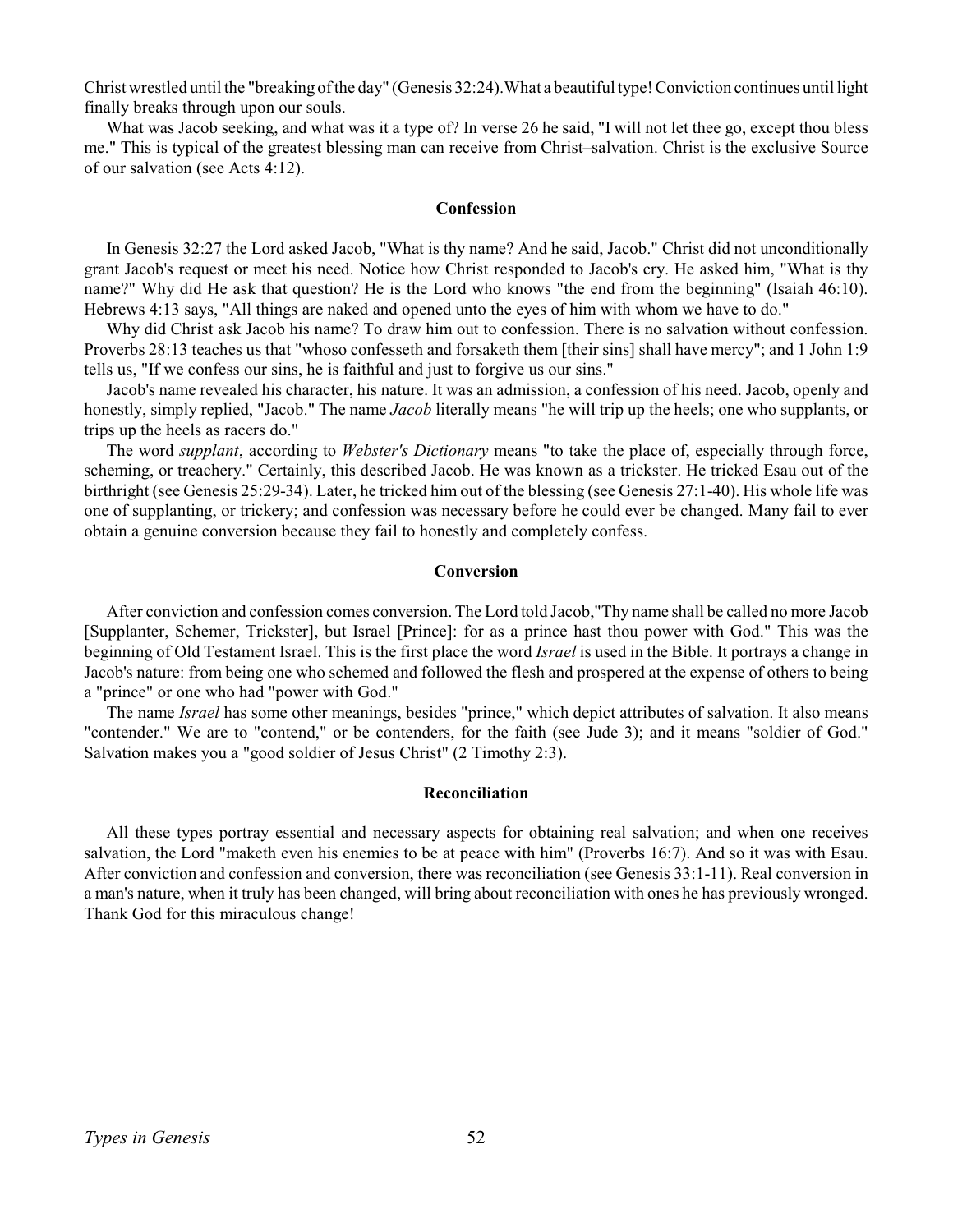# **THE TYPES OF THE TWELVE TRIBES OF ISRAEL–PART 1**

<span id="page-55-0"></span>*Scripture Text: Genesis 49:1 And Jacob called unto his sons, and said, Gather yourselves together, that I may tell you that which shall befall you in the last days.*

*2 Gather yourselves together, and hear, ye sons of Jacob; and hearken unto Israel your father.*

*3 Reuben, thou art my firstborn, my might, and the beginning of my strength, the excellency of dignity, and the excellency of power:*

*4 Unstable as water, thou shalt not excel; because thou wentest up to thy father's bed; then defiledst thou it: he went up to my couch.*

*5 Simeon and Levi are brethren; instruments of cruelty are in their habitations.*

*6 O my soul, come not thou into their secret; unto their assembly, mine honour, be not thou united: for in their anger they slew a man, and in their selfwill they digged down a wall.*

*7 Cursed be their anger, for it was fierce; and their wrath, for it was cruel: I will divide them in Jacob, and scatter them in Israel.*

*8 Judah, thou art he whom thy brethren shall praise: thy hand shall be in the neck of thine enemies; thy father's children shall bow down before thee.*

*9 Judah is a lion's whelp: from the prey, my son, thou art gone up: he stooped down, he couched as a lion, and as an old lion; who shall rouse him up?*

*10 The sceptre shall not depart from Judah, nor a lawgiver from between his feet, until Shiloh come; and unto him shall the gathering of the people be.*

*11 Binding his foal unto the vine, and his ass's colt unto the choice vine; he washed his garments in wine, and his clothes in the blood of grapes:*

*12 His eyes shall be red with wine, and his teeth white with milk.*

*13 Zebulun shall dwell at the haven of the sea; and he shall be for an haven of ships; and his border shall be unto Zidon.*

*14 Issachar is a strong ass couching down between two burdens:*

*15 And he saw that rest was good, and the land that it was pleasant; and bowed his shoulder to bear, and became a servant unto tribute.*

*16 Dan shall judge his people, as one of the tribes of Israel.*

*17 Dan shall be a serpent by the way, an adder in the path, that biteth the horse heels, so that his rider shall fall backward.*

*18 I have waited for thy salvation, O LORD.*

*19 Gad, a troop shall overcome him: but he shall overcome at the last.*

*20 Out of Asher his bread shall be fat, and he shall yield royal dainties.*

*21 Naphtali is a hind let loose: he giveth goodly words.*

*22 Joseph is a fruitful bough, even a fruitful bough by a well; whose branches run over the wall:*

*23 The archers have sorely grieved him, and shot at him, and hated him:*

*24 But his bow abode in strength, and the arms of his hands were made strong by the hands of the mighty God of Jacob; (from thence is the shepherd, the stone of Israel:)*

*25 Even by the God of thy father, who shall help thee; and by the Almighty, who shall bless thee with blessings of heaven above, blessings of the deep that lieth under, blessings of the breasts, and of the womb:*

*26 The blessings of thy father have prevailed above the blessings of my progenitors unto the utmost bound of the everlasting hills: they shall be on the head of Joseph, and on the crown of the head of him that was separate from his brethren.*

*27 Benjamin shall ravin as a wolf: in the morning he shall devourthe prey, and at night he shall divide the spoil. 28 All these are the twelve tribes of Israel: and this is it that their father spake unto them, and blessed them; every one according to his blessing he blessed them.*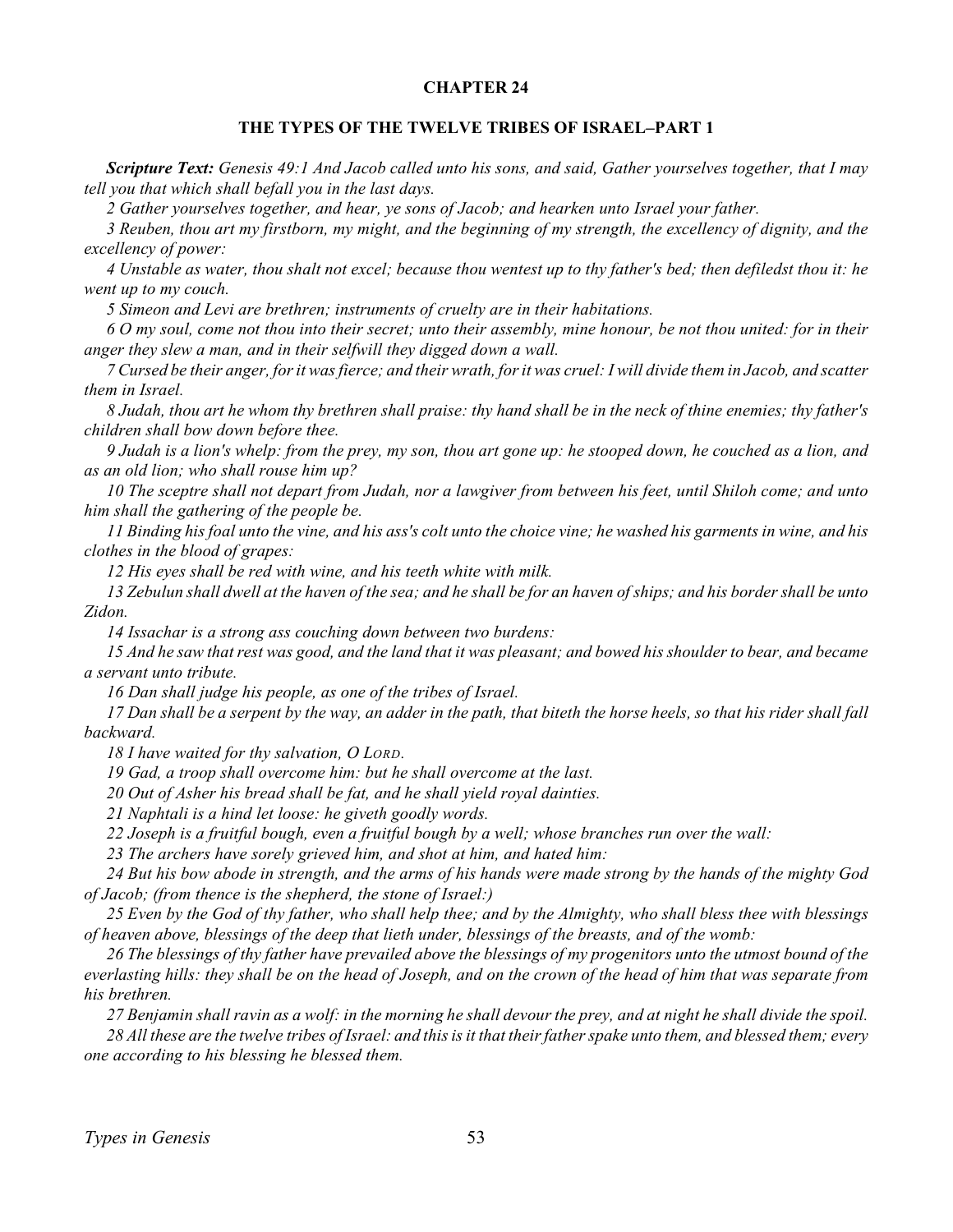### **The Relevance of the Twelve Tribes**

The "twelve tribes of Israel" (verse 28) are so predominate in Old Testament history, in types, and in New Testament antitypes and symbolism that I feel they warrant extended consideration; so I want to take the last three chapters to study the types incorporated in these tribes.

The descriptive phrase "twelve tribes of Israel" is not relegated merely to the annals of the Old Testament. In the New Testament, in Matthew 19:28, Jesus told the Apostle Peter, ". . . ye which have followed me, in the regeneration when the Son of man shall sit in the throne of his glory, ye also shall sit upon twelve thrones, judging the twelve tribes of Israel." Also, see Luke 22:30 and James 1:1.

John the Revelator spoke of "all the tribes of the children of Israel" (Revelation 7:4). In Revelation 14:1 when he alluded to the "hundred forty and four thousand," he was making an allusion to twelve thousand people from each of the twelve tribes (also, see Revelation 7:4-8). He referred to the names of the twelve tribes in Revelation 21:12. So, it is very apparent that the "twelve tribes" serve as types, and there are some New Testament realities and truths contained within this phrase that have extreme relevance to us today.

#### **The Origin of the Tribes**

Genesis 35:22 tells us that Jacob had twelve sons. In Genesis 35:23-26 these twelve sons and their mothers are listed. His twelve sons became the progenitors of the "twelve tribes of Israel." The twelve sons, through their posterity, became a "great nation."

The promise that was first made to Abraham–"I will make of thee a great nation" (Genesis 12:2)–was reiterated in Genesis 46:3 when the Lord told Jacob, or Israel (see Genesis 32:28), "I will . . . make of thee a great nation." In Deuteronomy 4:1Moses cried, "Now therefore hearken, O Israel"; and in verse 6 he declared, "This great nation is a wise and understanding people."

In Genesis 49:1 Jacob was getting ready to die, so he assumed a prophetic role and revealed to his sons what would befall them "in the last days"; the Hebrew text actually says, "in the days to come."

### **Importance of the Tribes**

To see the importance of these twelve tribes, let us begin with a type. Jacob's name became *Israel* through a change wrought by Christ because he had "power with God" (Genesis 32:28). Every one of Israel's sons experienced a birth, and everyone who comprised a part in the tribes was a part by virtue of birth. When all the people came together, they made up the "twelve tribes of Israel." They represented the entirety of the people who had favor with God and were His people. The natural birth each one experienced was typical of the new birth; without this birth, one cannot be a part of the people of God.

It was in the midst of these tribes that God dwelt. Numbers 2:1-34 teaches us that when Israel camped, they separated into four segments. The tabernacle of the congregation was "in the midst of the camp" (Numbers 2:17). Israel camped on the four sides round about it; God dwelt in the midst of His people, the "twelve tribes."

When James, the Lord's brother, wrote to the church at large, he wrote, "to the twelve tribes . . . scattered abroad" (James 1:1). Who was he actually addressing? Acts 8:1 tells us: "There was a great persecution against the church which was at Jerusalem [where James pastored]; and they [the church] were all scattered abroad." James was writing to the church.

In Matthew 19:28 Jesus said to Peter, ". . . ye which have followed me, in the regeneration [other renderings say 'new birth' or 'new creation'] . . . shall sit upon twelve thrones, judging the twelve tribes of Israel." First Corinthians 2:15 declares, "He that is spiritual judgeth [or discerneth] all things." Jesus told Peter and the other Apostles that they would sit upon "thrones." In other words, they would be in exalted, elevated positions in Christ, where they would be able to judge or discern. These types are vitally important to us. They portray realities and spiritual truths that we are to enjoy today.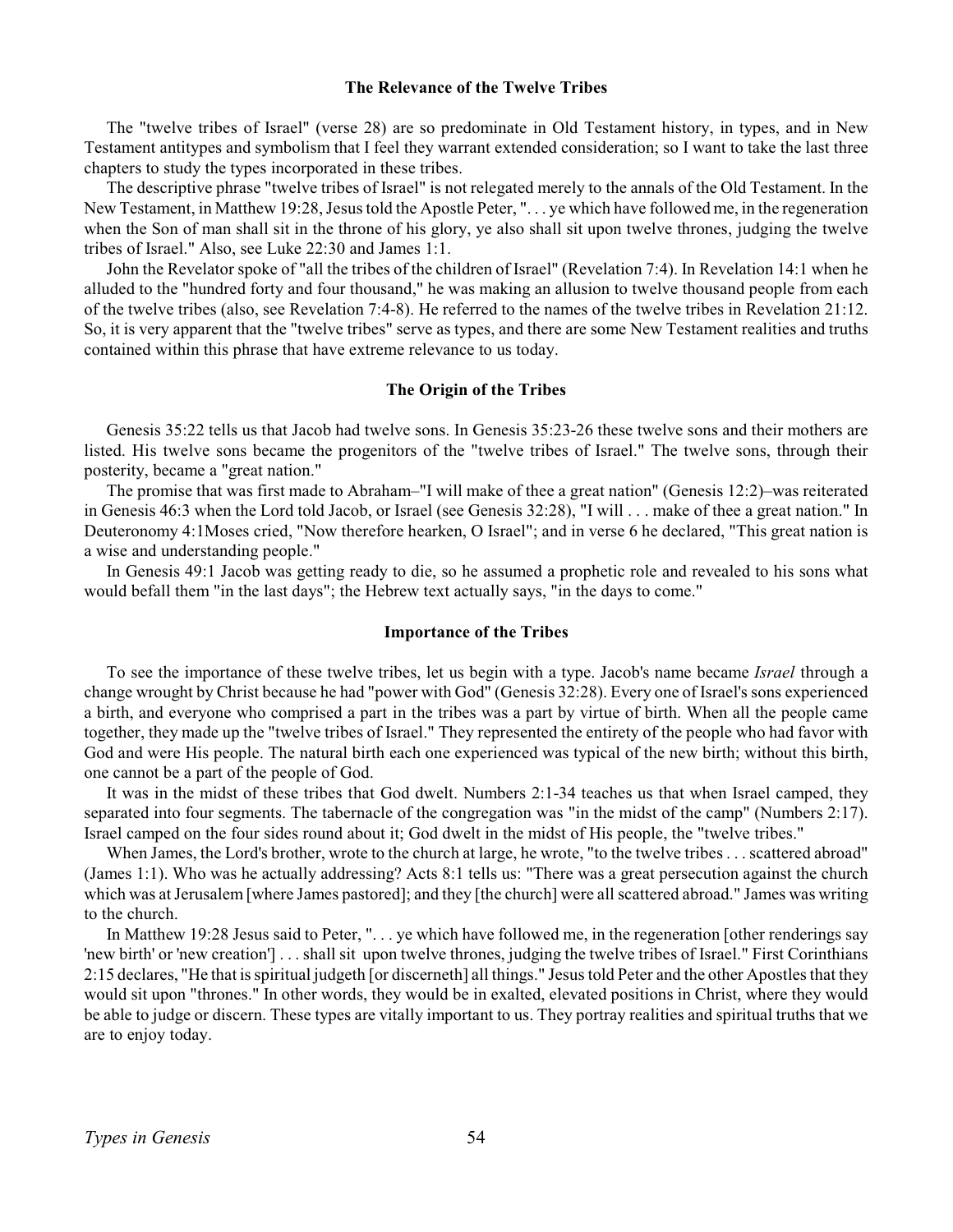### **The Israel of God**

<span id="page-57-0"></span> The reason Jacob's name was changed to Israel was that he had "power with God" and had "prevailed" (Genesis 32:28). In this New Testament Era, the Israel of God is comprised of only those who have "power with God," by having experienced the new birth.

The Apostle Paul said in Galatians 6:15 that the only thing that "availeth," or profits, a person is being a "new creature." In verse 16 he stated, "And as many as walk according to this rule [of being a new creature], peace be on them, and mercy, and upon the Israel of God." The saints are ones who have been spiritually reborn. They have become new creatures and are the New Testament Israel.

When the Revelator saw a vision of the morning-time church in symbolic expressions, he saw "an hundred and forty and four thousand of all the tribes of the children of Israel" (Revelation 7:4). What does this mean? The number 12 is one of the biblical numbers that portrays completeness, and 144 is a multiple of 12; so the number 144,000 portrays that a complete and entire transition was made from the Old Testament Jewish economy, or system of worship, to the New Testament economy.

Just as those "twelve tribes" represented all the people of God in the Old Testament dispensation, so the New Testament church represents all God's people today. They are the ones who enjoy His favor and His presence.

### **CHAPTER 25**

### **TYPES OF THE TWELVE TRIBES OF ISRAEL–PART 2**

*Scripture Text: Genesis 49:1 And Jacob called unto his sons, and said, Gather yourselves together, that I may tell you that which shall befall you in the last days.*

*2 Gather yourselves together, and hear, ye sons of Jacob; and hearken unto Israel your father.*

*3 Reuben, thou art my firstborn, my might, and the beginning of my strength, the excellency of dignity, and the excellency of power:*

*4 Unstable as water, thou shalt not excel; because thou wentest up to thy father's bed; then defiledst thou it: he went up to my couch.*

*5 Simeon and Levi are brethren; instruments of cruelty are in their habitations.*

*6 O my soul, come not thou into their secret; unto their assembly, mine honour, be not thou united: for in their anger they slew a man, and in their selfwill they digged down a wall.*

*7 Cursed be their anger, for it was fierce; and their wrath, for it was cruel: I will divide them in Jacob, and scatter them in Israel.*

*8 Judah, thou art he whom thy brethren shall praise: thy hand shall be in the neck of thine enemies; thy father's children shall bow down before thee.*

*9 Judah is a lion's whelp: from the prey, my son, thou art gone up: he stooped down, he couched as a lion, and as an old lion; who shall rouse him up?*

*10 The sceptre shall not depart from Judah, nor a lawgiver from between his feet, until Shiloh come; and unto him shall the gathering of the people be.*

*11 Binding his foal unto the vine, and his ass's colt unto the choice vine; he washed his garments in wine, and his clothes in the blood of grapes:*

*12 His eyes shall be red with wine, and his teeth white with milk.*

*13 Zebulun shall dwell at the haven of the sea; and he shall be for an haven of ships; and his border shall be unto Zidon.*

*14 Issachar is a strong ass couching down between two burdens:*

*15 And he saw that rest was good, and the land that it was pleasant; and bowed his shoulder to bear, and became a servant unto tribute.*

*Types in Genesis* 55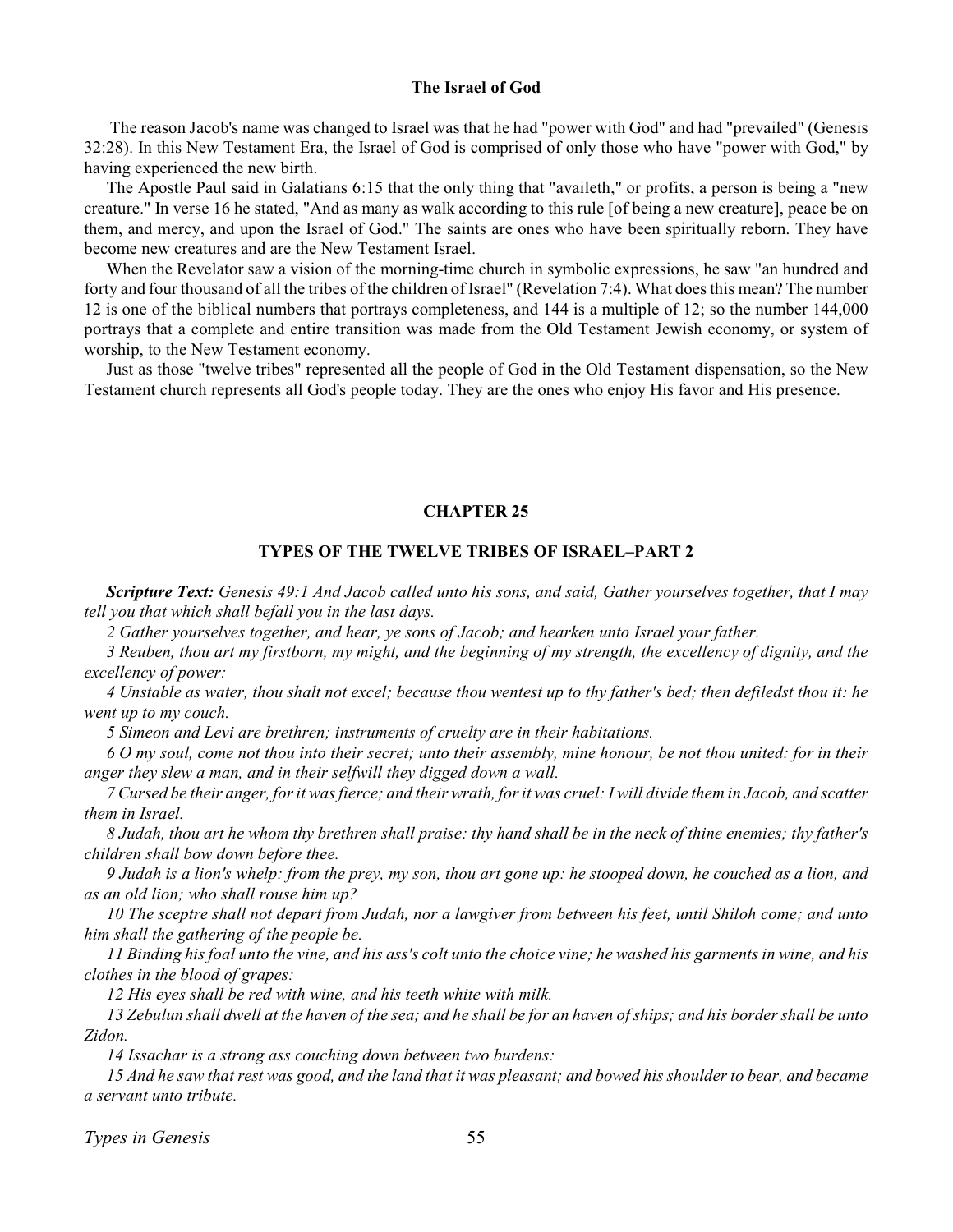*16 Dan shall judge his people, as one of the tribes of Israel.*

*17 Dan shall be a serpent by the way, an adder in the path, that biteth the horse heels, so that his rider shall fall backward.*

*18 I have waited for thy salvation, O LORD.*

*19 Gad, a troop shall overcome him: but he shall overcome at the last.*

*20 Out of Asher his bread shall be fat, and he shall yield royal dainties.*

*21 Naphtali is a hind let loose: he giveth goodly words.*

*22 Joseph is a fruitful bough, even a fruitful bough by a well; whose branches run over the wall:*

*23 The archers have sorely grieved him, and shot at him, and hated him:*

*24 But his bow abode in strength, and the arms of his hands were made strong by the hands of the mighty God of Jacob; (from thence is the shepherd, the stone of Israel:)*

*25 Even by the God of thy father, who shall help thee; and by the Almighty, who shall bless thee with blessings of heaven above, blessings of the deep that lieth under, blessings of the breasts, and of the womb:*

*26 The blessings of thy father have prevailed above the blessings of my progenitors unto the utmost bound of the everlasting hills: they shall be on the head of Joseph, and on the crown of the head of him that was separate from his brethren.*

*27 Benjamin shall ravin as a wolf: in the morning he shall devour the prey, and at night he shall divide the spoil. 28 All these are the twelve tribes of Israel: and this is it that their father spake unto them, and blessed them; every one according to his blessing he blessed them.*

#### **Reuben**

Revelation 21:12 speaks of the "names of the twelve tribes." In Revelation 21:19-20, twelve "precious stones" are also mentioned as being in the wall of the city; and under the old Jewish economy, the high priest wore a breastplate bearing twelve stones (see Exodus 28:15-21). Each stone represented a tribe. There are great depths in these Scriptures, but we only want to examine the names and the stones to see what New Testament attributes and truths they convey to us.

As we begin to examine the names of the sons, remember that Jacob was telling his sons what would happen to them "in the last days" (Genesis 49:1), or as the Hebrew text says, "in the days to come." These sons are not all listed in the chronological sequence of their births, and the names and attributes are more typical of the tribes and their antitypes than of the individuals themselves.

"Reuben, thou art my firstborn" (Genesis 49:3). The list of the sons begins with the oldest. The name *Reuben* literally means, "see a Son." Exodus 28:21 tells us that the stones in the high priest's breastplate, representing the tribes, were in order "according to the twelve tribes." (In other words, the order of the stones was the order of the tribes as they were arranged in their camp and in their march. Bear in mind, too, that the Hebrew language is written from right to left.)

The first stone was an "emerald" (Exodus 28:18; Revelation 21:19). The emerald was a bright but gentle *green* color without any mixture. It was not happenstance that the first son's name meant "see a Son" or that the first stone was a green emerald.

This type is very clear: the first attribute necessary to become one of the people of God is that one must see the Son, or get a vision of Jesus Christ. How can a sinner get a vision of Christ? Only through mercy. The gentle green color of the emerald represents the mercy of God. Lamentations 3:22 says, "It is of the LORD'S mercies that we are not consumed." Ephesians 2:4 says that God is rich in mercy. When we "see a Son" as the Lord intended, we will see One who is a "merciful and faithful high priest" (Hebrews 2:17). Our first vision of Christ is one of mercy.

### **Simeon and Levi**

"Simeon and Levi are brethren" (Genesis 49:5). The name *Simeon* means "hearing with acceptance." The stone that represented this tribe was a "sapphire" (Exodus 28:18; Revelation 21:19). The ancient sapphire did not resemble the ones of modern times; it was *sky-blue, flecked with gold.* This description represents an attribute that is absolutely essential after one has gained an experience of salvation. It is that of having an ear to "hear what the Spirit saith"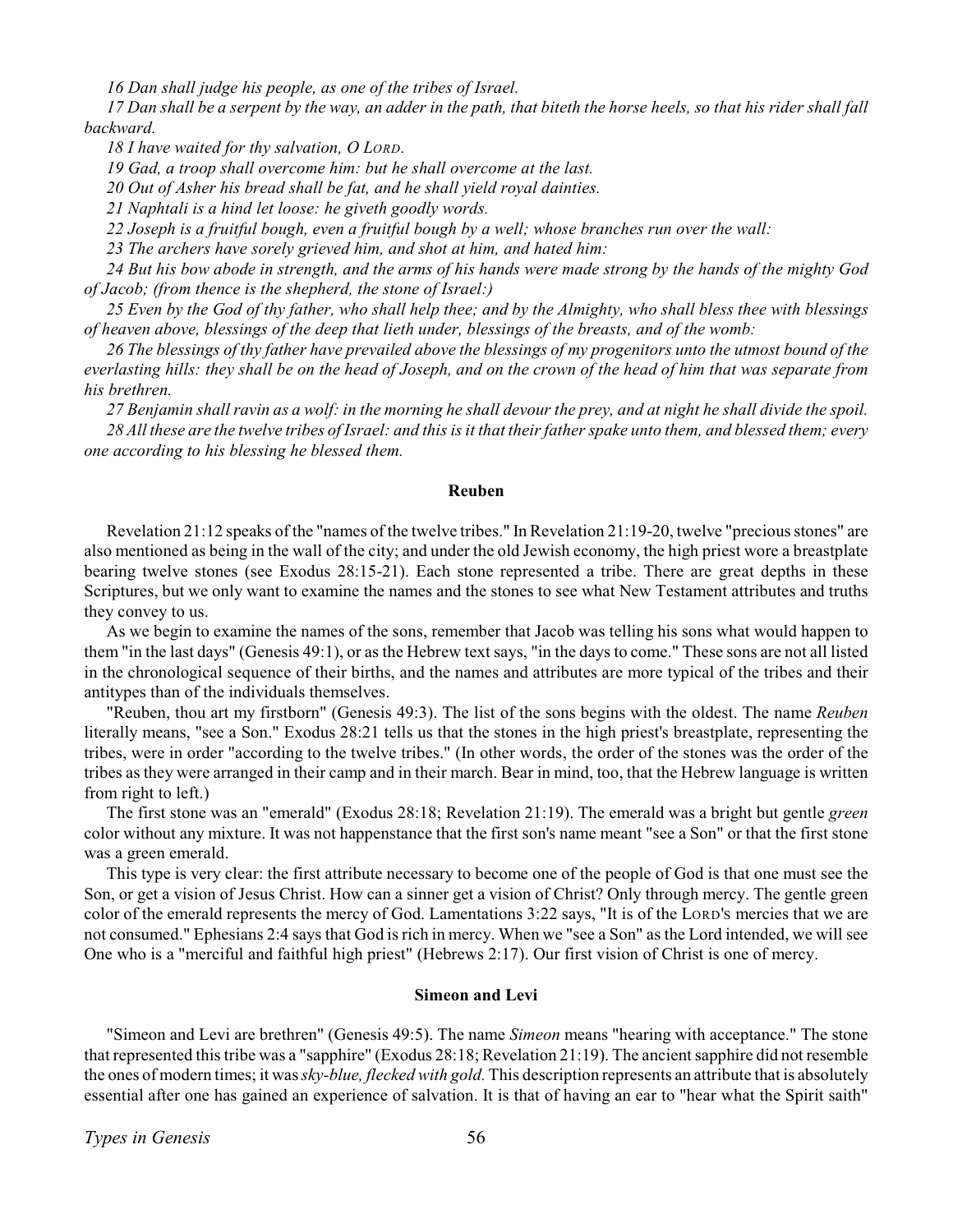(Revelation 2:7), or in other words, "hearing with acceptance." That is how one stays pure and clean.

The sapphire's sky-blue color represented heavenly purity. (The sapphire appears in Exodus 24:10 as the paving stone on which the Lord stood: "And they saw the God of Israel: and there was under his feet as it were a paved work of a sapphire stone, and as it were a body of heaven in his clearness.") This stone had a clear quality about it, portraying the clear vision one sees of the Lord.

How does the world see the Lord through us? By purity and holiness in our lives (see Hebrews 12:14). Our own experience should not become stagnant; it is to be progressive. We are to continue to grow. We are to "walk in the light" (1 John 1:7). To do that, we must accept what we hear from God. Romans 10:17 says that "faith cometh by hearing." The Apostle Paul was very thankful for the saints in Thessalonica because of the way they received the Word (see 1 Thessalonians 2:13). As we live in holiness, through obedience to the Word, others will see the Lord in our lives.

Now, the name *Levi* means "adhesive" or "joined." (Note: I want to mention here that there were two tribes that did *not* become part of the "twelve tribes," as such. Levi was one. Joseph was the other.) The tribe of Levi was sanctified, or set apart, to perform the service of the tabernacle and worship. Aaron was a member of the tribe of Levi, as was each succeeding high priest of Israel. The Levites were totally dedicated to sacred service.

Why were Simeon and Levi connected? To show that when we hear "with acceptance" (Simeon) and stay pure and holy, we will remain "joined" (Levi) to the Lord. We will have a desire to engage in God's service, as the Levites did. First Corinthians 6:17 says, "He that is joined unto the Lord is one spirit." We only keep the right spirit, the "one spirit," as we continue to obey the Lord and yield ourselves to His service (see Romans 12:1).

#### **Judah**

"Judah is a lion's whelp" (Genesis 49:9). Perhaps the tribe with which we are all most familiar is the tribe of Judah. This is the tribe from which our Lord came. He is denoted as the "Lion of the tribe of Juda" (Revelation 5:5).The name *Judah* means "praise."

The stone representing this tribe was the "sardius" stone (Exodus 28:17; Revelation 21:20). It was a *bloodred* stone. This stone portrays what happens as we assume the roles of priests (see 1 Peter 2:9 and Revelation 1:5-6), engage in service, and hold forth the message of the sacrificial work of Christ–the message of His blood (see Hebrews 9:22, Romans 3:25, and 1 John 1:7)–to a lost world. Sinners need to see a vision of God's mercy, but the only way they will see it is if we convey the message of the blood to them.

Ones who have seen a vision of the sacrificial work of the Son, who have come through the mercy of God, who have ears to hear, and who continue to accept truth to stay pure and holy *will* adhere to the Lord, engage in His service, and hold forth the message of the blood. They will have much for which to praise Christ as other souls embrace the message.

### **Zebulun**

"Zebulun shall dwell at the haven of the sea" (Genesis 49:13). The name *Zebulun* literally means "wished for habitation." The corresponding stone is a "carbuncle" (Exodus 28:17). The carbuncle was a glittering jewel of an *unknown* color, serving as a type of the beauty and glory that lies ahead of us: the heavenly realm that is beyond description and is, as of yet, unknown to man.

Zebulun's name and stone typify that we are ever to be mindful that we are "strangers and pilgrims" (1 Peter 2:11). We have not yet reached our "long home" (Ecclesiastes 12:5). We are not to become too earthbound. We are to be constantly looking for and striving for that "wished for habitation" that lies ahead of us–Heaven.

#### **Issachar**

"Issachar is a strong ass couching . . . between two burdens" (Genesis 49:14). The last name we want to consider in this chapter is *Issachar,* which means "reward." The "topaz" represented this tribe (Exodus 28:17; Revelation 21:20). This stone was a brilliant *yellow.*

The word *topaz* means "to seek." Psalm 58:11 declares, "Verily there is a reward for the righteous." This tells us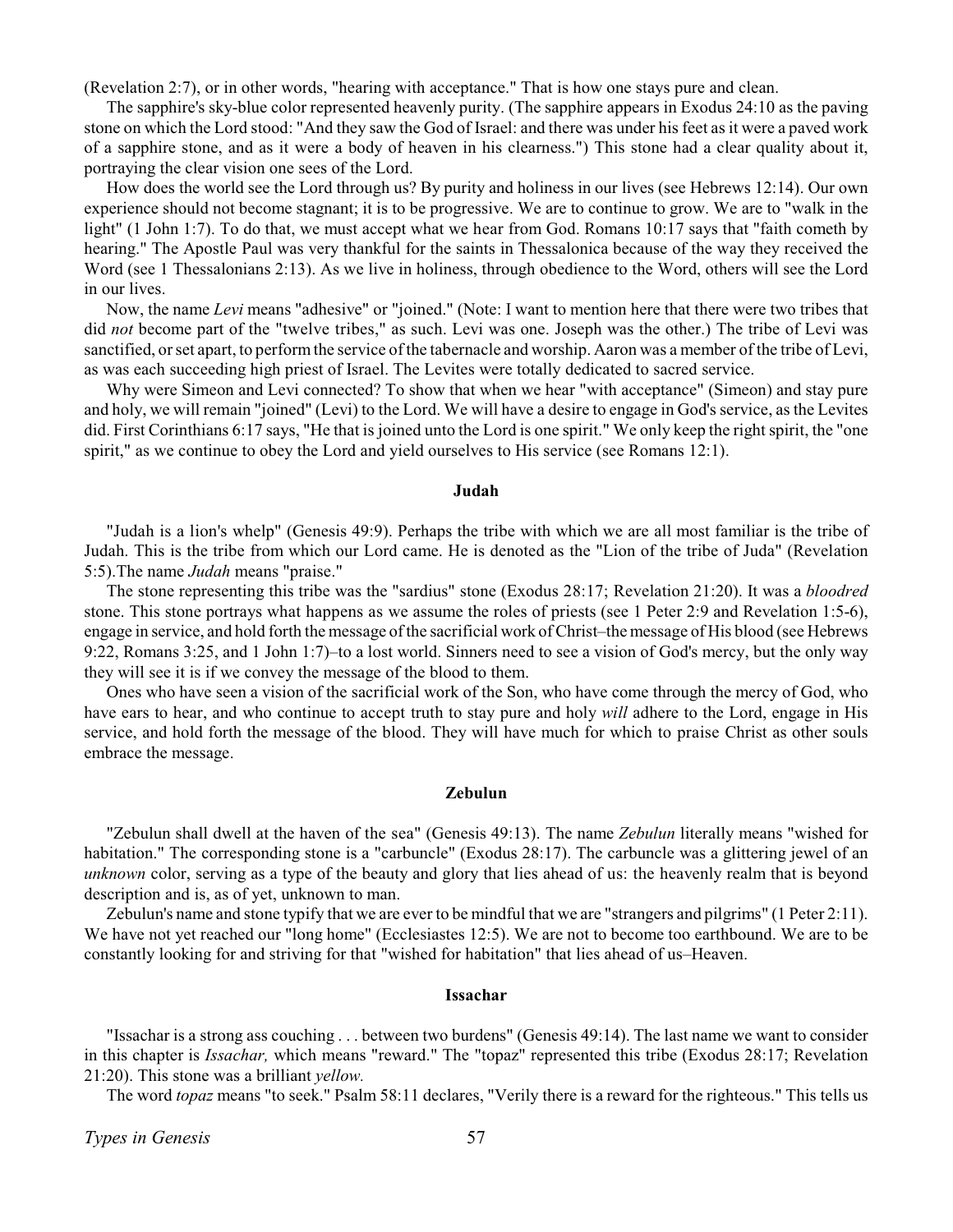<span id="page-60-0"></span>that a final reward is awaiting those who incorporate the attributes of salvation into their lives and are faithful unto the end. We may realize there is a reward, but we must ever seek it in order to obtain it. Sad to say, due to the rigors of the journey, many lose sight of the goal. We must *always* keep the reward in view.

Certainly, there are many more truths and depths that we could go into because, as I have said, many times there are multiple truths being depicted by a single type. This is why you must do as Proverbs 2:4 says and seek for them as you would seek for silver. You must descend the mineshaft of truth and allow the Spirit to reveal to you the "deep things of God" (1 Corinthians 2:10), for these precious gems of truth are glorious!

### **CHAPTER 26**

# **THE TYPES OF THE TWELVE TRIBES OF ISRAEL–PART 3**

*Scripture Text: Genesis 49:1 And Jacob called unto his sons, and said, Gather yourselves together, that I may tell you that which shall befall you in the last days.*

*2 Gather yourselves together, and hear, ye sons of Jacob; and hearken unto Israel your father.*

*3 Reuben, thou art my firstborn, my might, and the beginning of my strength, the excellency of dignity, and the excellency of power:*

*4 Unstable as water, thou shalt not excel; because thou wentest up to thy father's bed; then defiledst thou it: he went up to my couch.*

*5 Simeon and Levi are brethren; instruments of cruelty are in their habitations.*

*6 O my soul, come not thou into their secret; unto their assembly, mine honour, be not thou united: for in their anger they slew a man, and in their selfwill they digged down a wall.*

*7 Cursed be their anger, for it was fierce; and their wrath, for it was cruel: I will divide them in Jacob, and scatter them in Israel.*

*8 Judah, thou art he whom thy brethren shall praise: thy hand shall be in the neck of thine enemies; thy father's children shall bow down before thee.*

*9 Judah is a lion's whelp: from the prey, my son, thou art gone up: he stooped down, he couched as a lion, and as an old lion; who shall rouse him up?*

*10 The sceptre shall not depart from Judah, nor a lawgiver from between his feet, until Shiloh come; and unto him shall the gathering of the people be.*

*11 Binding his foal unto the vine, and his ass's colt unto the choice vine; he washed his garments in wine, and his clothes in the blood of grapes:*

*12 His eyes shall be red with wine, and his teeth white with milk.*

*13 Zebulun shall dwell at the haven of the sea; and he shall be for an haven of ships; and his border shall be unto Zidon.*

*14 Issachar is a strong ass couching down between two burdens:*

*15 And he saw that rest was good, and the land that it was pleasant; and bowed his shoulder to bear, and became a servant unto tribute.*

*16 Dan shall judge his people, as one of the tribes of Israel.*

*17 Dan shall be a serpent by the way, an adder in the path, that biteth the horse heels, so that his rider shall fall backward.*

*18 I have waited for thy salvation, O LORD.*

*19 Gad, a troop shall overcome him: but he shall overcome at the last.*

*20 Out of Asher his bread shall be fat, and he shall yield royal dainties.*

*21 Naphtali is a hind let loose: he giveth goodly words.*

*22 Joseph is a fruitful bough, even a fruitful bough by a well; whose branches run over the wall:*

*23 The archers have sorely grieved him, and shot at him, and hated him:*

*24 But his bow abode in strength, and the arms of his hands were made strong by the hands of the mighty God of Jacob; (from thence is the shepherd, the stone of Israel:)*

*25 Even by the God of thy father, who shall help thee; and by the Almighty, who shall bless thee with blessings*

*Types in Genesis* 58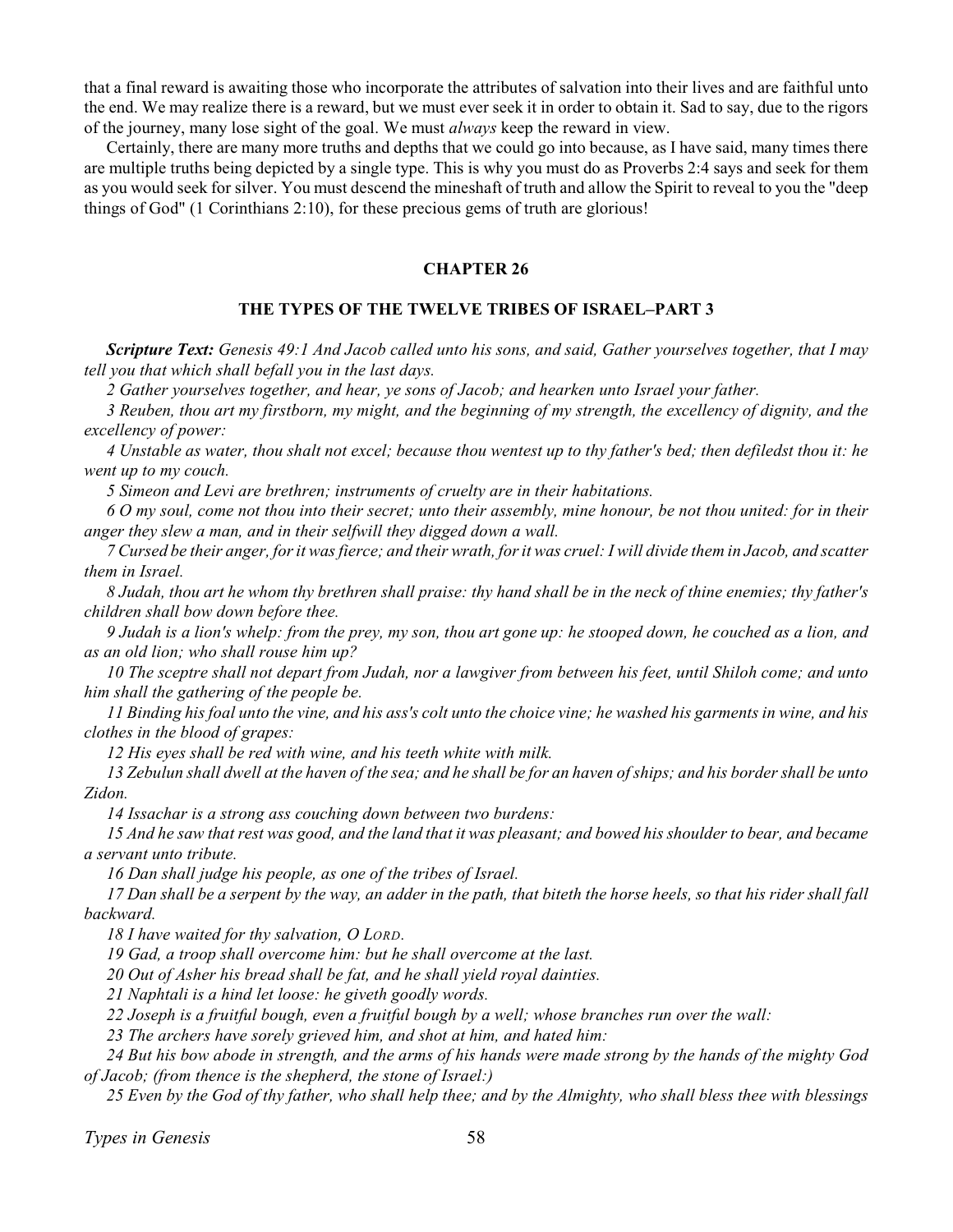*of heaven above, blessings of the deep that lieth under, blessings of the breasts, and of the womb:*

*26 The blessings of thy father have prevailed above the blessings of my progenitors unto the utmost bound of the everlasting hills: they shall be on the head of Joseph, and on the crown of the head of him that was separate from his brethren.*

*27 Benjamin shall ravin as a wolf: in the morning he shall devour the prey, and at night he shall divide the spoil. 28 All these are the twelve tribes of Israel: and this is it that their father spake unto them, and blessed them; every one according to his blessing he blessed them.*

# **Dan**

"Dan shall judge his people" (Genesis 49:16). Here we are introduced to the seventh son mentioned in the Scripture text. (Remember, the order in which these sons are listed in our text is not according to the order of their births. Their birth order is found in Genesis 29:31-35, in Genesis 30:1-24, and in Genesis 35:16-19.)

The name *Dan* actually means "judgment or he that judges." In Dan we see an attribute that is frowned upon by the world but one that is vitally necessary to the successful operation of the church–judgment! The Prophet Isaiah told us, "Zion shall be redeemed with judgment" (Isaiah 1:27). In Isaiah 4:4 we are told that Jerusalem (the church) is purged "by the spirit of judgment." Isaiah 28:17 speaks of judgment being laid "to the line." First Corinthians 2:15 says, "He that is spiritual judgeth all things."

The corresponding stone in the high priest's breastplate that represented this tribe was a "beryl" (Exodus 28:20; Revelation 21:20). The color of this stone, a brilliant *yellow,* portrays the truth that judgment produces a brilliant light that shines forth in a sin-benighted world. Matthew 13:42 speaks of a "furnace of fire," which is symbolic of judgment from the Word (see Isaiah 31:9 and Jeremiah 23:29). After judgment is declared from the Word, "then shall the righteous shine forth as the sun in the kingdom" (Matthew 13:43).

### **Gad**

"Gad, a troop shall overcome him: but he shall overcome at the last" (Genesis 49:19). The name *Gad* literally means "a troop." The stone corresponding to the tribe of Gad was a "diamond" (Exodus 28:18). It was also called a "chalcedony" (Revelation 21:19). The diamond was the hardest of all stones. This attribute of being hard reminds us of the words of Paul in 2 Timothy 2:3: "Thou therefore endure hardness as a good soldier of Jesus Christ." We *are* in a battle. We are to be militant and to go forth "conquering, and to conquer" (Revelation 6:2).

The use of the plural term "troop" reminds usthat we are not to do this alone. We are part of a collective unit. We have a "captain" (Joshua 5:13-15; Hebrews 2:9-10), and we have "weapons of our warfare" (2 Corinthians 10:4). We are part of the "armies which were in heaven" (Revelation 19:14).

### **Asher**

"Out of Asher his bread shall be fat, and he shall yield royal dainties" (Genesis 49:20). The name *Asher* means "blessed" or "blessedness." Certainly, ones who are privileged to enjoy all these attributes and truths are definitely a blessed people.

The stone that represented this tribe was an "onyx" (Exodus 28:20), or a "sardonyx" (Revelation 21:20). This stone was *a fire-like* color, very brilliant and very precious. The fire-like quality represents the Holy Spirit (see Acts 2:3-4). Of all people, those who are enjoying the presence of the Holy Spirit in their lives should be on fire about the brilliant light and the precious experience they have.

### **Naphtali**

"Naphtali is a hind let loose: he giveth goodly words" (Genesis 49:21). *Naphtali* literally means "my wrestling." The stone that represented this tribe was a "jasper stone" (Exodus 28:20; Revelation 21:19), a clear stone with an *indigo* tint. The name *Naphtali* typifies the struggle, the "wrestling," each of us has in order to give "goodly words." Sometimes we wrestle to find an opportunity and then the wisdom to utter "acceptable" words to someone.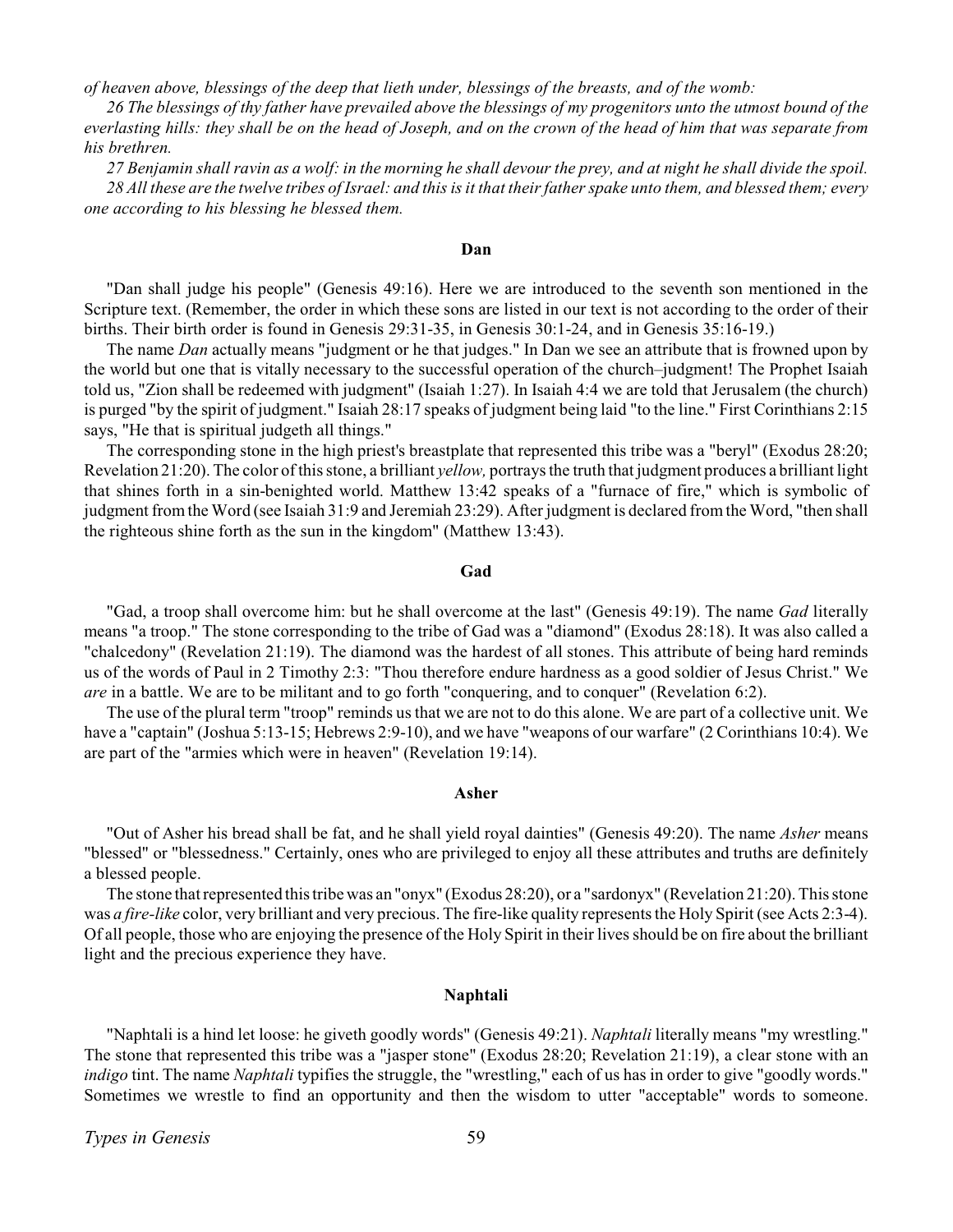Ecclesiastes 12:10 says that even "the preacher sought to find out acceptable words." Proverbs 25:11 tells us that "a word fitly spoken is like apples of gold in pictures of silver."Our words can be "goodly" and "soft" or they can be "grievous"; they can "stir up" (Proverbs 15:1).

The thought of "wrestling" to find "goodly words" united with the "jasper stone, clear as crystal" (Revelation 21:11), teaches us that if we will wrestle, or deliberate, over our words and speak as the Spirit gives us "utterance" (Acts 2:4), the Lord will use them to reveal truth to others, showing them the route to victory.

### **Joseph**

"Joseph is a fruitful bough" (Genesis 49:22). Here again, we have a distinction between the sons and the tribes. Joseph was the other son who did not become one of the "twelve tribes." The tribes of Joseph and Levi (Levi was discussed in Chapter 25) were not inscribed upon the breastplate jewels, or stones, either. Joseph was represented by two sons: Manasseh and Ephraim (see Joshua 14:4).

*Joseph* means "fruitful." He was born because the Lord Himself intervened (see Genesis 30:22-24). Joseph was "a fruitful bough." He was produced by divine intervention, and he was fruitful himself. He is a picture of how the Lord desires that we bring forth spiritual fruit with His aid (see John 15:1-8).

#### **Benjamin**

"Benjamin shall . . . divide the spoil" (Genesis 49:27). The last son mentioned was also the last son born to the Patriarch Jacob. *Benjamin* means "son of the right hand." The stone that represented this tribe was an "amethyst" (Exodus 28:19; Revelation 21:20). This was a brilliant *purple* stone, a royal color. It depicts that Christ "sitteth on the right hand of God" (Colossians 3:1). It is through Him that we are made "sons of God" (1 John 3:1-2).

When Christ, the "son of the right hand," has been formed in us (Galatians 4:19), then through Him we "shall reign in life" (Romans 5:17). We have been raised to a position of royal honor. We are "a royal priesthood" (1 Peter 2:9), and we are in a position to reign over everything that Christ reigned over here on earth.

### **The Gates**

We have learned that these tribes and their corresponding stones represent attributes of our New Testament experience of salvation, but the typology goes even deeper. When John was receiving a vision of "the bride, the Lamb's wife" (Revelation 21:9), he saw a city, which was New Jerusalem. Revelation 21:13 tells us there were three gates on all four sides of the city. (Ezekiel saw much the same vision in Ezekiel 48:30-35.) The four directions reveal that the church is universal. Jesus said, "And they shall come from the east, and from the west, and from the north, and from the south, and shall sit down in the kingdom of God" (Luke 13:29).

Why correlate the "twelve tribes" with the mode of entrance to the church? Because there are several truths portrayed in this. One, an individual could only become a part of the "twelve tribes" by birth–and one can only gain access to the church by virtue of the new birth. Two, only those twelve tribes enjoyed the Presence of God in their midst–and one must find the true church to enjoy the Presence of God now. Three, you must be willing to enter into these attributes and accept the characteristics revealed by these tribes to be a part of the New Testament church. To have a desire for and to experience the new birth is the only way you can enter the city, the church (Psalm 87:5-6) and enjoy the Presence of God.

Four, these names stand for the continuity of the church. The God who revealed Himself to the patriarchs is the same God who has fully revealed Himself in Jesus Christ. Jesus said we would "sit down with Abraham, and Isaac, and Jacob, in the kingdom" (Matthew 8:11).

The church "in the wilderness" (Acts 7:38), the one of the patriarchs, is the same church of today. We are all part of that "general assembly" (Hebrews 12:23), which consists of two chambers: the Old Testament and the New Testament. These types and symbols reveal many more precious truths concerning the beauties of salvation and the New Testament church. I encourage you to look deeper into them.

There are many, many more types in the Book of Genesis than what I have dealt with, but it has not been my intent to try to deal with every type, only to introduce you to the beautiful study of types. If you will go "down into the